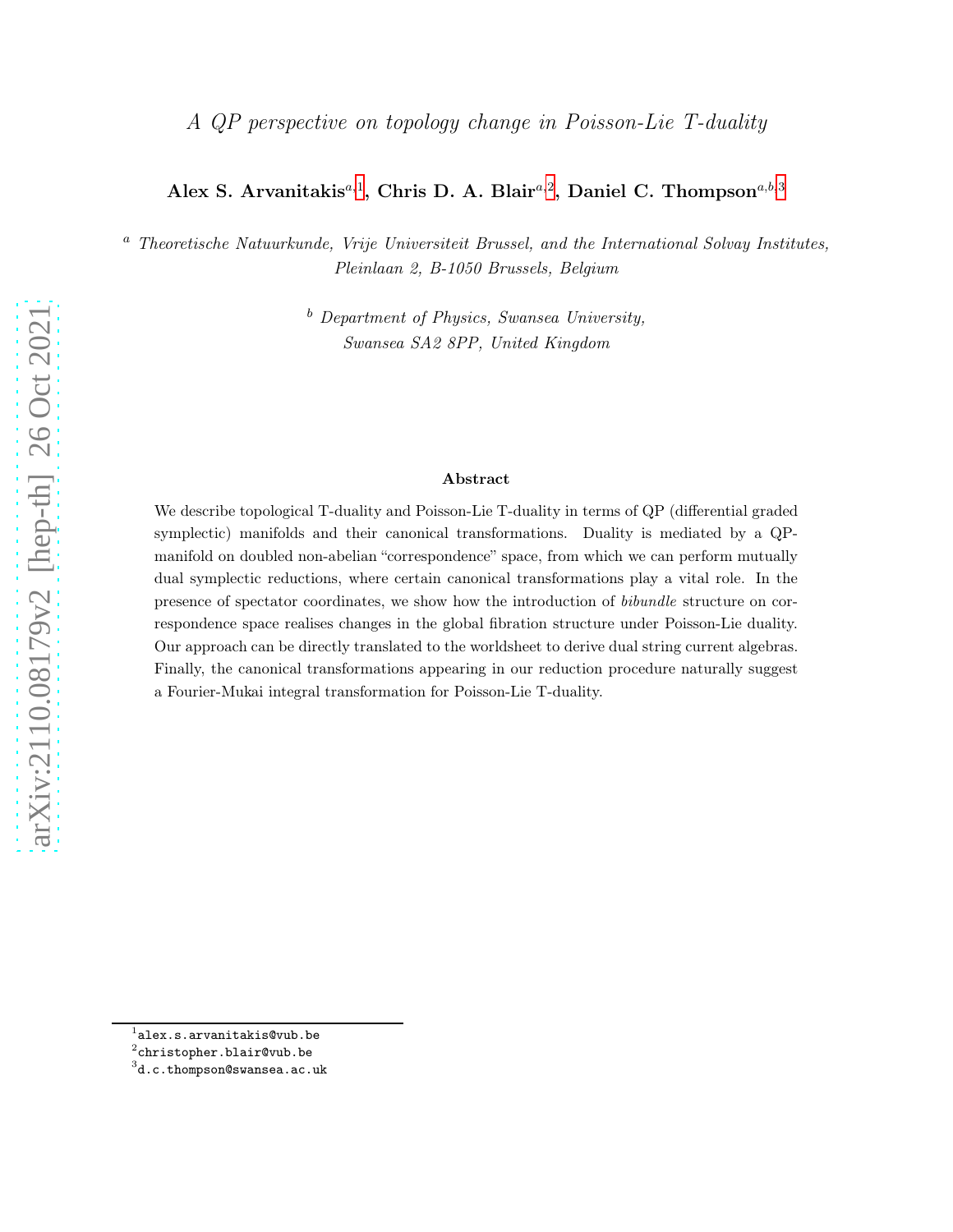# Contents

| 1                      |                                                         | Introduction                                                                                                    | $\overline{2}$ |  |  |
|------------------------|---------------------------------------------------------|-----------------------------------------------------------------------------------------------------------------|----------------|--|--|
| $\bf{2}$               |                                                         | A "master" QP-manifold on non-abelian doubled space                                                             |                |  |  |
|                        | 2.1                                                     | The QP non-abelian set-up $\dots \dots \dots \dots \dots \dots \dots \dots \dots \dots \dots \dots \dots \dots$ | $\overline{5}$ |  |  |
|                        | 2.2                                                     |                                                                                                                 | $\overline{7}$ |  |  |
| 3                      |                                                         | Topological generalised T-duality via QP-manifolds                                                              |                |  |  |
|                        | 3.1                                                     |                                                                                                                 | 9              |  |  |
|                        | 3.2                                                     |                                                                                                                 | 10             |  |  |
| 4                      | Bibundles and Poisson-Lie duality with spectators<br>15 |                                                                                                                 |                |  |  |
|                        | 4.1                                                     |                                                                                                                 | 15             |  |  |
|                        | 4.2                                                     |                                                                                                                 | 16             |  |  |
|                        | 4.3                                                     |                                                                                                                 | 19             |  |  |
|                        | 4.4                                                     |                                                                                                                 | 19             |  |  |
|                        | 4.5                                                     | Proof of factorisation of the structure map (Proposition 1) $\ldots \ldots \ldots \ldots \ldots$                | 21             |  |  |
|                        | 4.6                                                     |                                                                                                                 | 23             |  |  |
| $\bf{5}$               |                                                         | Applications<br>25                                                                                              |                |  |  |
|                        | 5.1                                                     |                                                                                                                 | 25             |  |  |
|                        | 5.2                                                     |                                                                                                                 | 28             |  |  |
| <b>Discussion</b><br>6 |                                                         |                                                                                                                 | 31             |  |  |
|                        |                                                         | A Notation and conventions                                                                                      | 32             |  |  |
|                        |                                                         |                                                                                                                 | 32             |  |  |
|                        | A.2                                                     |                                                                                                                 | 32             |  |  |
|                        | A.3                                                     |                                                                                                                 | 34             |  |  |
|                        |                                                         |                                                                                                                 | 35             |  |  |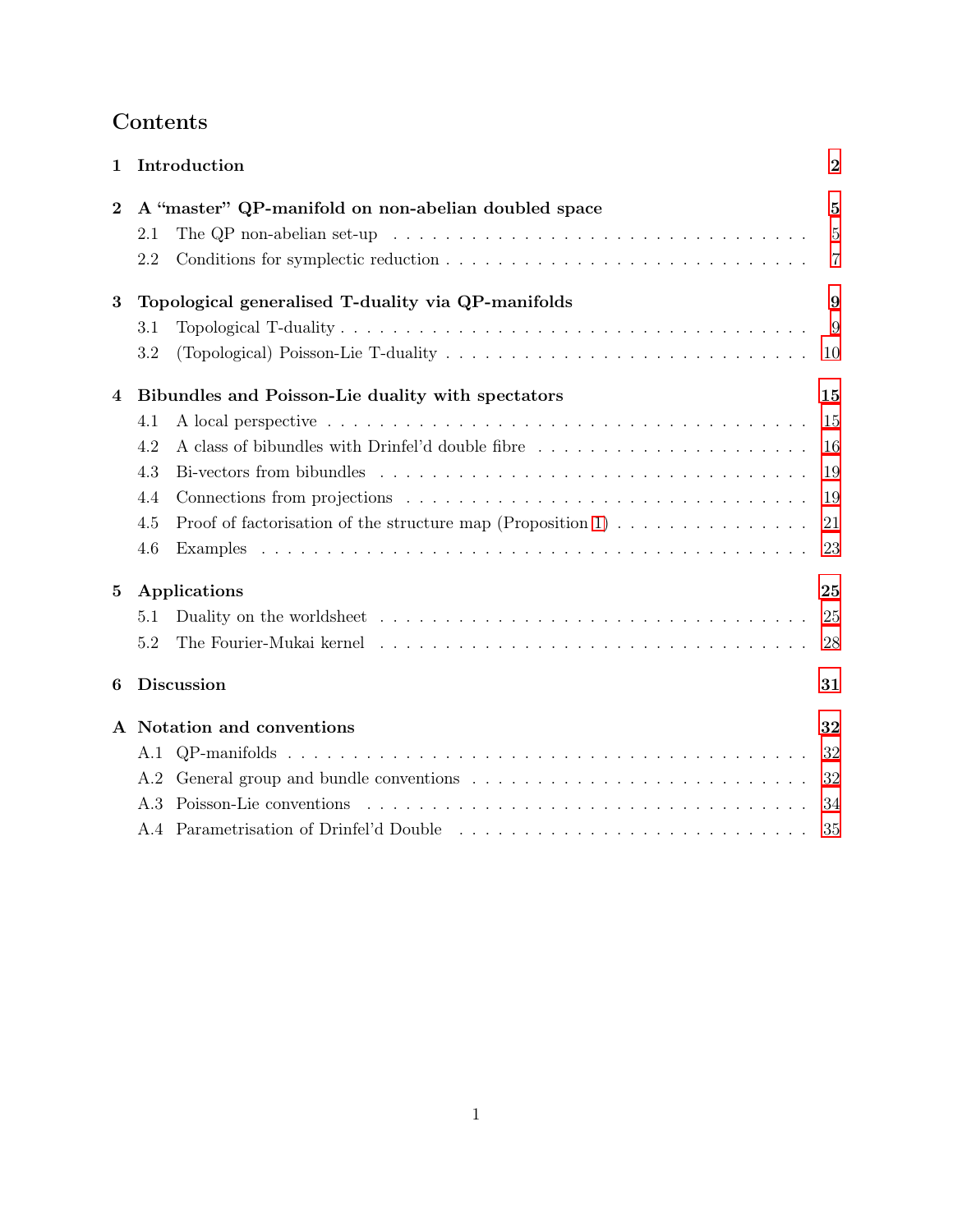### <span id="page-2-0"></span>1 Introduction

Topological T-duality The attraction of studying T-duality is that it is one of the simplest examples of the interesting new features that appear when passing from theories of particles to theories of strings. Physicists understand T-duality in practice as a set of transformation rules that take string theory in one spacetime,  $M$ , admitting  $d$  (compact) abelian isometries, to string theory in another spacetime,  $\tilde{M}$ , also admitting d abelian isometries. These transformation rules express how the components of the metric and other fields on  $\tilde{M}$  are determined in terms of those on  $M$ . This is therefore at least naively a very local perspective.

A perspective which captures some essential global features of T-duality is provided by topological T-duality  $[1, 2]$  $[1, 2]$ . In the simplest version of this approach, the manifold M is the total space of principal circle bundle with base B, with connection  $A$  and curvature  $F$ , equipped with a H-flux H which decomposes as  $H = H + \mathcal{A} \wedge \widetilde{\mathcal{F}}$ , where H and  $\widetilde{\mathcal{F}}$  are basic forms invariant under the circle action. The T-dual  $\widetilde{M}$  has the same structure but with F exchanged for  $\widetilde{\mathcal{F}}$ , and A exchanged for a new connection  $\widetilde{\mathcal{A}}$  with curvature  $\widetilde{\mathcal{F}}$ . For the original manifold M, the connection  $\mathcal{A}$  would be part of the metric data in a Kaluza-Klein ansatz, and the exchange corresponds to the familiar T-duality momentum  $\leftrightarrow$  winding swap. This can further be extended from circle fibrations to the case of a torus bundle.

Topological T-duality can be described in terms of a correspondence space  $M \times_B \widetilde{M}$  which combines the original and dual circle fibres into a  $T^2$  fibre over B. Starting from the correspondence space, one has a choice of reductions to either the 'original' or 'dual' manifold, as illustrated in the following figure:

<span id="page-2-1"></span>

Topological T-duality has proven to be of mathematical interest in its own right, while the correspondence space can be seen as a precise mathematical realisation of a 'doubled' space, an idea often invoked by physicists in other (non-topological) approaches to T-duality.

Topological T-duality also interacts with the Courant algebroid [\[3,](#page-37-2)[4\]](#page-37-3) structures that describe the gauge algebra of the NS-NS sector of type II supergravity. For example it is known that the exact Courant algebroids atop M and  $\widetilde{M}$  can be quotiented to provide isomorphic "invariant" Courant algebroids atop the base  $B$  [\[5\]](#page-37-4) which can be seen as another manifestation of topological T-duality. We will be heavily exploiting this algebroid perspective albeit in its equivalent QP-manifold guise, which has already proven fruitful in the study of T-duality [\[6](#page-37-5)[–10\]](#page-37-6).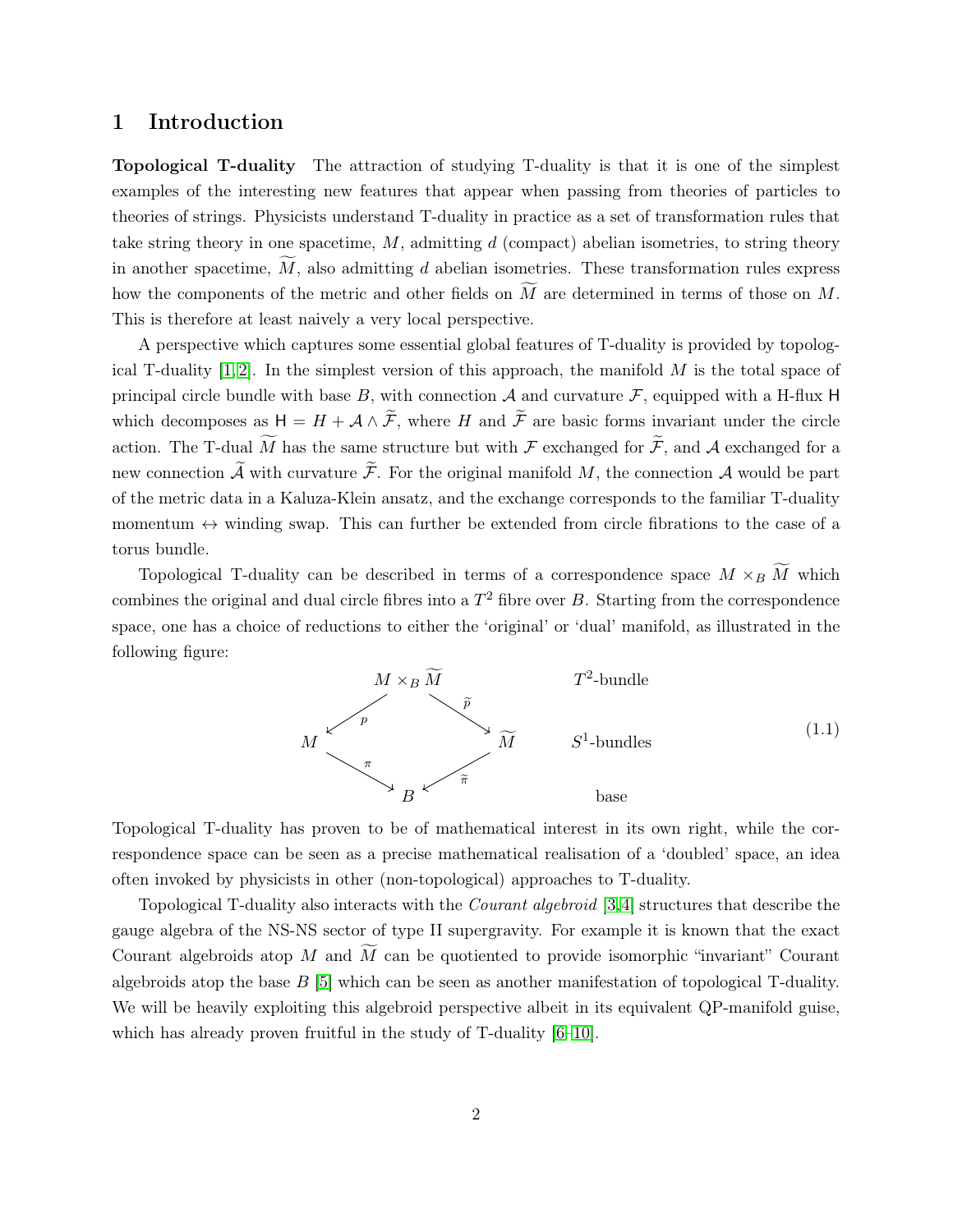Generalisations of T-duality Here, we will study an extension of the framework of topological T-duality to treat generalised versions of T-duality. The simplest generalisation focuses on manifolds M admitting non-abelian isometries [\[11\]](#page-37-7), but a more general version of T-duality surprisingly applies in spacetimes without isometries but which admit a group action of a Poisson-Lie group. This is known as Poisson-Lie T-duality [\[12,](#page-37-8) [13\]](#page-38-0). Poisson-Lie T-duality is known to be an equivalence of sigma models in the phase space formulation  $[12-14]$  $[12-14]$ , and it contains non-abelian and abelian Tduality as particular cases. The difficulty here is that questions of topology are far less tractable. As the dual manifolds in these settings do not involve circle bundles, there is no Gysin sequence to exploit as was done in  $[1,2]$  $[1,2]$  for the abelian case. The challenge is further increased by the fact that the dual fibres (roughly speaking the spaces on which the duality acts) are not even diffeomorphic. Despite these challenges, there are many structural similarities between abelian and Poisson-Lie duality.

A crucial feature of Poisson-Lie T-duality is that it admits a naturally doubled interpretation. This is best understood first in the simplest case  $B = \{\text{point}\}\.$  Here the target space is simply a group manifold G equipped with the action of a second Lie group  $\tilde{G}$ , and the duality transform serves to exchange the role of G and  $\tilde{G}$ . Consistency dictates that given a G,  $\tilde{G}$  can not be chosen arbitrarily. Instead, G and  $\tilde{G}$  are required to be subgroups of a larger group manifold  $\mathbb D$  whose algebra  $\mathfrak d$  is equipped with an ad-invariant pairing under-which  $\mathfrak g = \mathrm{Alg}(G)$  and  $\tilde{\mathfrak g} = \mathrm{Alg}(\tilde{G})$  are maximal isotropic sub-algebras. The Lie group D, known as a classical Drinfel'd double, thus has double the dimension of G and has a similar significance as the doubled  $T^2$  fibration in the abelian example above.

In this paper We exhibit changes in the global fibration structure under Poisson-Lie T-duality with spectators. To this end, we extend the diamond diagram  $(1.1)$  from abelian to Poisson-Lie T-duality. At the top of the diamond, we consider the principal  $\mathbb{D}$ -bundle  $\mathbb{D} \hookrightarrow \mathbb{M} \twoheadrightarrow B$ . We then study reductions under the left group actions  $\widetilde{G}\backslash\mathbb{M} \equiv M$  or  $G\backslash\mathbb{M} \equiv \widetilde{M}$  which take us to the middle rung of the diagram. In the presence of spectators, i.e. a non-trivial base  $B$ , we will find that the bundle  $\mathbb{D} \hookrightarrow \mathbb{M} \twoheadrightarrow B$  can not be arbitrary – instead, to enable the reduction to M or  $\widetilde{M}$  to take place, at least within the approach we are taking here, further conditions need to be imposed. We show a sufficient condition for reduction is that  $M$  be a *bibundle* (a right bundle equipped with a right-equivariant structure map)  $[15-17]$  that further more obeys a topological factorisation condition. This factorisation condition requires that M admits a reduction of its structure group to essentially the center  $Z(G) \times Z(G)$ . Though evidently quite stringent, examples are furnished by e.g.  $\mathbb{D} = T^*G$  and  $\mathbb{D} = SL(2, \mathbb{C})$ .

Topological T-duality via QP-manifolds Our approach here will be to situate the discussion in the context of QP-manifolds. These are graded symplectic manifolds equipped with cohomological vector field (the Q-structure). This formulation is very practical in the present setting, due to the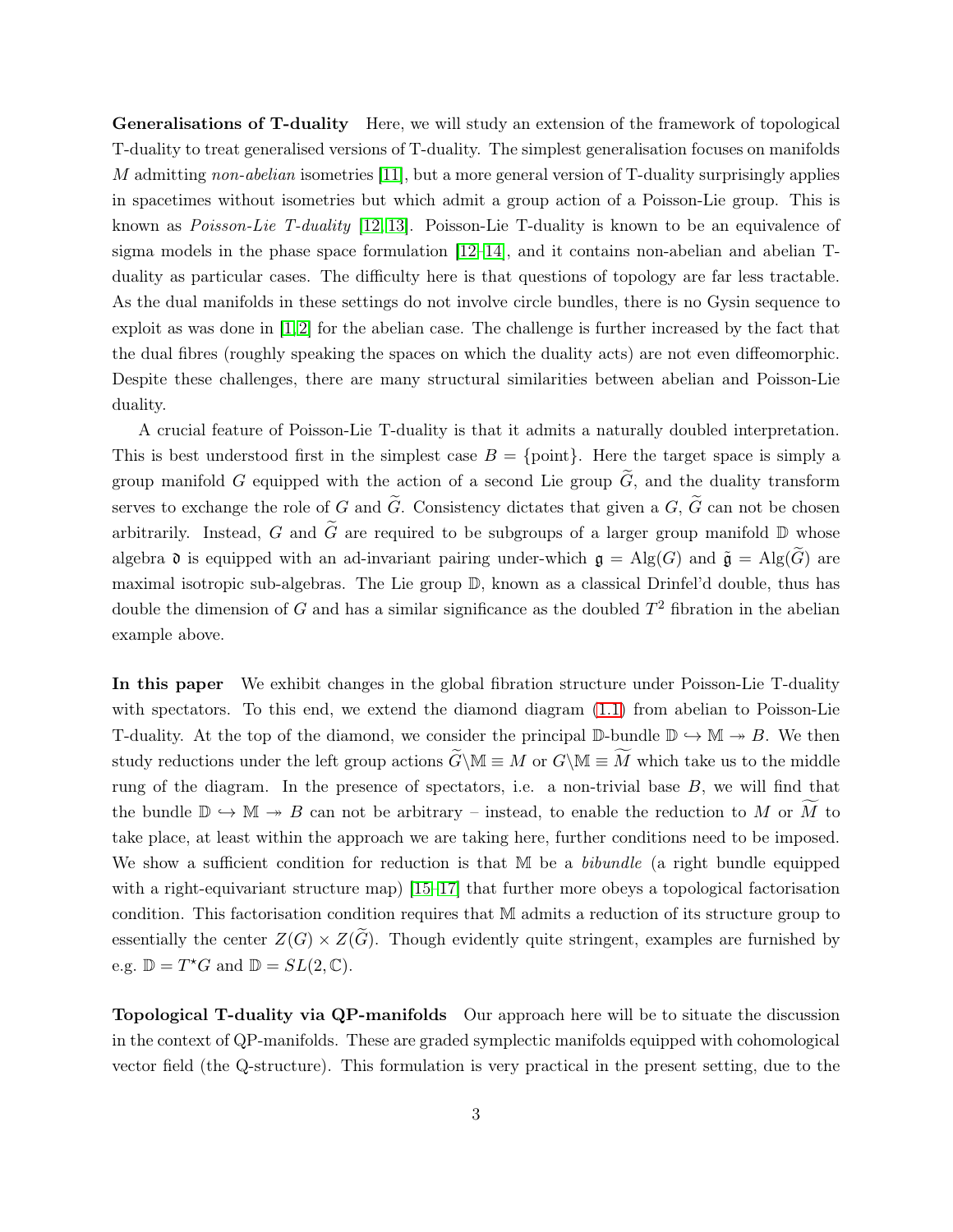fact that a Courant algebroid can be very compactly realised as a degree 2 QP-manifold [\[18\]](#page-38-4). The diamond diagram of  $(1.1)$  $(1.1)$  $(1.1)$  is upgraded to a diagram of QP-manifolds<sup>1</sup>



in which the arrows correspond to symplectic reductions that preserve a Q-structure. The point of view that duality can be studied in terms of reductions of QP-manifolds was articulated in the paper [\[19\]](#page-38-5) and in the final line of a proceeding, both by Ševera [\[20\]](#page-38-6), and in [\[10,](#page-37-6)[21\]](#page-38-7) a Courant algebroid perspective was developed. Here we will flesh out the idea that Courant algebroid reduction in the graded setup is just a special case of symplectic reduction<sup>[2](#page-4-1)</sup>.

Our ultimate motivation for this QP-manifold picture is however the possibility of a generalisation to M-theory and U-duality. In that context the algebroid structure of target space is no longer that of a Courant algebroid, but a QP-manifold picture is known [\[22,](#page-38-8) [23\]](#page-38-9) and symplectic reduction works in the same way.

Canonical transformations and a Fourier-Mukai transformation An important feature of our approach is that the natural Q-structure appearing at the top of the diamond is not immediately compatible with the symplectic reduction. Instead one must first perform a symplectomorphism of  $\mathcal M$  (i.e. a canonical transformation which preserves the P-structure but which transforms the Q-structure). Roughly speaking the Q-structure can be associated with a three-form on M and the canonical transformation serves to amend this by the exterior derivative of a certain two-form,  $\Phi$  ( $\widetilde{\Phi}$ ), to produce a  $\widetilde{G}$ -basic (G-basic) three-form that defines a Q-structure on  $\mathcal{M} = \mathcal{M}/T[1]\widetilde{G}$  $(\widetilde{\mathcal{M}} = \mathcal{M}/T[1]G).$ 

In the abelian case, we will see that the difference of these canonical transformation  $\varpi$  =  $\Phi - \widetilde{\Phi}$  plays a vital role in topological T-duality; it provides the kernel for a Fourier-Mukai integral transform [\[24\]](#page-38-10) that acts on the Ramond-Ramond (RR) sector of the superstring and eventually lifts to the K-theory perspective of T-duality. In the Poisson-Lie situation we show the same  $\varpi$ has an elegant interpretation, in the absence of spectators, as that of the Semenov-Tian-Shansky symplectic form on  $\mathbb{D} [12, 13]^3$  $\mathbb{D} [12, 13]^3$  $\mathbb{D} [12, 13]^3$  $\mathbb{D} [12, 13]^3$  $\mathbb{D} [12, 13]^3$ . With spectators, our techniques give a natural candidate for the

<span id="page-4-0"></span><sup>&</sup>lt;sup>1</sup>The graded vector bundle  $T[1]M$  is the reversed-parity tangent bundle, where the fibre coordinates are declared to be anticommuting and carry degree 1. The bundle  $T^*[P]V$  for some graded vector bundle V first forms the cotangent bundle  $T^*V$  and then shifts degrees on fibre coordinates of  $T^*V$  by  $+P$ . The notation is standard in the context of supergeometry and AKSZ constructions.

<sup>2</sup>We thank Fridrich Valach for private communication on this point.

<span id="page-4-2"></span><span id="page-4-1"></span><sup>&</sup>lt;sup>3</sup>An additional role played by  $\varpi$  is as the 'fundamental 2-form' appearing as part of a para-Hermitian structure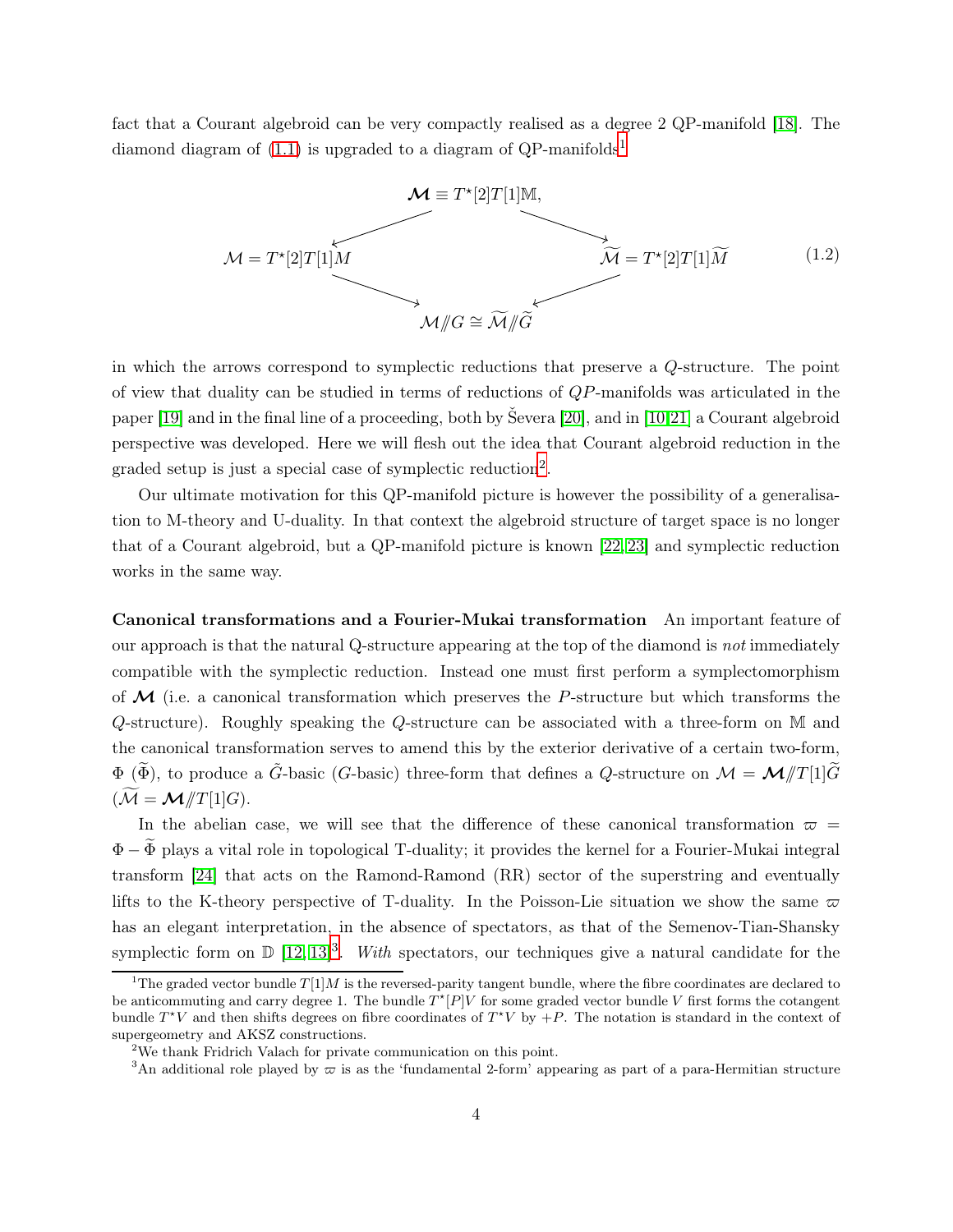Fourier kernel that determines the duality transformation of the RR forms, and we conjecture that it should play a similarly vital role in future developments on the topological nature of PL duality in the context of D-branes.

From QP-manifolds to the worldsheet A final benefit of the QP-perspective that we employ is that it can be directly linked to the associated worldsheet theory. This is a generalisation of the link between Courant algebroids and worldsheet current algebras established in the seminal work of Alekseev-Strobl [\[28\]](#page-39-0). Here this is achieved through a transgression into the space of maps into M from a supermanifold associated to the worldsheet, as in the AKSZ construction [\[29\]](#page-39-1). Recent work by one of us [\[30\]](#page-39-2) has shown that a zero-locus reduction procedure can be employed to define a canonical algebra of currents on the world-volume of any brane starting with a Q-structure on any  $QP$ -manifold  $M$ . Specialised to the present situation we show how this recovers the current algebra on LD, the loop-group of D, that defines the PL sigma models of Klimčík and Ševera [\[12\]](#page-37-8), and also the PL dual pair of current algebras on  $LG$ ,  $L\tilde{G}$ .

Outline of this paper We structure the paper as follows. Section [2](#page-5-0) introduces a QP-manifold atop a doubled or correspondence space for Poisson-Lie T-duality. We describe a general framework for PL duality via symplectic reductions of this QP-manifold, and we show briefly how these reductions give rise to a candidate Fourier-Mukai kernel for the transformation of Ramond-Ramond fluxes. In section [3](#page-9-0) we discuss topological T-duality of principal torus bundles from the QP perspective, and give an analogous discussion for (topological) PL duality in the familiar case where there are no spectators. In section [5.1](#page-25-1) we outline how our target space considerations produce equivalences of 2-dimensional sigma models. Finally, in [4](#page-15-0) we study PL duality including spectators. After some locally-valid motivations, we introduce a class of bibundles with Drinfel'd double fibres and characterise their existence topologically. We then exhibit certain examples (in section [4.6\)](#page-23-0) and discuss how the general framework of section [2](#page-5-0) applies to them and furnishes PL duality with spectators. We end with some general remarks and speculations.

# <span id="page-5-1"></span><span id="page-5-0"></span>2 A "master" QP-manifold on non-abelian doubled space

#### 2.1 The QP non-abelian set-up

At the top of the diamond diagram, we consider the principal  $\mathbb{D}$ -bundle  $\mathbb{D} \hookrightarrow \mathbb{M} \twoheadrightarrow B$  endowed with a connection one-form

$$
\alpha = -dgg^{-1} + gA(x)g^{-1}.
$$
 (2.1)

To obtain a QP perspective we move to the graded supermanifold  $\mathcal{M} \equiv T^*[2]T[1]\mathbb{M}$  which is equipped with a natural Poisson structure in the following way. We can choose local coordinates,  $x^{\mu}$ 

in the Born geometry of correspondence space [\[25\]](#page-38-11), which has also been studied in the Poisson-Lie setting in [\[26,](#page-38-12) [27\]](#page-38-13).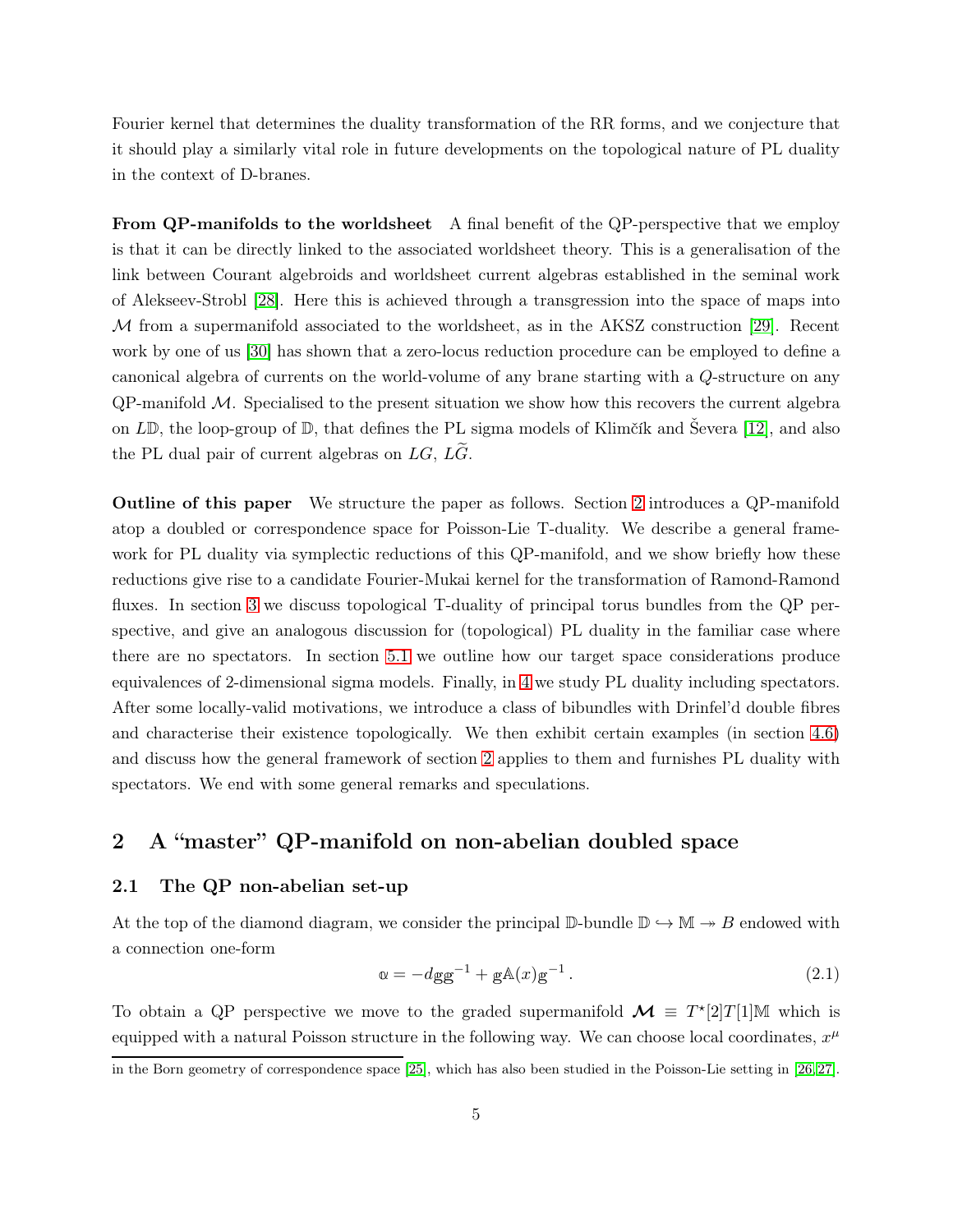on the base and  $\mathbb{Y}^I$  on the fibre both of degree zero,  $\psi^{\mu}$ ,  $\mathbb{\theta}^A$  degree 1 coordinates on the corresponding shifted tangent spaces, and finally  $\chi_{\mu}$ ,  $\chi_{A}$  (degree 1) and  $p_{\mu}$ ,  $p_{A}$  (degree 2) coordinates on the shifted cotangent bundle to T[1]M. With these the symplectic structure on  $\mathcal M$  is given by

<span id="page-6-1"></span>
$$
\omega = dx^{\mu}dp_{\mu} + d(p_{A}\mathbb{L}^{A}) - d\theta^{A}d\xi_{A} - d\psi^{\mu}d\chi_{\mu}.
$$
\n(2.2)

This gives rise to the non-zero Poisson brackets

<span id="page-6-3"></span>
$$
\{\mathbb{Y}^{I}, \mathbb{p}_{A}\} = \mathbb{V}_{A}{}^{I}, \quad \{\mathbb{p}_{A}, \mathbb{p}_{B}\} = \mathbb{F}_{AB}{}^{C} \mathbb{p}_{C}, \quad \{\mathbb{P}^{A}, \mathbb{q}_{B}\} = \delta^{A}_{B}, \quad \{\chi_{\mu}, \psi^{\nu}\} = \delta^{\nu}_{\mu} = -\{p_{\mu}, x^{\nu}\}.
$$
 (2.3)

In the above,  $\mathbb{L}^A$  and  $\mathbb{V}_A$  are left-invariant Maurer-Cartan forms and fundamental vector fields on D. We can recover a conventional momentum variable by  $p_I = \mathbb{L}^A I p_A$ ; this has  $\{\mathbb{Y}^I, p_J\} = \delta^I_J$ .

We can endow  $\mathcal M$  with a standard Q-structure  $Q_0 = \{\Theta_0, \bullet\}$  defined by a (degree 3) Hamiltonian

<span id="page-6-2"></span>
$$
\Theta_0 = -p_\mu \psi^\mu - p_A \Phi^A + \frac{1}{2} \mathbb{F}_{BC}{}^A \Phi^B \Phi^C \mathfrak{F}_A \,, \tag{2.4}
$$

corresponding to the exterior derivative on M which in this trivialisation becomes a sum of the exterior derivative on the base and that on the group manifold fibre. The Jacobi identity ensures that  $\{\Theta_0, \Theta_0\} = 0$  and hence that  $Q_0$  is a cohomological vector field. From this perspective the degree 1 coordinates  $\xi_A$  generate a global right action on  $T^*[2]T[1]\mathbb{M}$  through  $\delta_A \bullet = {\{\{\Theta_0, \xi_A\}, \bullet\}}$ under which the  $\mathbb{B}^A$  transform adjointly  $\delta_A \mathbb{B}^B = \mathbb{F}_{AC}^B \mathbb{B}^C$ . This thus provides an interpretation of  $\mathbb{B}^A$  as the left-invariant one-forms  $\mathbb{L}^A$ . In contrast  $\hat{\xi} = g^{-1} \xi_B \mathbb{T}^B g$  correspond to a basis of vector fields generating left actions, and on  $T^*[2]T[1]\mathbb{M}$  this is a hamiltonian action, with hamiltonian  $Q_0 \hat{\xi}_A = -\hat{\mathbb{p}}_A \equiv -\mathbb{U}_A^I \mathbb{p}_I$  furnishing the algebra  $\{\hat{\mathbb{p}}_A, \hat{\mathbb{p}}_B\} = -\mathbb{F}_{AB}{}^C \hat{\mathbb{p}}_C$  and which leave the  $\mathbb{P}^A$ invariant as  $\{\hat{\mathbf{p}}_A, \hat{\mathbf{\theta}}^B\} = 0$ . We emphasise here  $\hat{\mathbf{p}}_A$  is the "hamiltonian"/"cotangent" lift of the infinitesimal left  $\mathbb D$  action, which is well-defined, from which we infer  $\tilde{\xi}_A$  correspond to a global basis of sections of the vertical bundle.

We then augment the Q-structure with an H-flux  $H_M \in \Lambda^3 T^*M$  given by

$$
\mathsf{H}_{\mathbb{M}} \equiv H + \frac{1}{2}\omega_{CS}(\mathsf{a}),\tag{2.5}
$$

in which  $H \in \Lambda^3 T^*B$  is basic and  $\omega_{CS}(\omega) = \langle \omega \rangle \langle d\omega + \frac{2}{3}$  $\frac{2}{3}\alpha \wedge \alpha$  is the Chern-Simons three-form. We then define the Hamiltonian

<span id="page-6-0"></span>
$$
\Theta = \Theta_0 + \mathsf{H}_{\mathbb{M}},\tag{2.6}
$$

which is evaluated explicitly using the decomposition of eq. [\(A.8\)](#page-34-1) (with the replacement  $\mathbb{L}^A \to \mathbb{P}^A$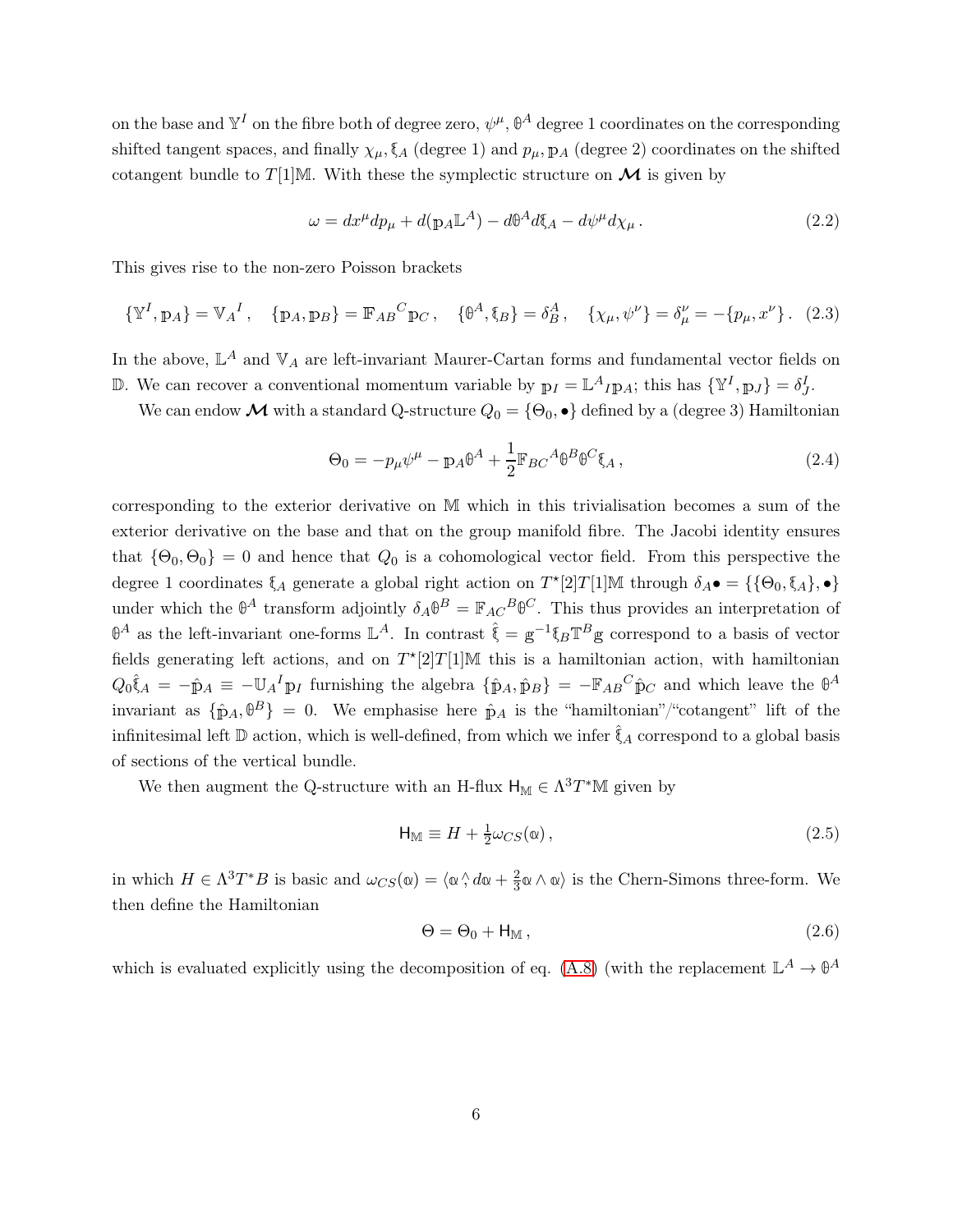and  $\mathbb{A}^A \to \mathbb{A}^A_\mu \psi^\mu$  as

<span id="page-7-2"></span>
$$
\Theta = -p_{\mu}\psi^{\mu} - p_{A}\theta^{A} + \frac{1}{2}\mathbb{F}_{BC}{}^{A}\theta^{B}\theta^{C}\xi_{A} + \frac{1}{6}H_{\mu\nu\rho}\psi^{\mu}\psi^{\nu}\psi^{\rho}
$$
  
+  $\frac{1}{2}(\mathbb{A}_{A} + \mathbb{B}_{A})d\mathbb{A}^{A} + \frac{1}{6}\mathbb{A}^{A}\mathbb{A}^{B}\mathbb{A}^{C}\mathbb{F}_{ABC} - \frac{1}{12}\mathbb{F}_{ABC}\theta^{A}\theta^{B}\theta^{C} - \frac{1}{4}\mathbb{F}_{ABC}\theta^{A}\theta^{B}\mathbb{A}^{C}.$  (2.7)

A short calculation shows that  $\{\Theta, \Theta\} = 0$  when  $dH_M = 0$ , or

$$
dH = -\frac{1}{2}d\,\omega_{CS}(\mathbb{A}) = -\frac{1}{2}\langle \mathbb{F}\,\rangle \,\mathbb{F}\rangle = -\frac{1}{2}\mathbb{F}^A \wedge \mathbb{F}_A \,. \tag{2.8}
$$

Everything we have described is so far completely general as long as we have an adjoint invariant inner product  $\langle , \rangle$ . Henceforth we specialise to the Drinfel'd double case relevant to Poisson-Lie T-duality. We therefore assume that  $\mathbb D$  is even-dimensional and its Lie algebra  $\mathfrak d$  admits a splitting into two sub-algebras  $\mathfrak g$  and  $\tilde{\mathfrak g}$  which are maximally isotropic with respect to a split signature inner product. We denote this inner product by  $\eta$ , such that  $\eta_{AB} \equiv \eta(T_A, T_B) \equiv \langle T_A, T_B \rangle$  has components  $\eta_{ab} = 0 = \eta^{ab}, \eta_a^b = \eta^b{}_a = \delta_a^b$ , with generators  $T_a$  for  $\mathfrak g$  and  $\widetilde{T}^a$  for  $\widetilde{\mathfrak g}$ . We also make the technical assumption that this is a "perfect" double as defined in appendix [A.4,](#page-35-0) which essentially means that one can globally factorise group elements  $g \in \mathbb{D}$  as  $g = \tilde{g}g$  with  $g \in G$  and  $\tilde{g} \in \tilde{G}$ .

#### <span id="page-7-0"></span>2.2 Conditions for symplectic reduction

To proceed down to the middle level of the diamond, we now wish to implement a symplectic reduction of the QP-manifold  $(M, Q)$  by a  $\tilde{G}$  action. We will see however that this can not be done immediately, instead we are required to first perform a canonical transformation described by a two-form Φ which we shall characterise in general.

If  $\tilde{G}$  is a subgroup of D, we can consider the quotient under the left group action  $\tilde{G}\backslash\mathbb{M}\equiv M$ which will be the base of a principal  $\widetilde{G} \to \mathbb{M} \to \widetilde{G} \backslash \mathbb{M}$  if  $\widetilde{G} \to \mathbb{D} \to \widetilde{G} \backslash \mathbb{D}$  is another principal bundle [\[31,](#page-39-3) Proposition 2.1], which we assume. The left action has a cotangent lift to an action on  $\mathcal{M} \equiv T^*[2]T[1]\mathbb{M}$  infinitesimally generated by a subset of the right-invariant variables  $\hat{\mathbf{\mathfrak{f}}}_{A}, \hat{\mathbf{p}}_{A}$  that we will denote  $\hat{\mathbf{\mathfrak{f}}}_{a}, \hat{\mathbf{p}}_{a}$ . Since

<span id="page-7-3"></span>
$$
\{\hat{\mathbf{p}}_A, \hat{\mathbf{p}}_B\} = -\mathbb{F}_{AB}{}^C \hat{\mathbf{p}}_C \,, \quad \{\hat{\mathbf{\xi}}_A, \hat{\mathbf{\xi}}_B\} = 0 \,, \quad \{\hat{\mathbf{p}}_A, \hat{\mathbf{\xi}}_B\} = -\mathbb{F}_{AB}{}^C \hat{\mathbf{\xi}}_C \,, \tag{2.9}
$$

the constraints  $\hat{\xi}^a$ ,  $\hat{p}^a$  form a closed algebra when the generators  $\tilde{T}^a \in \tilde{\mathfrak{g}}$  form a Lie subalgebra in  $\mathfrak d$  (which is the case). The Q-structure  $Q$  — or more accurately its hamiltonian — descends<sup>[4](#page-7-1)</sup> to the symplectic reduction when  $Q\hat{\xi}^a = Q\hat{p}^a = 0 \mod \hat{\xi}^a$ ,  $\hat{p}^a$ . However, for  $Q = \{\Theta, \bullet\}$  of [\(2.6\)](#page-6-0) we

<span id="page-7-1"></span><sup>&</sup>lt;sup>4</sup>See [\[32\]](#page-39-4) for the classical (ungraded) case, where it is shown that the ring of functions of the reduced phase space seen as a Poisson algebra is isomorphic to  $N(\mathcal{I})/\mathcal{I}$  where  $f \in N(\mathcal{I})$  iff  $\{f, \mathcal{I}\}\in \mathcal{I}$ . This definition is sensible in the graded case; for that see e.g. [\[33,](#page-39-5) Proposition 10.1].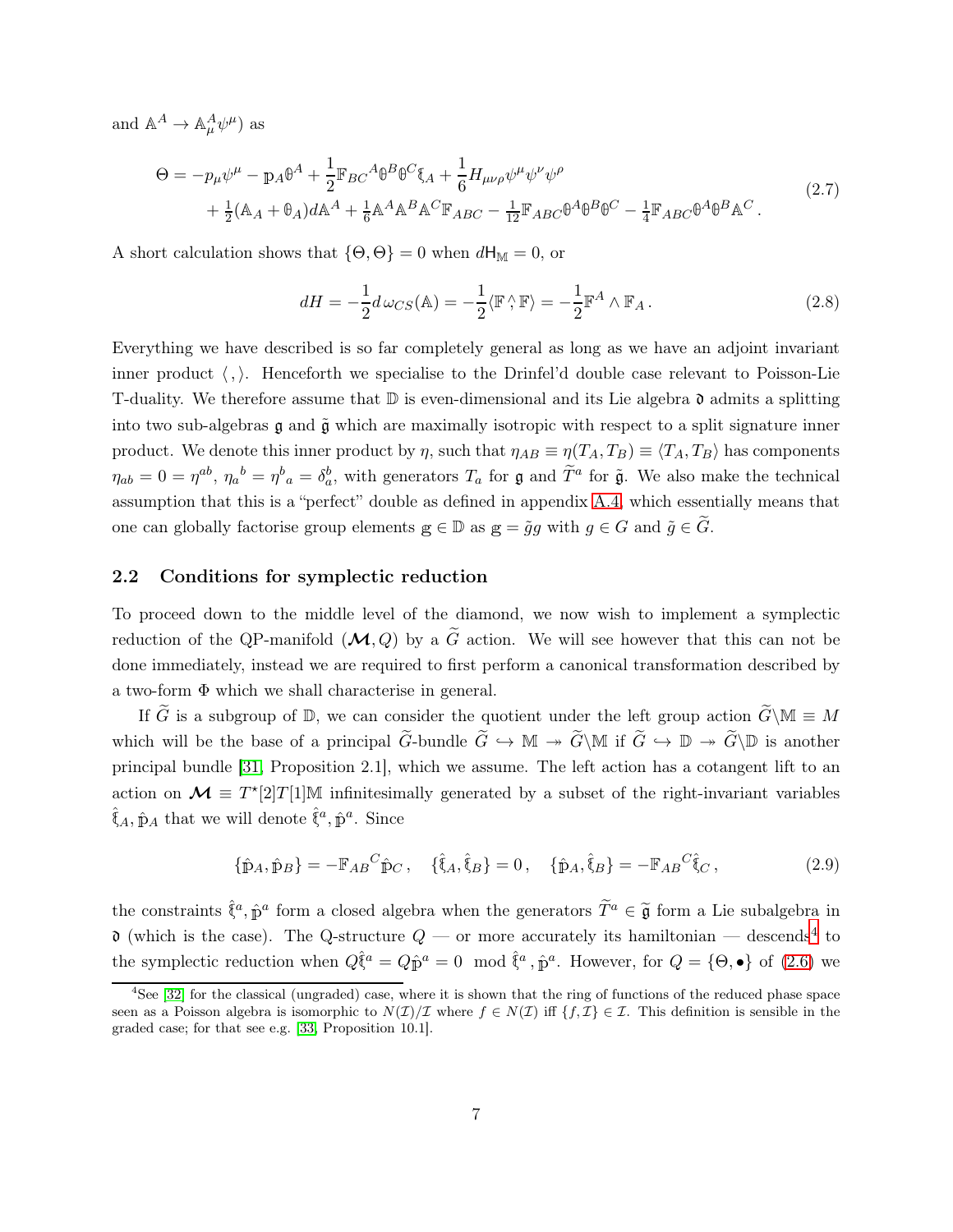calculate

<span id="page-8-0"></span>
$$
Q\hat{\xi}^a = -\hat{p}^a + \frac{1}{2}d\alpha^a. \qquad (2.10)
$$

Note that here we make explicit use of the Drinfel'd double inner product used in the Chern-Simons term. The presence of the  $d\alpha^a$  term in [\(2.10\)](#page-8-0) clearly obstructs the reduction of the Q-structure.

To fix this, we need to consider an equivalent Q-structure  $\overline{Q}$  related to Q by the canonical transformation  $\bar{Q} \equiv e^{\Phi} Q e^{-\Phi}$ . where  $\Phi$  is a function of degree 2 on T[1]M (equivalently, a 2-form on M) chosen to ensure that  $\bar{Q}\hat{\xi}^a = \bar{Q}\hat{p}^a = 0 \mod \hat{\xi}^a$ ,  $\hat{p}^a$ . Since T[1]M is a Lagrangian submanifold in  $T^*[2]T[1]\mathbb{M}$ , we have  $\overline{Q} \equiv {\overline{\Theta}}, \bullet$  with

$$
\bar{\Theta} \equiv e^{\Phi}\Theta = \Theta + \{\Phi, \Theta\} + 0 = \Theta - Q\Phi = \Theta - d\Phi. \tag{2.11}
$$

In the last equality we identified the action of  $Q$  on  $T[1]\mathbb{M}$  with the exterior derivative on M. Using formula [\(2.10\)](#page-8-0) we arrive at the equivalent condition explicitly involving Φ:

$$
\begin{split} \bar{Q}\hat{\xi}^{a} &= -\hat{p}^{a} + \frac{1}{2}d\alpha^{a} - \{Q\Phi, \hat{\xi}^{a}\} \\ &= -\hat{p}^{a} + \frac{1}{2}d\alpha^{a} - \iota_{\mathbb{U}^{a}}d\Phi \stackrel{!}{=} -\hat{p}^{a} \,, \end{split} \tag{2.12}
$$

where we identified the contraction  $\iota_{\mathbb{U}^a}$  against the right-invariant vector fields  $\mathbb{U}^a$  on M that correspond to  $\tilde{\mathfrak{g}}$  with the Poisson bracket  $\{\hat{\mathfrak{f}}^a, \bullet\}$ . Therefore the condition for the reduction of the Q-structure  $\overline{Q}$  is simply given by the existence of  $\Phi$  such that

<span id="page-8-1"></span>
$$
\iota_{\mathbb{U}^a}d\Phi = \frac{1}{2}d\omega^a. \tag{2.13}
$$

Notice that performing the canonical transformation amounts to shifting the closed 3-form in the Hamiltonian such that  $\bar{\Theta} = \Theta_0 + \bar{H}_{\mathbb{M}}$  with

$$
\bar{\mathsf{H}}_{\mathbb{M}} = \mathsf{H}_{\mathbb{M}} - d\Phi. \tag{2.14}
$$

The reduction condition [\(2.13\)](#page-8-1) has a natural implication for this three-form namely that it be  $\widetilde{G}$ -basic (i.e.  $\widetilde{G}$  invariant and horizontal). Horizontality follows from

$$
\iota_{\mathbb{U}^a} \bar{\mathsf{H}}_{\mathbb{M}} = \frac{1}{2} \iota_{\mathbb{U}^a} \omega_{CS}(\mathbb{Q}) - \iota_{\mathbb{U}^a} d\Phi = \frac{1}{2} \left( \iota_{\mathbb{U}^a} \omega_{CS}(\mathbb{Q}) - d\mathbb{Q}^a \right) = 0, \tag{2.15}
$$

which together with  $d\bar{H}_{\text{M}} = 0$  gives invariance  $\mathcal{L}_{\mathbb{U}^a}\bar{H}_{\text{M}} = 0$ . Hence  $\bar{H}_{\text{M}}$  can be thought of as the pull back of a conventional three-form of  $\Lambda^3 T^*(M)$  that we shall denote simply as H.

It remains to produce an explicit  $\Phi$  which obeys [\(2.13\)](#page-8-1). A sufficient condition that ensures this is for  $\Phi$  to be  $\widetilde{G}$  invariant and obey

<span id="page-8-2"></span>
$$
\mathcal{L}_{\mathbb{U}^a} \Phi = 0, \quad \iota_{\mathbb{U}^a} \Phi = -\frac{1}{2} \mathfrak{A}^a \,. \tag{2.16}
$$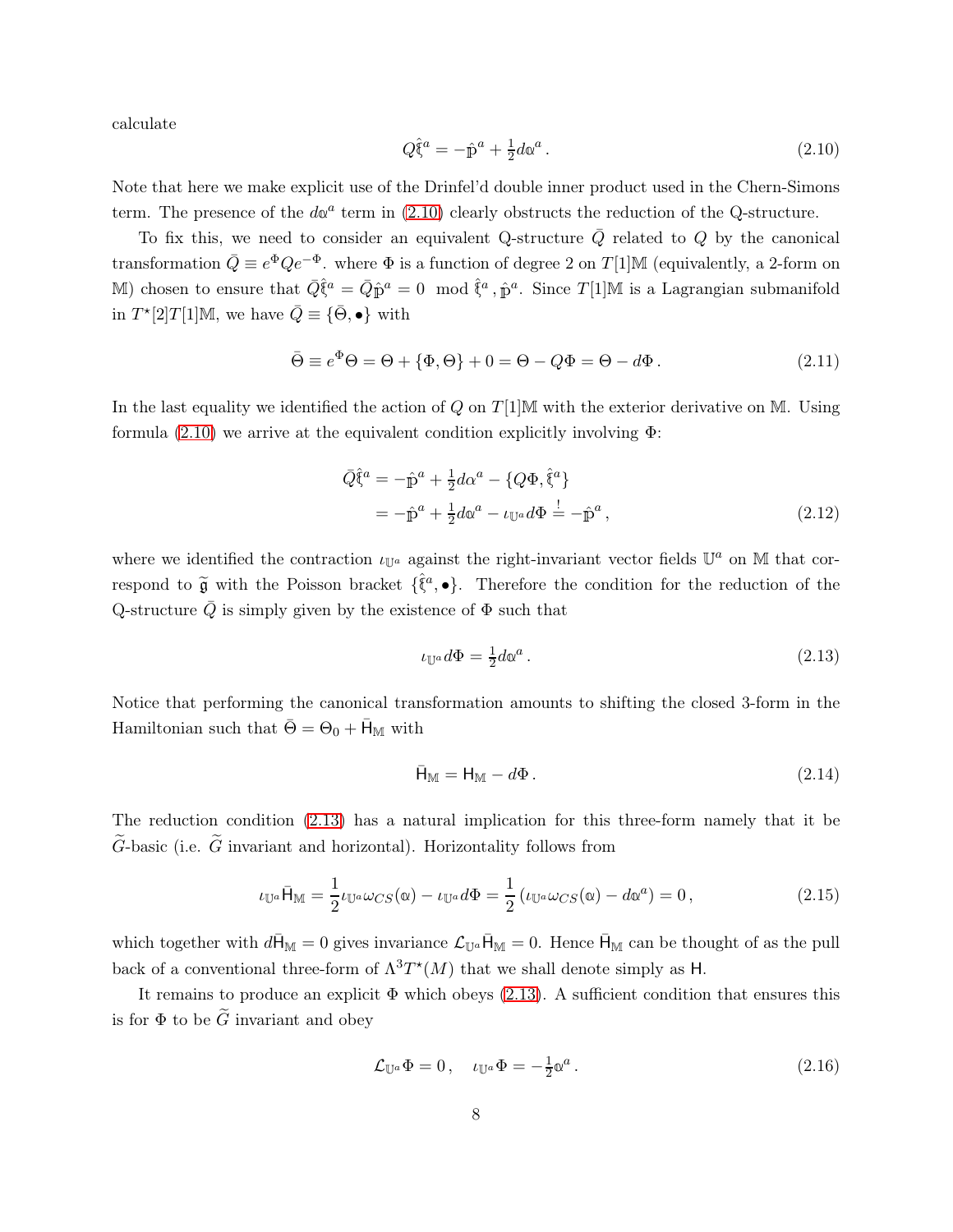This motivates an ansatz of the form

<span id="page-9-4"></span>
$$
\Phi = \frac{1}{4} \Omega_{CD} \omega^C \omega^D.
$$
\n(2.17)

From the second condition of [\(2.16\)](#page-8-2), we immediately have that  $\Omega^{ab} = 0$ ,  $\Omega^{a}{}_{b} = -\Omega_{a}{}^{b} = -\delta_{b}^{a}$ , such that

$$
\Phi = \frac{1}{4} \Omega_{ab} \omega^a \omega^b + \frac{1}{2} \omega^a \omega_a \,. \tag{2.18}
$$

Since  $\mathcal{L}_{\mathbb{U}^a} \mathbb{Q}^B = -\mathbb{F}^a{}_C{}^B \mathbb{Q}^C$  the first condition of [\(2.16\)](#page-8-2) requires that, using the form of the Drinfel'd double structure constants (see appendix [A\)](#page-32-0)

<span id="page-9-3"></span>
$$
\iota_{\mathbb{U}^a} d\Omega_{bc} + 2f_{bc}^a - 2\Omega_{d[b}\tilde{f}^{ad}_{c]} = 0.
$$
\n(2.19)

At this point, the form of  $\Omega_{ab}$  and  $\Phi$  may be suggestive of familiar structures in generalised Tduality. In the subsequent sections of this paper, we will make this precise, and obtain the conditions defining  $\Omega_{ab}$ , by considering in succession the cases where  $\mathbb D$  is abelian (corresponding to abelian T-duality), where D is non-abelian and we assume we are dealing with a trivial bundle over a point (corresponding to Poisson-Lie T-duality without spectators), and finally the full non-abelian case with a non-trivial *bibundle* structure (corresponding to Poisson-Lie T-duality with spectators).

### <span id="page-9-1"></span><span id="page-9-0"></span>3 Topological generalised T-duality via QP-manifolds

#### 3.1 Topological T-duality

We first consider the case where  $\mathbb{D} = T^d \times \tilde{T}^d$  is abelian and has dimension 2d. The original QP Hamiltonian [\(2.7\)](#page-7-2) in this case takes the simple form

<span id="page-9-2"></span>
$$
\Theta = -p_{\mu}\psi^{\mu} - p_{A}\theta^{A} + \frac{1}{6}H_{\mu\nu\rho}\psi^{\mu}\psi^{\nu}\psi^{\rho} + \frac{1}{2}(\mathbb{A}^{A} + \theta^{A})d\mathbb{A}^{B}\eta_{AB},
$$
\n(3.1)

where we have explicitly reinstated the inner product  $\eta_{AB}$ . Here there is an obvious action of  $O(d, d; \mathbb{Z})$  T-duality  $(\mathbb{Y}^A \mapsto \mathbb{Y}^{\prime A} = \mathbb{O}^A{}_B \mathbb{Y}^B$  and so on) which is a canonical transformation of the symplectic structure [\(2.2\)](#page-6-1), and in particular is a diffeomorphism of the total space M of the doubled torus bundle. This gives a morphism  $\mathbb{O}^* : C^{\infty}(\mathcal{M}) \to C^{\infty}(\mathcal{M})$  of graded symplectic manifolds (locally determined as  $\mathbb{O}^*\mathbb{Y}^A = \mathbb{O}^A{}_B \mathbb{Y}^B$  etc.), and an isomorphism of QP-manifolds

$$
\mathbb{O} : (\mathcal{M}, Q) \to (\mathcal{M}, Q'), \qquad \mathbb{O}^{\star} Q = Q' \mathbb{O}^{\star}
$$
\n(3.2)

where the new Q-structure  $Q'$  takes the form  $(3.1)$  in terms of the transformed variables, with  $\mathbb{A}^{\prime A} = (\mathbb{O}^{-1})^A{}_B \mathbb{A}^B.$ 

We now complete the symplectic reduction described in section [2.2.](#page-7-0) We assume the principal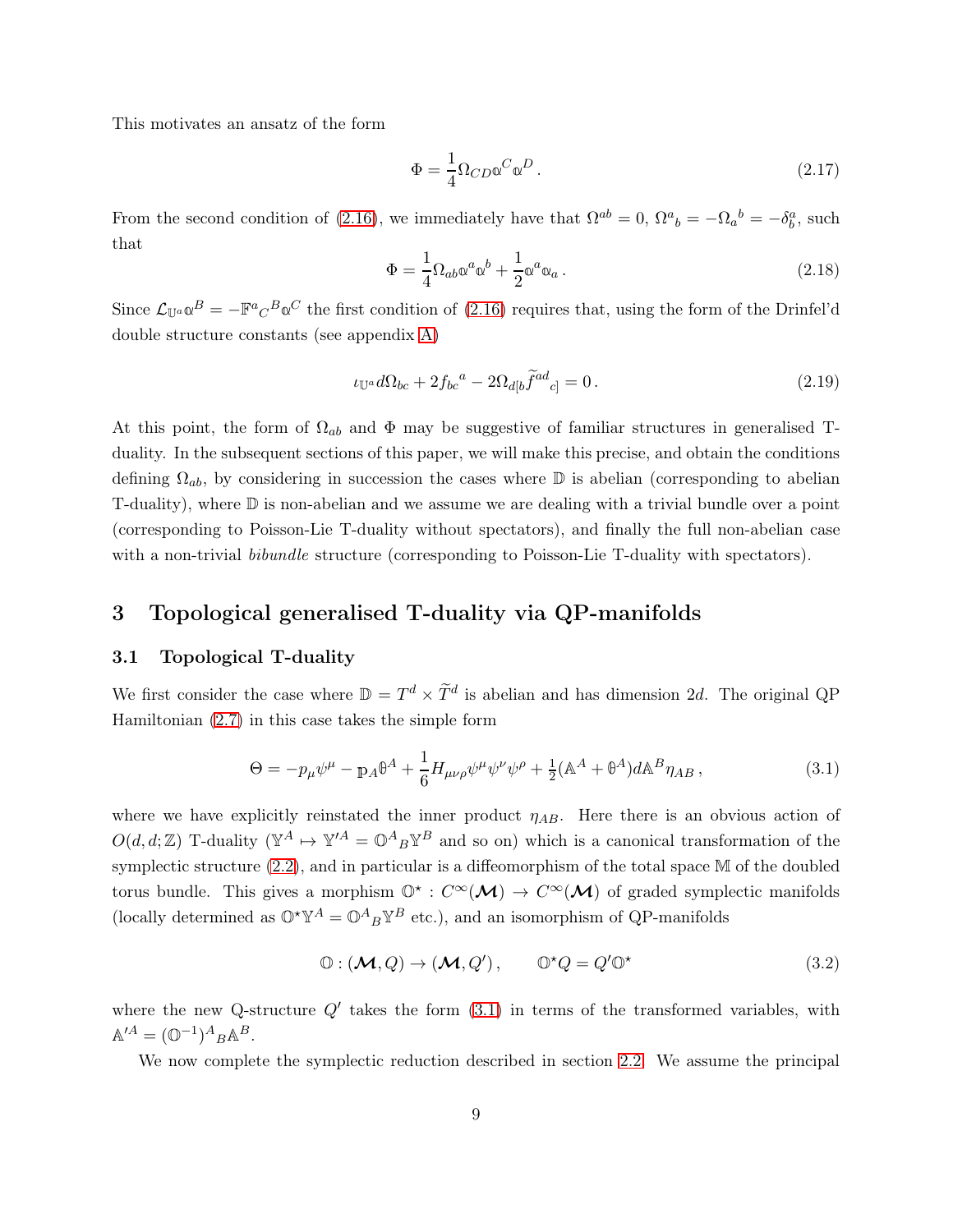$\mathbb{D} = T^d \times \tilde{T}^d$  bundle is a principal  $T^d$  bundle with respect to the action of both the torus  $T^d$  and the dual torus  $\tilde{T}^d$  inside  $T^{2d}$ . Our symplectic reduction leaves M/ $\tilde{T}^d \cong M$  as a principal  $T^d$ -bundle over the base B. We identify  $\alpha^a = \mathcal{A}^a$  with the connection one-form on M, with curvature  $\mathcal{F}^a = d\mathcal{A}^a$ . We also denote  $\alpha_a = \tilde{A}_a$  and let  $\tilde{\mathcal{F}}_a = d\tilde{\mathcal{A}}_a$ .<sup>[5](#page-10-1)</sup>

We need to solve equation [\(2.19\)](#page-9-3) for the object  $\Omega_{ab}$ , which in the absence of structure constants becomes simply  $\iota_{\mathbb{U}^a} d\Omega_{bc} = 0$ , and we can take the trivial solution  $\Omega_{ab} = 0$ . Thus we have  $\Phi =$ 1  $\frac{1}{2}\alpha^a\alpha_a = \frac{1}{2}\mathcal{A}^a\widetilde{\mathcal{A}}_a$ . This leads to the QP Hamiltonian and H-flux

<span id="page-10-2"></span>
$$
\Theta = -p_a \theta^a - p_\mu \psi^\mu + \mathsf{H} \,, \quad \mathsf{H} = H + \widetilde{\mathcal{F}}_a \mathcal{A}^a \,. \tag{3.3}
$$

Alternatively, we could have carried out the 'dual' symplectic reduction leading to M/T<sup>d</sup> ≅  $\widetilde{M}$ . This is straightforwardly done directly, or can be viewed as arising from the  $O(d, d; \mathbb{Z})$  transformations above by first using the transformation that exchanges  $\mathbb{Y}^a \leftrightarrow \mathbb{Y}_a$  and then reducing as before. Either way one finds that now  $\widetilde{\mathcal{A}}_a$  is the connection one-form on  $\widetilde{M}$ , and

$$
\widetilde{\Phi} = \frac{1}{2} \mathfrak{A}_a \mathfrak{A}^a = \frac{1}{2} \widetilde{\mathcal{A}}_a \mathcal{A}^a \,, \quad \widetilde{\Theta} = -\widetilde{p}^a \widetilde{\theta}_a - p_\mu \psi^\mu + \widetilde{\mathsf{H}} \,, \quad \widetilde{\mathsf{H}} = H + \mathcal{F}^a \widetilde{\mathcal{A}}_a \,. \tag{3.4}
$$

The exchange of the roles of  $\mathcal{A}^a$  and  $\mathcal{A}_a$ , and hence of  $\mathcal{F}^a$  and  $\widetilde{\mathcal{F}}_a$ , realises topological T-duality [\[1\]](#page-37-0).

We can continue the reduction procedure to the bottom of the diamond diagram. Starting with [\(3.3\)](#page-10-2) and reducing by the action of  $p_a$  leads to a new Hamiltonian  $\Theta = -p_\mu \psi^\mu + H + \tilde{\mathcal{F}}_a (\theta^a + A_\mu{}^a \psi^\mu)$ . This is not manifestly invariant under the exchange of  $\mathcal{A}^a$  and  $\mathcal{A}_a$ . This can be fixed by instead first performing a canonical transformation generated by  $\Phi = \xi_a A_\mu{}^a \psi^\mu$  which replaces [\(3.3\)](#page-10-2) with

$$
\Theta = -p_a \theta^a - p_\mu \psi^\mu + H + \widetilde{\mathcal{F}}_a \theta^a + \mathcal{F}^a \xi_a \tag{3.5}
$$

leading to

<span id="page-10-3"></span>
$$
\Theta = -p_{\mu}\psi^{\mu} + H + \widetilde{\mathcal{F}}_{a}\theta^{a} + \mathcal{F}^{a}\xi_{a}
$$
\n(3.6)

after quotienting by the action of  $p_a$ .

We have now arrived at a transitive Courant algebroid whose associated QP-manifold is  $\mathcal{M}/T^d$  =  $T^{*}[2]T[1]B \times \mathbb{R}^{2d}[1]$ , with Q-structure defined via [\(3.6\)](#page-10-3). This is manifestly self-T-dual under the canonical transformation that swaps  $\xi_a \leftrightarrow \theta^a$ . This is the QP-manifold version of the equivalence of 'invariant' Courant algebroids under T-duality [\[5\]](#page-37-4) which was originally noticed by Barmaz [\[6\]](#page-37-5).

#### <span id="page-10-0"></span>3.2 (Topological) Poisson-Lie T-duality

We now specialise the set-up of section [2.1](#page-5-1) to the case where there are no spectators  $B = \{\text{point}\}\,$ , so the correspondence space is a Drinfel'd double:  $\mathbb{M} = \mathbb{D}$ . In this case the connection  $\alpha$  on M equals

<span id="page-10-1"></span><sup>&</sup>lt;sup>5</sup>To be precise  $\pi^* \widetilde{F}_a = d \widetilde{A}_a$  is only a local statement on  $T^d \hookrightarrow M \stackrel{\pi}{\rightarrow} B$ , but on the dual bundle  $\widetilde{T}^d \hookrightarrow \widetilde{M} \stackrel{\widetilde{\pi}}{\rightarrow} B$  we have  $\widetilde{\pi}^* \widetilde{\mathcal{F}}_a = d \widetilde{\mathcal{A}}_a$  globally.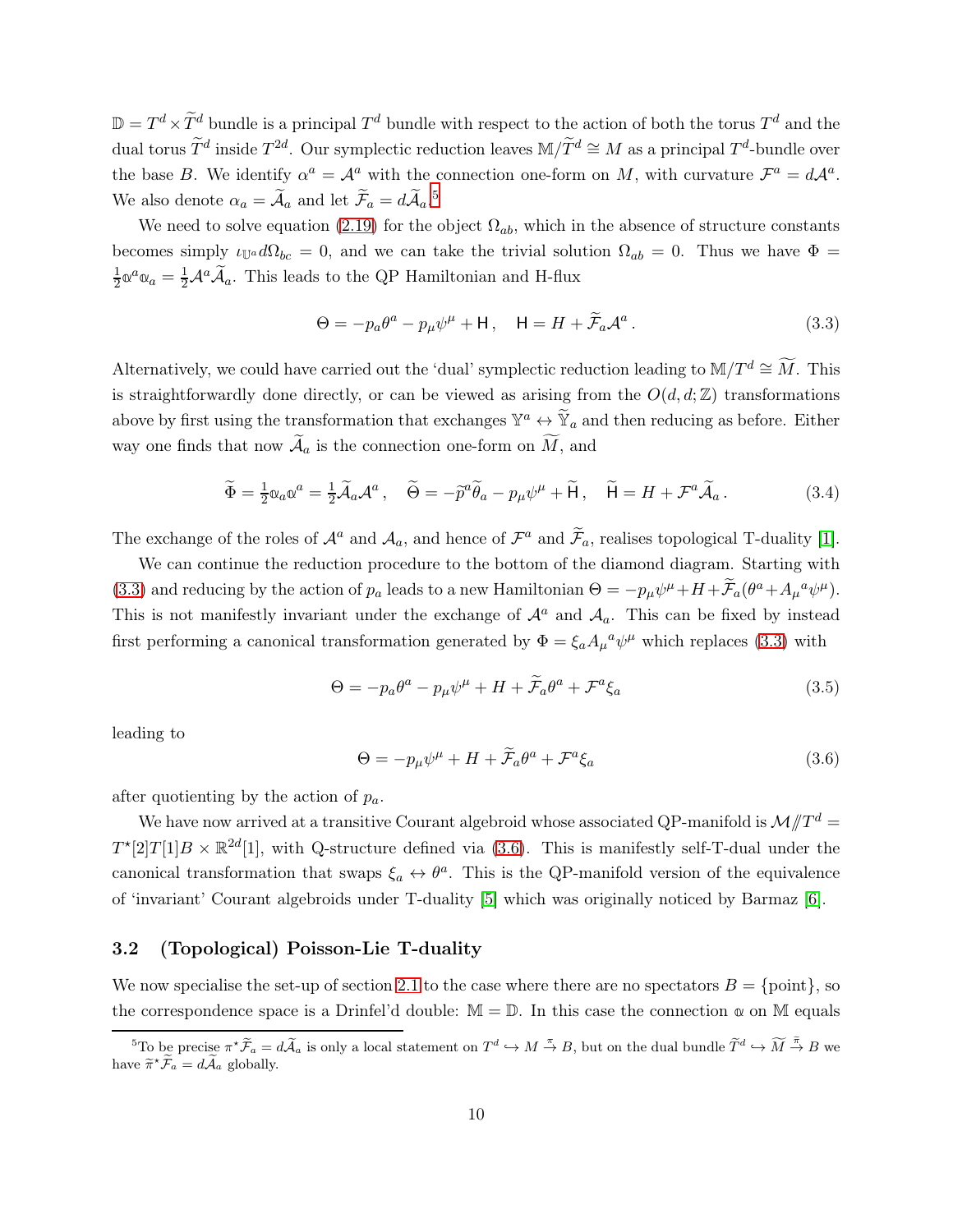the right-invariant Maurer-Cartan form  $(\alpha = \mathbb{R})$  and the hamiltonian  $\Theta$  of [\(2.7\)](#page-7-2) on  $T^*[2]T[1]\mathbb{D}$ simplifies to

$$
\Theta = -\Theta^A \mathbf{p}_A + \frac{1}{2} \mathbb{F}_{AB}{}^C \Theta^A \Theta^B \mathbf{\xi}_C - \frac{1}{12} \mathbb{F}_{ABC} \Theta^A \Theta^B \Theta^C.
$$
 (3.7)

A quotient of the Drinfel'd double  $\mathbb D$  by its maximal isotropic subgroup  $\widetilde G$  produces the group manifold G (due to the parameterisation  $g = \tilde{g}g$ ). We will upgrade this to a symplectic reduction of the associated QP-manifolds using the general machinery of subsection [2.2.](#page-7-0) This will give rise to Poisson-Lie T-duality.

We summarise some essential conventions and notations in appendix [A.](#page-32-0) In particular associated to the decomposition  $g = \tilde{g}g$  we introduce the adjoint actions a of g and  $\tilde{a}$  of  $\tilde{g}$  acting on the double.

Now, the absence of spectators, the canonical transformation described by  $\Phi$  takes the form

<span id="page-11-1"></span>
$$
\Phi = \frac{1}{2} (\Omega_{ab} \mathbb{R}^a \mathbb{R}^b + \mathbb{R}^a \mathbb{R}_a), \qquad (3.8)
$$

involving the 0-form  $\Omega_{ab}$  antisymmetric in its indices. To solve the condition [\(2.13\)](#page-8-1) ensuring the symplectic reduction, we can choose

$$
\Omega_{ab} = -2\widetilde{\Pi}_{ab}[\tilde{g}^{-1}],\tag{3.9}
$$

for  $\tilde{\Pi}_{ab}$  the Poisson bivector on  $\tilde{G}$  that satisfies [\(A.22\)](#page-35-1) and endows it with Poisson-Lie structure.<sup>[6](#page-11-0)</sup>

The effect of the canonical transformation generated by this  $\Phi$  is to eliminate the term  $\mathbb{F}_{ABC}\theta^A\theta^B\theta^C$ that corresponds to the canonical 3-form on the group manifold D. To see this we first calculate the adjoint action of  $\tilde{g}$  on the Maurer-Cartan 1-form  $\mathbb{R} = -dgg^{-1}$  on  $\mathbb{D}$ . Using the parameterisation  $g = \tilde{g}g$  we have

<span id="page-11-2"></span>
$$
\tilde{a}\mathbb{R} = \tilde{g}^{-1}\mathbb{R}\tilde{g} = r + \tilde{l}.
$$
\n(3.10)

This is used to write R inside [\(3.8\)](#page-11-1) in terms of the Maurer-Cartan forms  $r, \tilde{l}$  of  $G, \tilde{G}$  respectively and the adjoint action  $\tilde{a}$ . Writing  $\tilde{\Pi}$  in terms of components of the adjoint action of  $\tilde{g}$  on  $\mathfrak{g}$  results in

$$
\Phi = \frac{1}{2}r^a \wedge \tilde{l}_a. \tag{3.11}
$$

On the other hand, by identifying  $\mathbb{F}_{ABC} \mathbb{D}^A \mathbb{D}^B \mathbb{D}^C \equiv \mathbb{F}_{ABC} \mathbb{L}^A \wedge \mathbb{L}^B \wedge \mathbb{L}^C$  and exploiting the adjoint invariance of  $\mathbb{F}$ , we can again use  $(3.10)$  to write

$$
\mathbb{F}_{ABC} \mathbb{L}^A \wedge \mathbb{L}^B \wedge \mathbb{L}^C = 3f_{ab}{}^c r^a \wedge r^b \wedge l_c + 3\tilde{f}^{ab}{}_{c}\tilde{l}^a \wedge \tilde{l}^b \wedge r_c \tag{3.12}
$$

<span id="page-11-0"></span><sup>&</sup>lt;sup>6</sup>For historical reasons we have conventions in which  $\tilde{\Pi}_{ab}[\tilde{g}]$  is defined to be the Poisson bivector compatible with right multiplication, and thus  $\widetilde{\Pi}_{ab}[\widetilde{g}^{-1}]$  is compatible with left multiplication.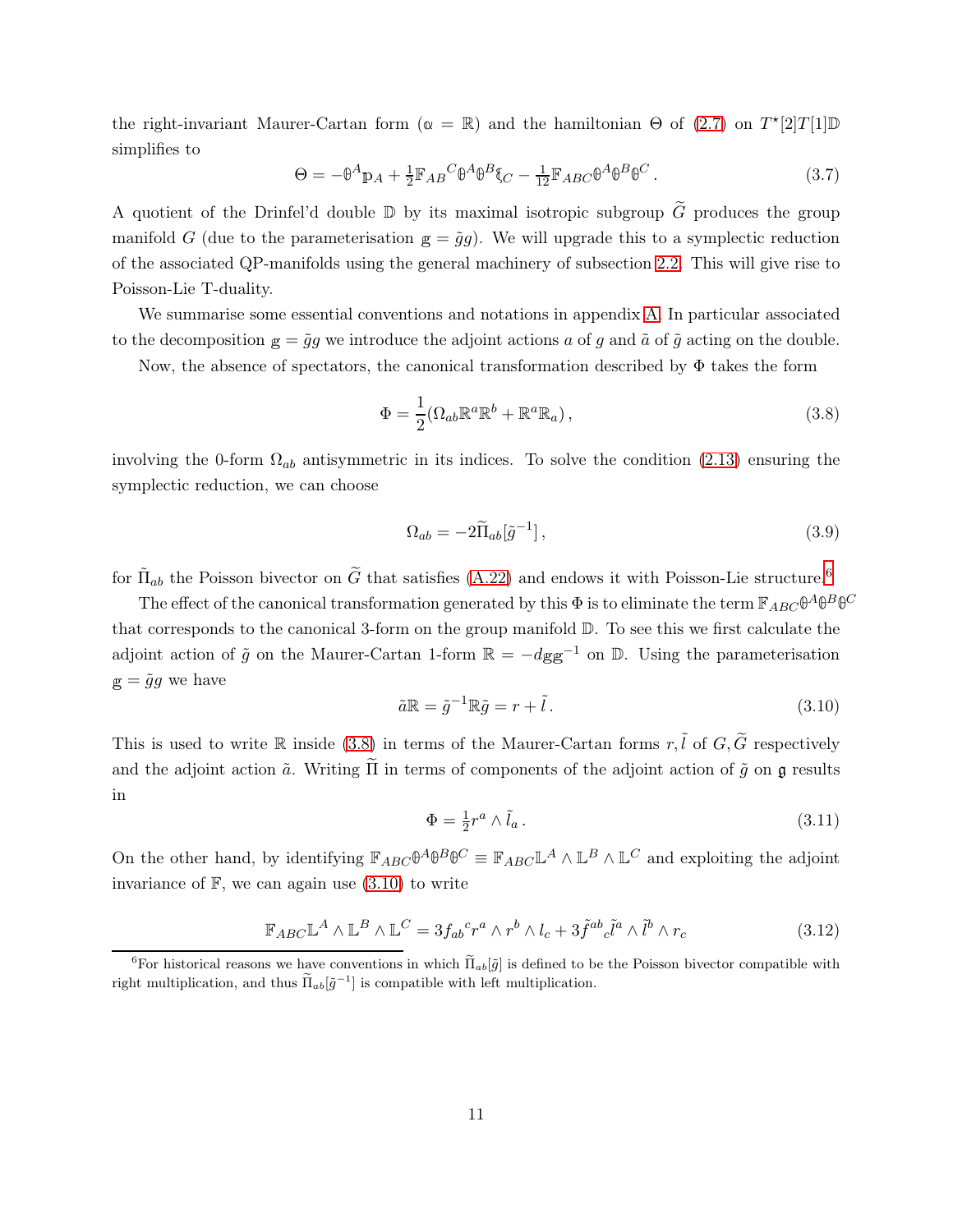from which we calculate  $\bar{\Theta} = \Theta - d\Phi$ :

$$
\bar{\Theta} = -\theta^A \mathbf{p}_A + \frac{1}{2} \mathbb{F}_{AB}{}^C \theta^A \theta^B \xi_C. \tag{3.13}
$$

This calculation shows the canonical 3-form on  $\mathbb D$  constructed via the  $O(d, d)$  structure  $\eta$  is exact (see also e.g.  $[34, \text{ section } 3]$ ).

The general machinery of subsection [2.2](#page-7-0) realises the symplectic reduction  $T^*[2]T[1]\mathbb{D}/T[1]\tilde{G}$  =  $T^{*}[2]T[1]G$  where both QP-manifolds have the standard Q-structure [\(2.4\)](#page-6-2) (that arises from the de Rham differential) up to canonical transformations. To display this explicitly, we exploit [\(3.10\)](#page-11-2) again to write the Q-structure and symplectic form on  $D$  in terms of the ones on each isotropic subgroup G,  $\tilde{G}$ . For the fermionic variables we write  $\tilde{\theta}$ ,  $\tilde{\xi}$  for the fermions associated to left-invariant forms and vector fields on  $\tilde{G}$ , and  $\hat{\theta}$ ,  $\hat{\xi}$  for the fermions associated to the right-invariant ones on G. Then we have

$$
\theta^A \mathbb{T}_A = a(\hat{\theta}^a T_a + \tilde{\theta}_a \tilde{T}^a), \qquad \xi_A \mathbb{T}^A = a(\hat{\xi}_a \tilde{T}^a + \tilde{\xi}^a T_a). \tag{3.14}
$$

From this we can obtain a symplectomorphism  $T^*[2]T[1]\mathbb{D} \to T^*[2]T[1]G \times T^*[2]T[1]\tilde{G}$ . To do so, let  $\omega_{\mathbb{D}}$  be the symplectic form

$$
\omega_{\mathbb{D}} = d(\mathbb{L}^A \mathbb{p}_A) - d\theta^A d\xi_A \tag{3.15}
$$

that produces the Poisson brackets [\(2.3\)](#page-6-3). Similarly we can introduce analogous symplectic forms  $\omega_{\widetilde{G}}$  for  $\widetilde{G}$  (in left-invariant variables) and  $\omega_G$  for G (in right-invariant ones):

$$
\omega_{\widetilde{G}} = d(\widetilde{l}_a \widetilde{p}^a) - d\widetilde{\theta}_a d\widetilde{\xi}^a, \qquad \omega_G = d(r^a p_a^R) - d\widehat{\theta}^a d\widehat{\xi}_a. \tag{3.16}
$$

By requiring that  $\omega_{\mathbb{D}} = \omega_G + \omega_{\widetilde{G}}$  we can then solve for the momenta  $\widetilde{p}^a, p_a^R$  on  $\widetilde{G}, G$  respectively. This determines the momenta  $\mathbb{p}_A$  in terms of an affine transformation of the momenta  $\tilde{p}^a, p_a^{\mathsf{R},7}$  $\tilde{p}^a, p_a^{\mathsf{R},7}$  $\tilde{p}^a, p_a^{\mathsf{R},7}$  In these new momenta variables we have

$$
\bar{\Theta} = -\tilde{p}^a \tilde{\theta}_a + \frac{1}{2} \tilde{f}^{ab}{}_c \tilde{\theta}_a \tilde{\theta}_b \tilde{\xi}^c - p_a^R \hat{\theta}^a - \frac{1}{2} f_{ab}{}^c \hat{\theta}^a \hat{\theta}^b \hat{\xi}_c \,, \tag{3.17}
$$

<span id="page-12-1"></span>In the same new variables, the hamiltonians  $\hat{\xi}^a$ ,  $\hat{p}^a = -\overline{Q}\hat{\xi}^a$  of section [2.2](#page-7-0) that generate the left  $T[1]\widetilde{G}$  action on D read

$$
\hat{\xi}^a = \tilde{a}^a{}_b \tilde{\xi}^b \,, \qquad \hat{\mathbb{p}}^a = \tilde{a}^a{}_c (\tilde{f}^{bc}{}_d \tilde{\theta}_b \tilde{\xi}^d + \bar{Q} \tilde{\xi}^c) \,. \tag{3.18}
$$

Symplectic reduction effectively sets these to zero in the Q-structure and symplectic form. Using also [\(3.17\)](#page-12-1) we see the reduced symplectic form and Q-structure are the canonical ones for  $T^*[2]T[1]G$ ,

<span id="page-12-0"></span><sup>&</sup>lt;sup>7</sup>We have been consistently using hats to denote left-invariant variables that are dressed by an adjoint action. The left-invariant fermions are transformed by the hat into right-invariant ones. However the momenta transform affinely instead of linearly when we demand that the symplectic form  $\omega_{\hat{G}}$  in right-invariant variables pulls back to the symplectic form  $\omega_G$  in left-invariant ones, so schematically  $p_a^R \tilde{T}^a = a(p_a \tilde{T}^a + \theta \xi) = \hat{p} + \theta \xi$ .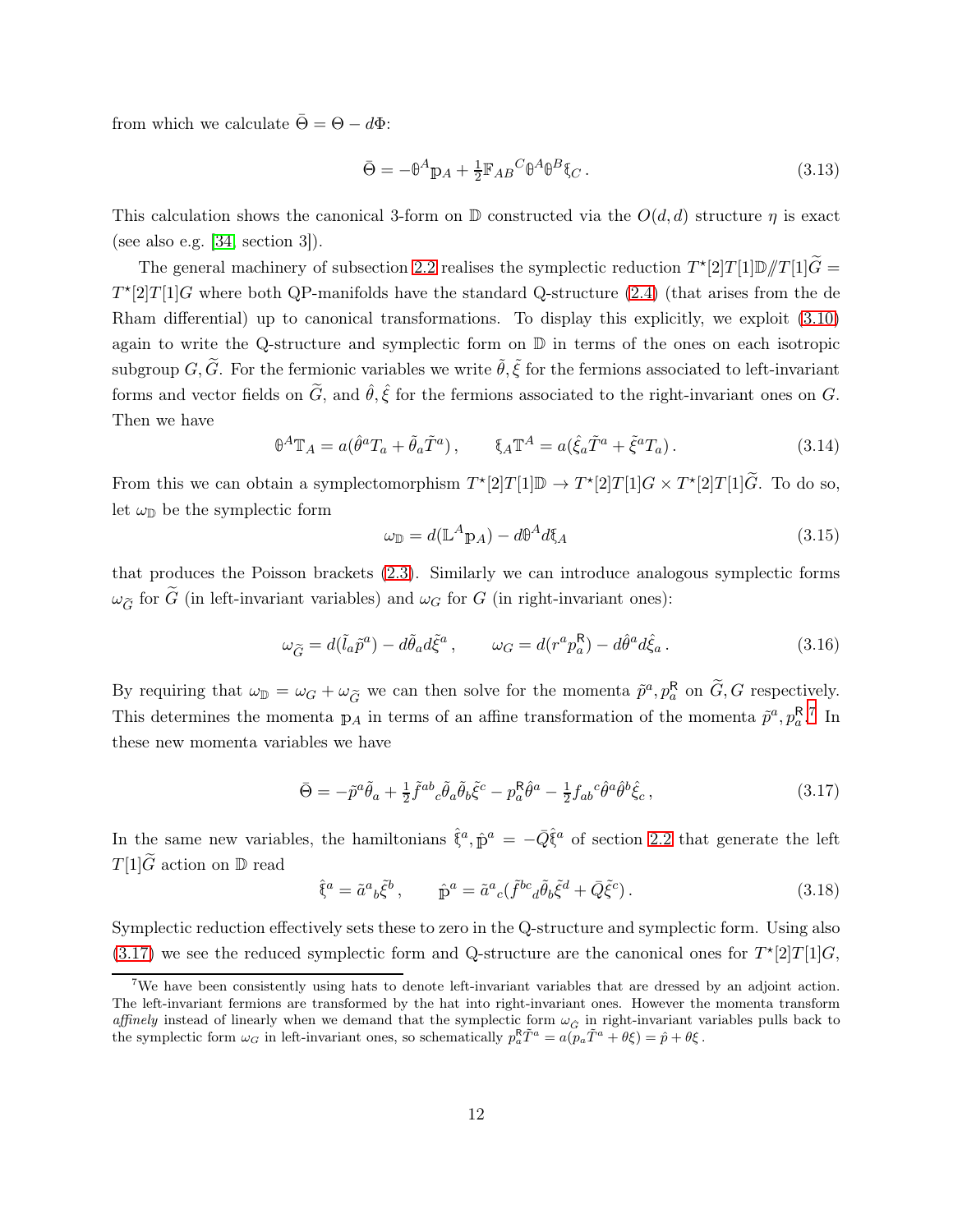namely the standard cotangent bundle form and the Q-structure arising from the exterior derivative:

<span id="page-13-0"></span>
$$
\Theta = -p_a^{\mathsf{R}}\hat{\theta}^a - \frac{1}{2}f_{ab}{}^c\hat{\theta}^a\hat{\theta}^b\hat{\xi}_c, \quad \omega_G = d(r^a p_a^{\mathsf{R}}) - d\hat{\theta}^a d\hat{\xi}_a. \tag{3.19}
$$

**Dual reduction** If instead of parametrising  $g(Y) = \tilde{g}(\tilde{y})g(y)$ , we used  $g(Y) = g'(y')\tilde{g}'(\tilde{y}')$  we could similarly perform a reduction with respect to the left action of G. This procedure invokes a canonical transformation generated by

$$
\widetilde{\Phi} = \frac{1}{2} \widetilde{r}'_a \wedge l'^a. \tag{3.20}
$$

This leads to a (primed) dual version of [\(3.19\)](#page-13-0), with the dual structure constants  $\tilde{f}^{ab}{}_c$  appearing in place of the original  $f_{ab}^c$ , realising the symplectic reduction

$$
T^*[2]T[1]\mathbb{D}/T[1]G' = T^*[2]T[1]\tilde{G}'.\tag{3.21}
$$

We will sometimes write  $G'$  and  $\tilde{G}'$  instead of G and  $\tilde{G}$  to clarify when the associated factorisation is  $g = g' \tilde{g}'$  or the original  $g = \tilde{g}g$ .

Further reduction and a target-space avatar of the Klimčík–Ševera current algebra. The QP-manifold  $T^{*}[2]T[1]G$  with the QP-structure [\(3.19\)](#page-13-0) can be reduced again, this time modulo G rather than  $T[1]$ G. It is convenient to rewrite [\(3.19\)](#page-13-0) in left-invariant variables:

<span id="page-13-1"></span>
$$
\Theta = -p_a \theta^a + \frac{1}{2} f_{ab}{}^c \theta^a \theta^b \xi_c, \quad \omega_G = d(l^a p_a) - d\theta^a d\xi_a. \tag{3.22}
$$

If we directly reduced by the action of G we would end up with a Hamiltonian at the bottom of the diamond diagram which was not invariant under the exchange of G and  $\tilde{G}$ . Therefore we first perform a canonical transformation generated by  $\Phi = \frac{1}{2}\Pi^{ab}\xi_a\xi_b$  in order to realise a duality-invariant Q-structure later. For  $\Pi$  the Poisson bivector obeying [\(A.9\)](#page-34-2) and [\(A.17\)](#page-35-2), we calculate  $\{\Phi, Q\Phi\} = 0$ and

<span id="page-13-2"></span>
$$
e^{\Phi}\Theta = -p_a\theta^a + \frac{1}{2}f_{bc}{}^a\theta^b\theta^c\xi_a + p_a\Pi^{ab}\xi_b + \frac{1}{2}\tilde{f}^{bc}{}_a\theta^a\xi_b\xi_c. \tag{3.23}
$$

In fact by replacing  $\Phi \to \lambda \Phi$  for real  $\lambda$  this calculation shows that on any Poisson-Lie group  $(G, \Pi)$ there is a pair of anticommuting Q-structures on  $T^{*}[2]T[1]G$ : one given by [\(3.22\)](#page-13-1), and the other by

$$
\Theta_{\Pi} \equiv p_a \Pi^{ab} \xi_b + \frac{1}{2} \tilde{f}^{bc}{}_a \theta^a \xi_b \xi_c \,. \tag{3.24}
$$

Such Q-structures appeared as an example of a "bi-QP" manifold in [\[35\]](#page-39-7). We group the fermionic variables into  $j^A \mathbb{T}_A = \theta^a T_a + \xi_a \tilde{T}^a$ , which obey the following suggestive identities given the Qstructure [\(3.23\)](#page-13-2):

<span id="page-13-3"></span>
$$
\{j_A, j_B\} = \eta_{AB}, \qquad \{j_A, Qj_B\} = -\mathbb{F}_{AB}{}^C j_C. \qquad (3.25)
$$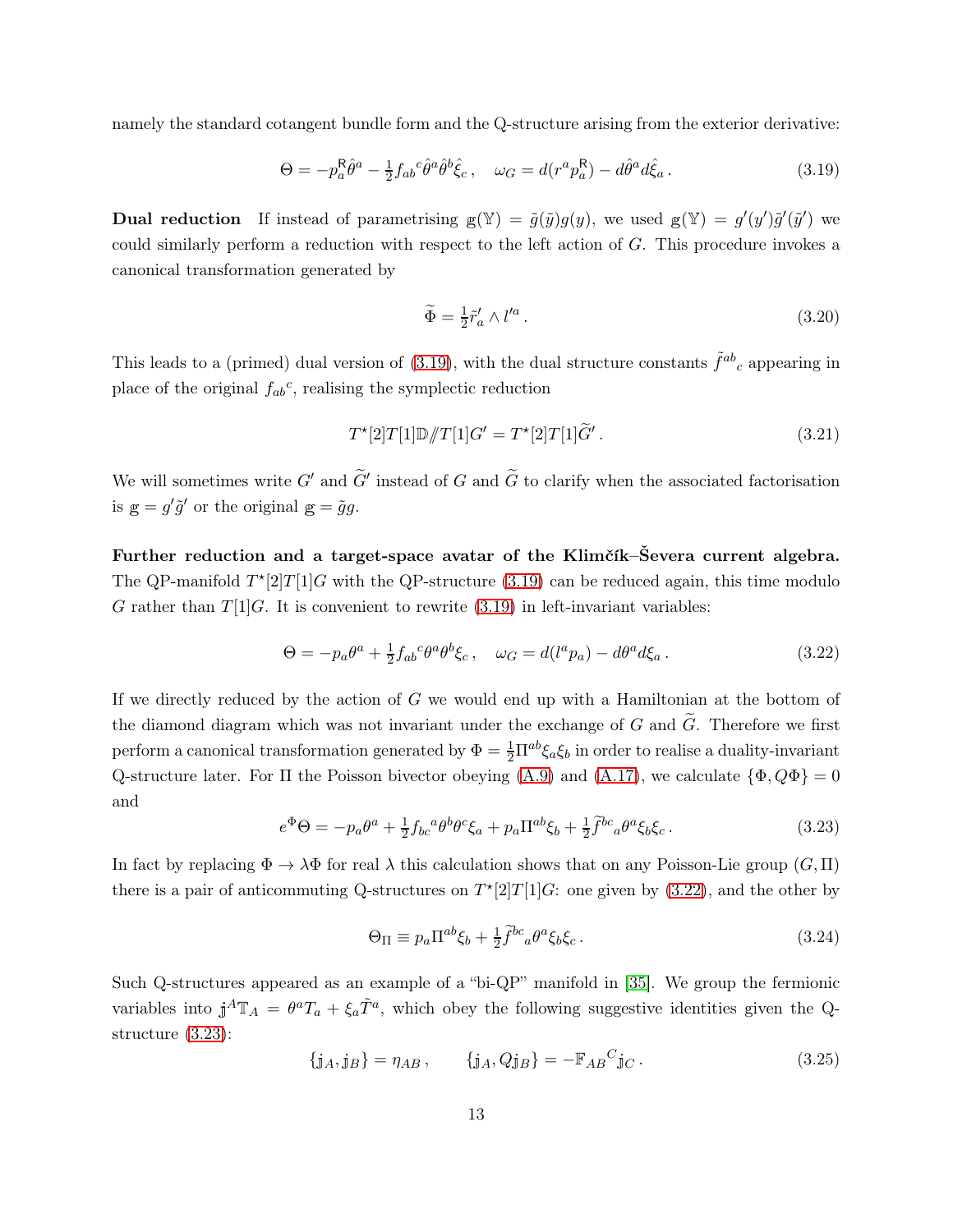The  $j_A$  will later give rise to the string sigma-model currents that exhibit Poisson-Lie T-duality, that were originally constructed by Klimčík and Ševera [\[12\]](#page-37-8). Replacing G with  $\tilde{G}$  and repeating the above steps leads to another set of 2d fermionic variables  $\tilde{j}_A$  that obey the same suggestive identities, as long as the Lie algebras  $\mathfrak{g}, \tilde{\mathfrak{g}}$  form a Manin triple  $\mathfrak{d} = \mathfrak{g} \oplus \tilde{\mathfrak{g}}$  with Lie algebra structure constants  $\mathbb{F}_{AB}C$ .

We perform the symplectic reduction of  $T^{*}[2]T[1]G$  with Q-structure [\(3.23\)](#page-13-2) modulo the left G action, which has generators  $-\hat{p}_a \equiv a_a{}^b p_b$ . Since  $Q\hat{p}_a = 0 \mod \hat{p}$ , the Q-structure descends to the quotient

$$
T^*[2]T[1]G/\!\!/G = \mathfrak{g}[1] \oplus \mathfrak{g}^*[1],\tag{3.26}
$$

whose Q and P-structures are obtained from [\(3.23\)](#page-13-2) and [\(3.22\)](#page-13-1) by setting  $\hat{p}_a = 0$ :

<span id="page-14-1"></span>
$$
\Theta = \frac{1}{2} f_{ab}{}^c \theta^a \theta^b \xi_c + \frac{1}{2} \tilde{f}^{bc}{}_a \theta^a \xi_b \xi_c = \frac{1}{6} \mathbb{F}_{ABC} \mathbf{j}^A \mathbf{j}^B \mathbf{j}^C \,, \quad \omega_G = -d\theta^a d\xi_a = -\frac{1}{2} \eta_{AB} d\mathbf{j}^A d\mathbf{j}^B \,. \tag{3.27}
$$

For this QP-manifold  $Q^2 = 0$  is equivalent to the property that  $\mathfrak{d} = \mathfrak{g} \oplus \tilde{\mathfrak{g}}$  is a Manin triple [\[35,](#page-39-7)[36\]](#page-39-8). Evidently, had we started with  $\tilde{G}$  instead of G we would have arrived at an isomorphic QP-manifold, with the replacements  $(\theta, \xi) \rightarrow (\tilde{\xi}, \tilde{\theta})$ .

Poisson-Lie duality, canonical transformations, and a lagrangian correspondence. The upshot of this subsection is the following diamond diagram of symplectic reductions:

<span id="page-14-0"></span>

The top and bottom nodes are manifestly invariant under the symplectomorphism that swaps  $G \leftrightarrow$ G in the factorisation  $g = \tilde{g}g$  of a D group element, which is Poisson-Lie duality. The middle nodes  $\mathcal{M} = T^*[2]T[1]G$  and  $\widetilde{\mathcal{M}} = T^*[2]T[1]\widetilde{G}$  are in general not symplectomorphic because G and  $\tilde{G}$  will not in general be diffeomorphic. However one can view the diagram [\(3.28\)](#page-14-0) as implying a *lagrangian correspondence*, i.e. the existence of a lagrangian immersion  $(\mathcal{L}, \iota)$  consisting of a (graded) submanifold  $\mathcal L$  of  $\mathcal M \times \widetilde{\mathcal M}$  equipped with the symplectic form  $\omega_{\mathcal M \times \widetilde{\mathcal M}} = \omega_{\mathcal M} - \omega_{\widetilde{\mathcal M}}$  such that  $\iota^* \omega_{\mathcal{M} \times \widetilde{\mathcal{M}}} = 0$ . Explicitly, we can choose  $\mathcal{L} \equiv T[1](G \times \widetilde{G})$  and  $\iota : \mathcal{L} \to \mathcal{M} \times \widetilde{\mathcal{M}}$  acts as (for  $\mathbf{j}^a, \mathbf{j}_a$  the deg 1 coordinates of  $\mathcal{L}$ )  $\iota^{\star}\theta^a = \iota^{\star}\tilde{\xi}^a = \mathbf{j}^a$ ,  $\iota^{\star}\xi_a = \iota^{\star}\tilde{\theta}_a = \mathbf{j}_a$ ,  $\iota^{\star}p_a = \iota^{\star}\tilde{p}^a = 0$  on non-zero degree coordinates.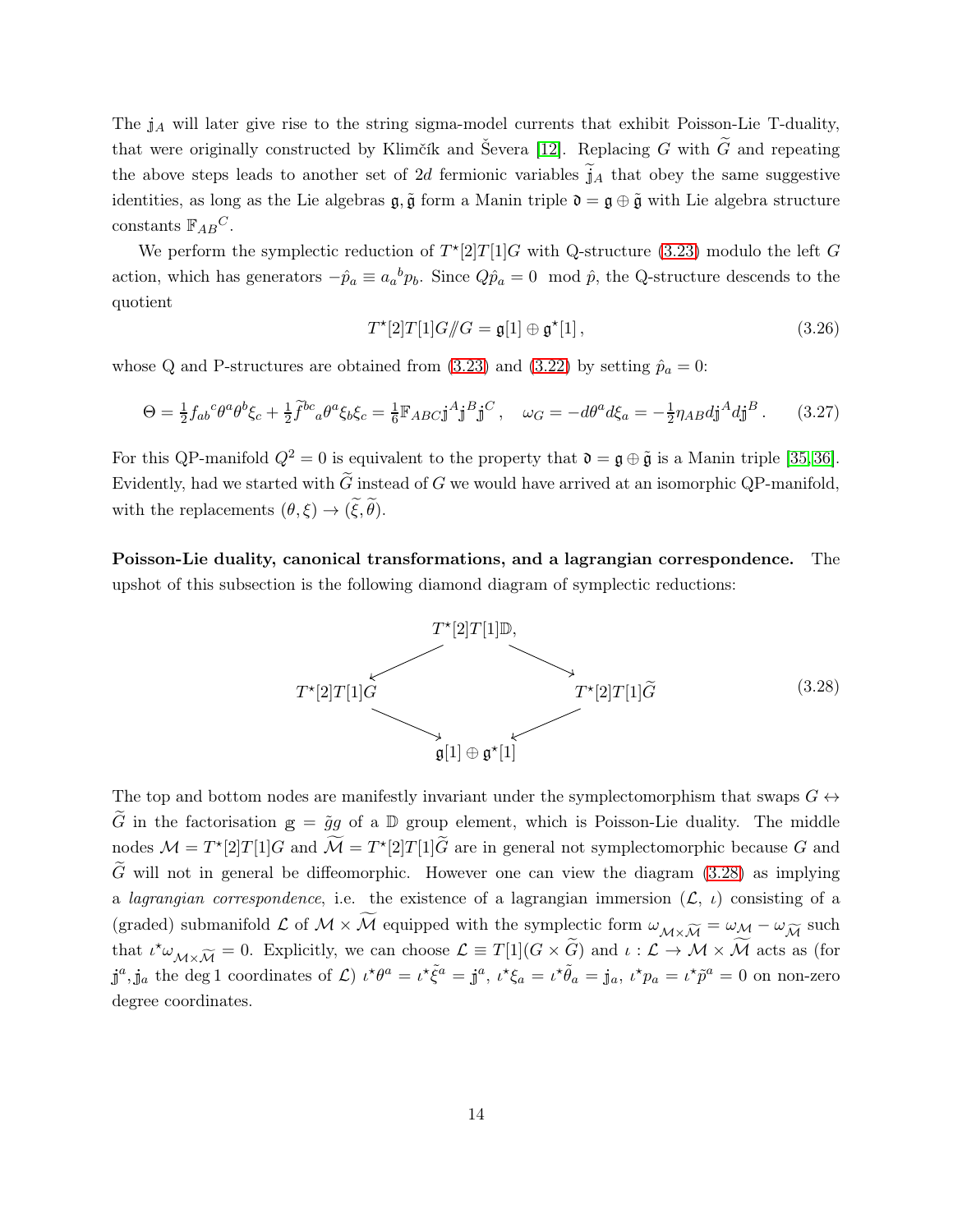### <span id="page-15-0"></span>4 Bibundles and Poisson-Lie duality with spectators

We now reinstate the spectator connection field, with the first goal of carrying out the symplectic reduction from the top to the middle rung of the diamond. The challenge here is to understand the global construction that allows us to solve the general conditions, c.f. eq. [\(2.16\)](#page-8-2), required of the canonical transformation that enables this reduction. In the absence of spectators the key to doing so was to parameterise the element of  $\mathbb{D}$  as  $g = \tilde{g}g$  and to then exploit the adjoint action of  $\tilde{g}$  on  $\mathbb D$  as in eq. [\(3.10\)](#page-11-2). In the case of spectators, in which  $\mathbb D$  is potentially non-trivially fibred over B we can proceed on a local patch in much the same fashion, although even here we shall encounter some surprising features. However to give such manipulations a coherent global meaning we impose additional structure on  $\mathbb{D} \hookrightarrow \mathbb{M} \to B$ , namely that it be a bibundle.

#### <span id="page-15-1"></span>4.1 A local perspective

To get an intuition of how to proceed, let us fix a local section  $g: U \to \mathbb{D}$  (for open  $U \subset B$ ) such that

$$
\alpha = -dgg^{-1} + gAg^{-1},\qquad(4.1)
$$

is the d-valued connection invariant under local right-acting gauge transformations and equivariant under the global left action. With  $\mathbb{U}_A$  the vectors generating left action, this connection obeys

$$
\iota_{\mathbb{U}_A}\mathbb{Q} = \mathbb{T}_A, \quad L_{\mathbb{U}_A}\mathbb{Q} = -[\mathbb{T}_A, \mathbb{Q}]. \tag{4.2}
$$

We now want to employ the factorisation  $g = \tilde{g}g$  and work out the accompanying decomposition of the connection. A subtle but important point is that the projection of  $A$  into  $\mathfrak g$  does not define a g-connection. Instead, we find that it is the combination  $A^a = \mathbb{A}^a + \mathbb{A}_b \Pi_g^{ba}$  that transforms like a connection under local right G action, i.e. if  $g \to gh$  then  $A^aT_a \to h^{-1}dh + h^{-1}A^aT_ah$ . As a result, we find that the following quantities:

$$
r^{\nabla} = -dgg^{-1} + gAg^{-1}, \quad \tilde{A}_a = a_a{}^b \mathbb{A}_b, \tag{4.3}
$$

are invariant under the local right G action. However, in contrast to the abelian case, one cannot directly interpret  $r^{\nabla}$  as a connection in a G-bundle. The first way to see this is that the explicit appearance of  $\Pi_g^{ba}$  means  $A^a$  is *not* a pull back of a one-form on the base. More sharply,  $r^{\nabla}$  fails to meet the equivariance condition required of a connection under the global left G action. Instead, under the global G left action generated by the vector fields  $u_a$  (dual to the right invariant forms  $r^a$ ) we have that<sup>[8](#page-15-2)</sup>

$$
L_{u_a}(r^{\nabla})^b = -f_{ac}{}^b(r^{\nabla})^c - \tilde{f}^{bc}{}_a \tilde{A}_c \,, \quad L_{u_a} \tilde{A}_b = f_{ab}{}^c \tilde{A}_c \,, \tag{4.4}
$$

<span id="page-15-2"></span><sup>8</sup>To establish this result we use  $a[g^{-1}]_d{}^b a[g^{-1}]_e{}^c L_{u_a} \Pi^{de} = -\tilde{f}^{bc}{}_a$ .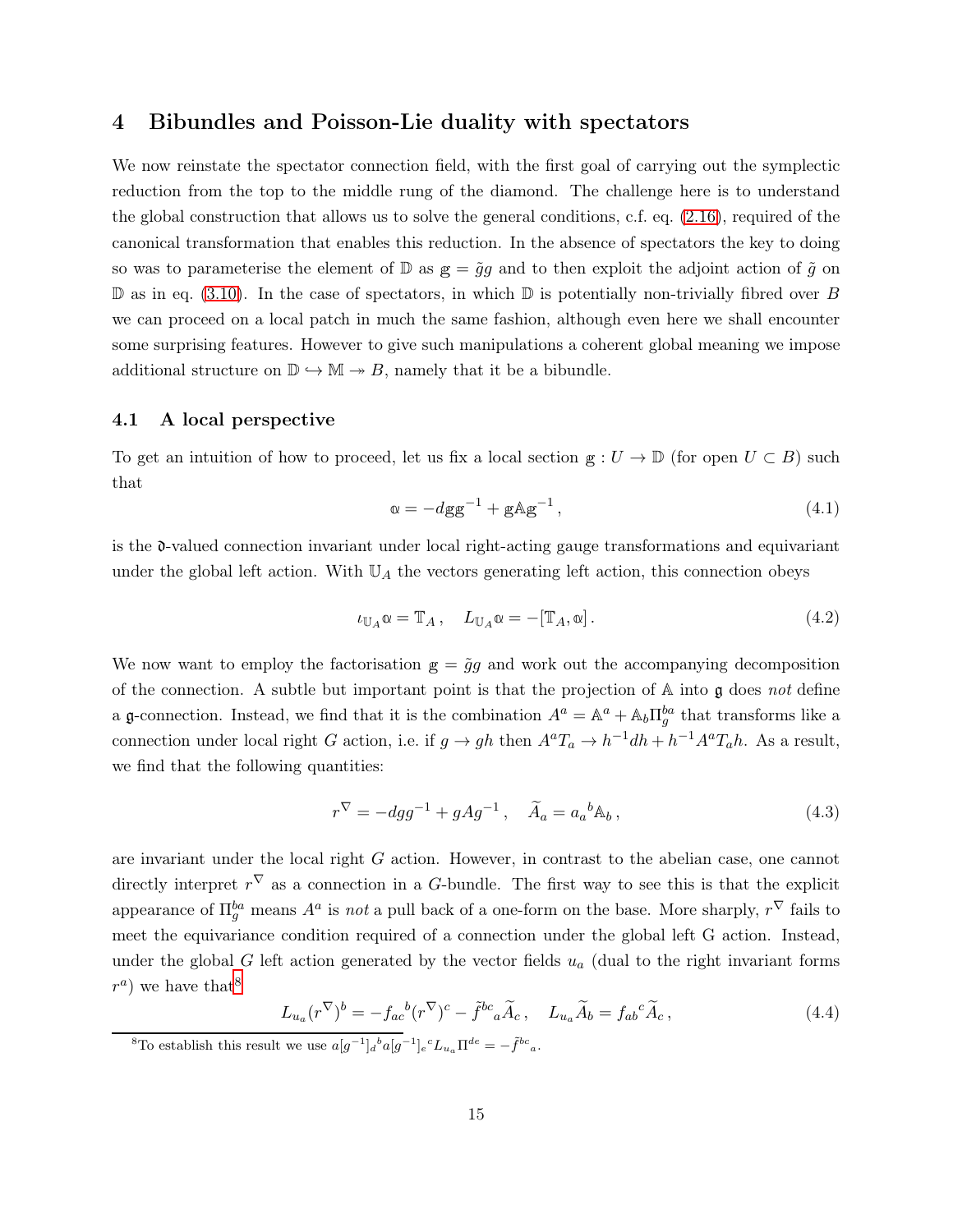such that the appearance of  $\tilde{A}$  in the first equality is the deviation away from  $r^{\nabla}$  being a connection.

Regardless of these issues, using the decomposition  $g = \tilde{q}q$  and the definitions [\(4.29\)](#page-20-0) we have

<span id="page-16-2"></span>
$$
\alpha = \tilde{g} \left[ \tilde{l} + \tilde{A} + r^{\nabla} \right] \tilde{g}^{-1} . \tag{4.5}
$$

We can next evaluate the Chern-Simons form to give (where contractions involving  $\eta_{AB}$  are implicit)

<span id="page-16-1"></span>
$$
\langle \alpha, d\alpha \rangle + \frac{2}{3} \langle \alpha \alpha \alpha \rangle = 2d\Phi + 2r^{\nabla} \wedge r^{\nabla} \wedge \widetilde{A} + 2r^{\nabla} \wedge \left[ d\widetilde{A} + \widetilde{A} \wedge \widetilde{A} \right]
$$
(4.6)

in which we have defined (for  $\bar{\mathfrak{a}} = \tilde{l} + \tilde{A} + r^{\nabla}$ )

$$
\Phi = \frac{1}{2}\bar{\omega}^a \bar{\omega}_a = \frac{1}{2}(r^{\nabla}) \wedge (\tilde{l} + \tilde{A}).
$$
\n(4.7)

This  $\Phi$  takes the form of the ansatz [\(2.17\)](#page-9-4) when expressed in terms of  $\alpha$ . It is manifestly left G-invariant (because  $\bar{\omega}$  is) and satisfies the conditions [\(2.16\)](#page-8-2). The non-exact piece in eq. [\(4.6\)](#page-16-1) is evidently  $\tilde{G}$ -invariant and horizontal. As a result, after canonical transformation and reduction we obtain an H-flux on  $\widetilde{G}\backslash \mathbb{M} = M$ :

$$
\mathsf{H} = H + r^{\nabla} \wedge r^{\nabla} \wedge \widetilde{A} + r^{\nabla} \wedge \left[ d\widetilde{A} + \widetilde{A} \wedge \widetilde{A} \right]. \tag{4.8}
$$

This provides a local picture of how spectators are to be included but raises critical questions:

- 1. In defining the decomposition of eq. [\(4.5\)](#page-16-2) and in solving the conditions for the canonical transformation  $\Phi$ , we have assumed three things; first that the fibre coordinates can be split as  $g = \tilde{g}g$ , second that the adjoint action a[g] exists on a bundle, and third the adjoint action can factorise to give a well-defined maps  $\tilde{a}[\tilde{g}]$  and the bi-vector  $\Pi$ . What structure needs to be imposed on  $\mathbb{D} \hookrightarrow \mathbb{M} \rightarrow B$  for these to exist?
- 2. What is the global status of  $r^{\nabla}$  and  $\tilde{A}$ , and how should they be better understood?

To address both of these points we now introduce the aforementioned bibundle structure on  $\mathbb{D} \hookrightarrow$  $M \rightarrow B$ .

#### <span id="page-16-0"></span>4.2 A class of bibundles with Drinfel'd double fibre

We begin by presenting the definition(s) of a bibundle (in which  $\mathbb D$  need not be a Drinfel'd double) [\[16,](#page-38-14) [17\]](#page-38-3).

**Definition 1** ("Left-right symmetric"). A (smooth) principal  $\mathbb{D}$ -bibundle is a manifold  $\mathbb{M}$  that is simultaneously the total space of a principal bundle for the left  $\triangleright$  and right  $\triangleleft$  actions of a group  $\mathbb D$ , such that the actions commute, and have the same orbits,  $\mathbb{D}\setminus\mathbb{M}=\mathbb{M}/\mathbb{D}=B$ .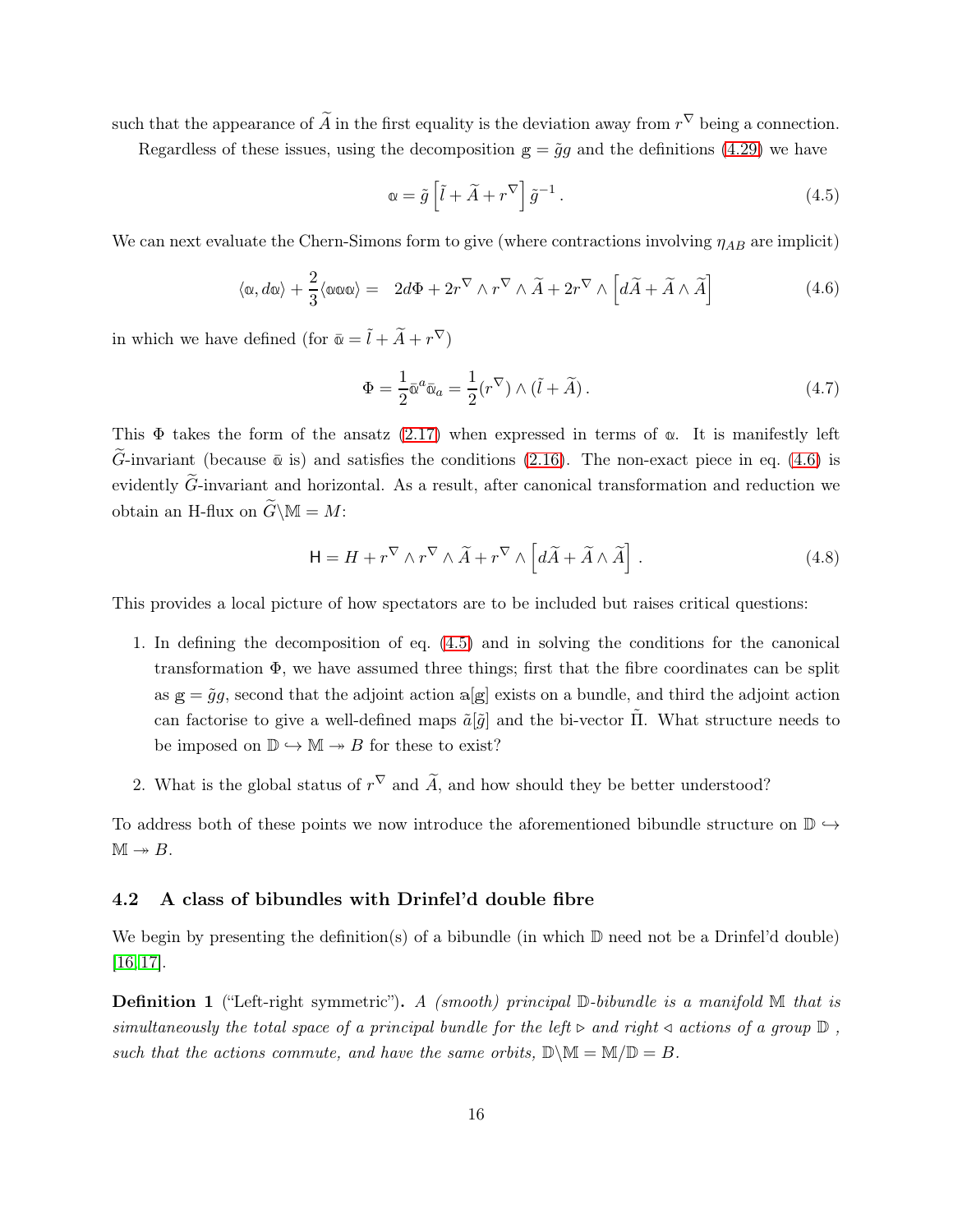In the present context we are interested in obtaining a generalisation of the adjoint map  $a =$  $\text{Ad} \,\text{g}^{-1}$  to the case of a non-trivial fibration, hence we employ the equivalent definition:

**Definition 2** ("Right action plus (right) structure map"). Let  $\mathbb{D} \hookrightarrow \mathbb{M} \rightarrow B$  be a principal bundle for a right  $\mathbb D$  action  $\triangleleft$  along with a map (the structure map)

$$
a: M \to Aut(\mathbb{D}) \tag{4.9}
$$

which is right-equivariant in the sense

$$
a[m \triangleleft g] = Ad[g^{-1}]a[m]. \qquad (4.10)
$$

M is also a principal D-bibundle for the left action ⊳, which is defined by

$$
g \triangleright m = m \triangleleft (a[m] g), \tag{4.11}
$$

and in particular the structure map is equivariant under the opposite group action:

$$
a[g \triangleright m] = a[m] Ad[g^{-1}]. \tag{4.12}
$$

A third equivalent definition can be given in terms of a bundle with left action ⊳ plus (left) structure map  $\hat{a}[\text{m}]$ , related to the previous by  $\hat{a}[\text{m}] = (a[\text{m}])^{-1}$  where inverse denotes the inverse element in Aut( $\mathbb{D}$ ). In our discussion we will restrict attention to Type 1 bibundles in the terminology of [\[17\]](#page-38-3). We give an economic characterisation thereof, alternative to the one of  $[17]^9$  $[17]^9$ :

<span id="page-17-2"></span>**Definition 3** ("Type 1 bibundle"). A principal right  $\mathbb{D}$ -bundle  $\mathbb{D} \hookrightarrow \mathbb{M} \rightarrow B$  is said to be a type 1 bibundle if it admits a reduction of its structure group onto the centre  $Z(\mathbb{D})$ .

We now specialise to the case where  $\mathbb D$  is a Drinfel'd double. In addition to allowing for the extra structure provided by a bibundle, we want to allow the factorisation  $g = \tilde{g}g$  to be applied. For this we need to introduce a topological condition:

<span id="page-17-1"></span>**Definition 4.** The principal bibundle  $\mathbb{M}$  of type 1 and with Drinfeld double fibre  $\mathbb{D}$  obeys the topological factorisation condition if M admits a further reduction of its structure group to  $Z(\tilde{G}, \mathbb{D}) \times Z(G, \mathbb{D})$ where

<span id="page-17-3"></span>
$$
Z(G,\mathbb{D}) = \{ g \in Z(G) | \iota(g) \in Z(\mathbb{D}) \}, \quad Z(\tilde{G},\mathbb{D}) = \{ \tilde{g} \in Z(\tilde{G}) | \iota(\tilde{g}) \in Z(\mathbb{D}) \}, \tag{4.13}
$$

provide the central elements in G (resp.  $\tilde{G}$ ) which are also central in  $\mathbb{D}$ .

<span id="page-17-0"></span><sup>&</sup>lt;sup>9</sup>To be absolutely clear, by Type 1 bibundles we mean the  $(Aut(\mathbb{D}), \mathbb{D})$  bibundles of [\[17\]](#page-38-3) whose type map  $\mathbb{M} \to$ Out( $\mathbb D$ ) equals 1 everywhere. This implies the existence of a principal  $Z(\mathbb D)$ -subbundle explicitly given by equation [\(4.39\)](#page-21-1); we refer to that paper for more details. Going the other way around, the existence of the reduction of the structure group to  $Z(\mathbb{D})$  implies the existence of a  $Z(\mathbb{D})$  subbundle  $\mathbb{M}_1$ , which can be used to construct a left  $\mathbb D$  action on M (if we are initially given a right one) such that [\(4.39\)](#page-21-1) is satisfied.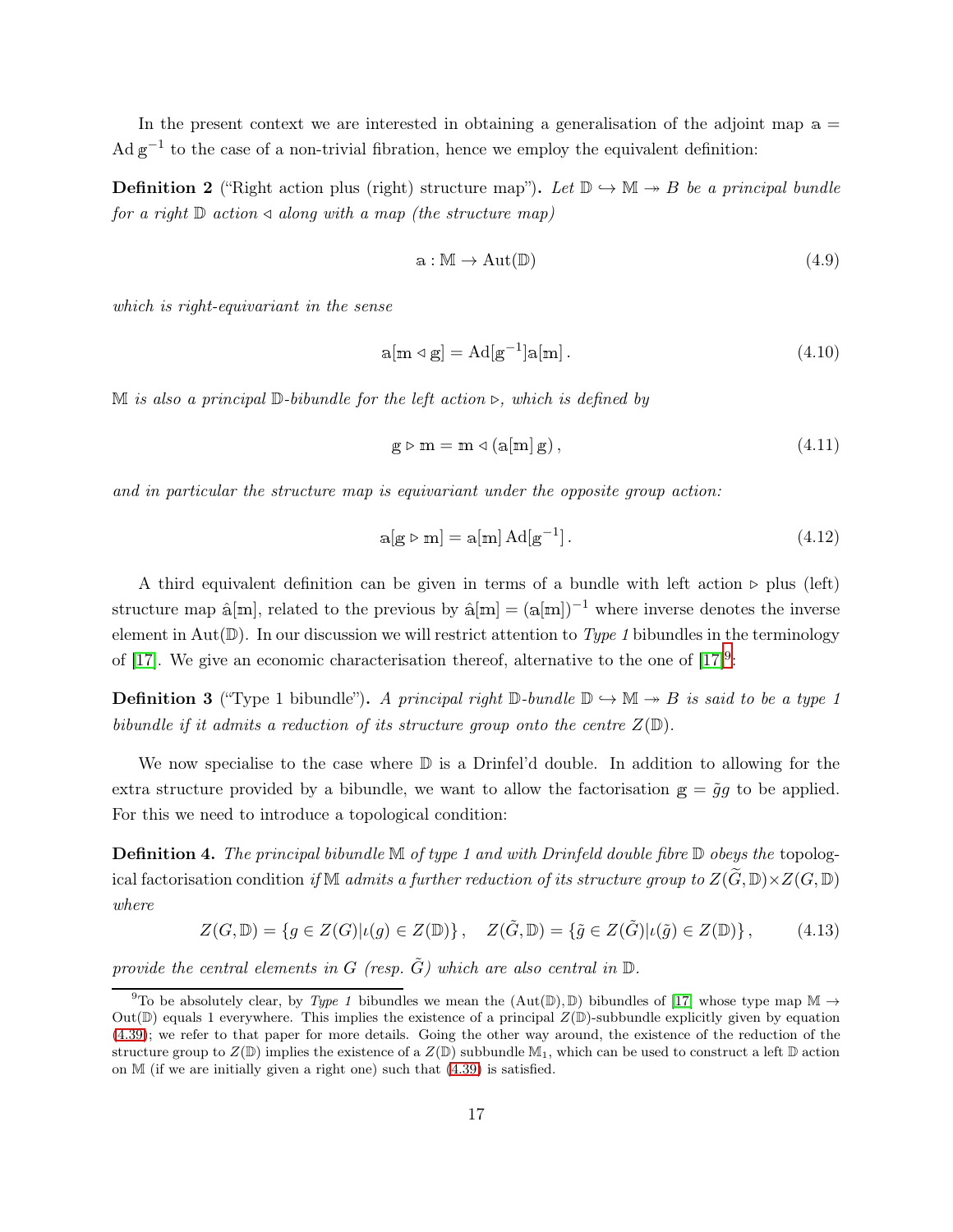The reason now for this definition is it provides a **factorisation of the structure map** 

<span id="page-18-0"></span>**Proposition 1** (Factorisation of the structure map). Let M be a bibundle of type 1 with fibre a perfect Drinfeld double  $\mathbb D$  and structure map a and let  $Z(\mathbb D) \hookrightarrow \mathbb M_1 \to B$  be the associated  $Z(\mathbb D)$ bundle. If  $M$  obeys the topological factorisation condition (Definition [4\)](#page-17-1), then there exist

$$
a: \mathbb{M} \to \text{Inn } \mathbb{D}, \quad \tilde{a}: \mathbb{M} \to \text{Inn } \mathbb{D}, \tag{4.14}
$$

that respectively fix the subgroups  $G, \widetilde{G}$  inside  $\mathbb{D}$ ,

<span id="page-18-2"></span>
$$
a[\mathbf{m}](\iota G) \subseteq \iota G, \qquad \tilde{a}[\mathbf{m}](\tilde{\iota}\tilde{G}) \subseteq \tilde{\iota}\tilde{G}, \qquad (4.15)
$$

and which yield a factorisation of <sup>a</sup>:

$$
a[m] = a[m]\tilde{a}[m]. \tag{4.16}
$$

Moreover a,  $\tilde{a}$  enjoy the following equivariance properties involving the inclusions  $\iota, \tilde{\iota}$  of  $G, \tilde{G}$  in  $\mathbb D$ and the actions  $\triangleright, \triangleleft$  of the latter on M:

<span id="page-18-1"></span>
$$
a[\mathbf{m} \triangleleft \iota g](\mathbf{g}) = \mathrm{Ad}[\iota g^{-1}]a[\mathbf{m}](\mathbf{g}), \quad \tilde{a}[\tilde{\iota}\tilde{g} \triangleright \mathbf{m}](\mathbf{g}) = \tilde{a}[\mathbf{m}] \mathrm{Ad}[\tilde{\iota}\tilde{g}^{-1}](\mathbf{g}), \quad g \in G, \tilde{g} \in \tilde{G}, \mathbf{g} \in \mathbb{D}.
$$
\n(4.17)

Note that this proposition depends on the parameterisation  $g = \tilde{g}g$  on the Drinfel'd double. The same argument goes through with the opposite choice  $g = g' \tilde{g}'$  (the 'primed' parameterisation) of [\(A.29\)](#page-36-0) and yields 'primed' structure maps  $a', \tilde{a}'.$ 

As a consequence of [\(4.17\)](#page-18-1),  $a, \tilde{a}$  restrict to bibundle structure maps for groups  $G, \tilde{G}$  (with the same total space  $M$ :

Corollary 1. The following expression defines a left G action  $\triangleright$  on M,

$$
g \triangleright_G \mathbf{m} \equiv \mathbf{m} \triangleleft a[\mathbf{m}](\iota g) \tag{4.18}
$$

alongside the right G action  $\triangleleft$  induced by the restriction of the right D action:

$$
\mathbf{m} \triangleleft_G g \equiv \mathbf{m} \triangleleft \iota(g). \tag{4.19}
$$

Similarly, the  $\widetilde{G}$  bibundle structure is given by the group actions

$$
\tilde{g} \triangleright_{\widetilde{G}} m \equiv \tilde{\iota}\tilde{g} \triangleright m , \qquad m \triangleleft_{\widetilde{G}} \tilde{g} \equiv \tilde{a}^{-1}[m](\tilde{\iota}\tilde{g}) \triangleright m . \qquad (4.20)
$$

The factorised structure maps depend on the factorisation  $g = \tilde{g}g$ , and for the trivial bibundle we have  $a = \text{Ad}[g^{-1}]$  and  $\tilde{a} = \text{Ad}[\tilde{g}^{-1}]$ .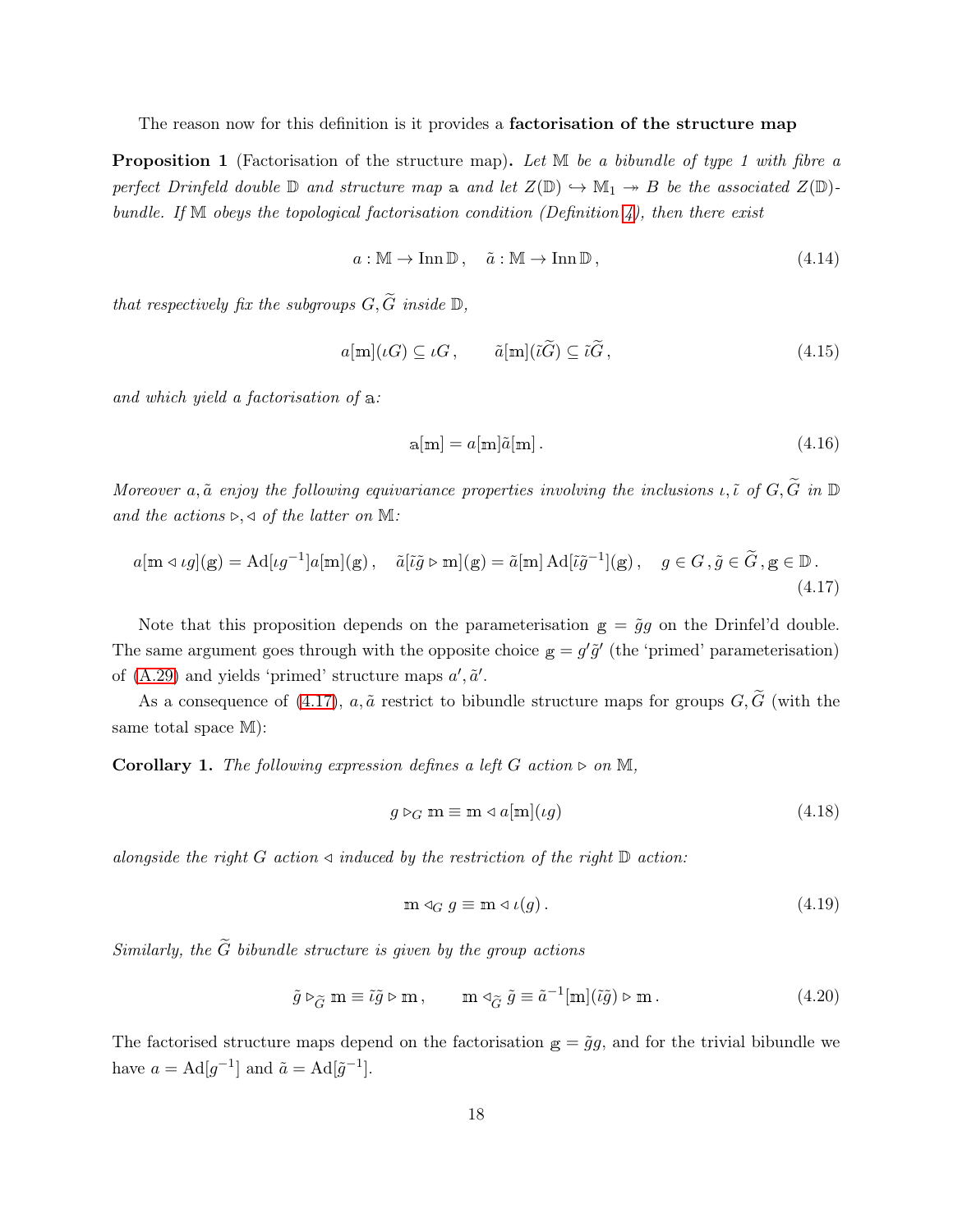Furthermore these bibundle structures are relevant for the reduced spaces: the quotient  $\widetilde{G}\backslash\mathbb{M}$ inherits the G-bibundle structure of M. This is in fact a type 1 bibundle  $G \hookrightarrow \widetilde{G} \backslash \mathbb{M} \twoheadrightarrow B$  by Definition [3,](#page-17-2) as its structure group  $Z(G,\mathbb{D})$  [\(4.13\)](#page-17-3) is a subgroup of the centre  $Z(G)$ .

We postpone the proof of the proposition and corollary to section [4.5](#page-21-0) and now turn instead to its consequences.

#### <span id="page-19-0"></span>4.3 Bi-vectors from bibundles

The above construction leads to well-defined maps  $\tilde{a}$  and  $\tilde{\Pi}$  that were invoked in the local construction of  $r^{\nabla}$ , A and the canonical transformation  $\Phi$  (and, of course, equivalents without tildes).

Since the structure map a, and its factorisations a and  $\tilde{a}$ , take values in Inn(D)  $\subseteq$  Aut(D) we can take a derivative to define maps, that we shall also call, a, a,  $\tilde{a}$  that take values in Aut( $\tilde{o}$ ). In terms of the generators  $\mathbb{T}_A$  we have for instance  $\tilde{a}[\mathbf{m}](\mathbb{T}_A) \equiv \tilde{a}[\mathbf{m}]_A^B \mathbb{T}_B$ . Under the flow generated by the left  $\tilde{G}$  action on M, (where the minus is conventional)

$$
L_{\mathbb{U}^a}\bullet = -\frac{d}{d\epsilon} \exp(\epsilon \widetilde{T}^a \rhd \bullet), \qquad (4.21)
$$

the equivariance of the (factorised) structure maps given by eq. [\(4.17\)](#page-18-1) ensures

$$
L_{\mathbb{U}^a}\tilde{a}(\bullet) = \tilde{a}([\tilde{T}^a, \bullet]) \iff L_{\mathbb{U}^a}\tilde{a}_B{}^C = \mathbb{F}^a{}_B{}^D\tilde{a}_D{}^C.
$$
\n(4.22)

Moreover, condition [\(4.15\)](#page-18-2) implies the vanishing of the components  $\tilde{a}^{ab}$  of  $\tilde{a}_A{}^B$ . We can therefore write

<span id="page-19-2"></span>
$$
\tilde{a}_A{}^B = \begin{pmatrix} \delta_a^c & -\tilde{\Pi}_{ac}^{\mathsf{L}} \\ 0 & \delta_a^c \end{pmatrix} \begin{pmatrix} \tilde{a}_c{}^b & 0 \\ 0 & \tilde{a}^c{}_b \end{pmatrix} = \begin{pmatrix} \tilde{a}_a{}^b & \tilde{a}_{ab} \\ 0 & \tilde{a}^a{}_b \end{pmatrix}, \quad \tilde{\Pi}_{ab}^{\mathsf{L}} \equiv \tilde{a}_a{}^c \tilde{a}_{bc} \,, \tag{4.23}
$$

where  $\tilde{\Pi}_{ab}^{\mathsf{L}}$  is antisymmetric and  $\tilde{a}^a{}_b\tilde{a}_c{}^b = \delta_c^a$ , because  $\tilde{a}[\mathbf{m}]$  is an  $O(d,d)$  element. We then have that

$$
L_{\mathbb{U}^a} \widetilde{\Pi}_{bc}^{\mathsf{L}} = -f_{bc}{}^a + 2 \widetilde{\Pi}_{d[b}^{\mathsf{L}} \widetilde{f}^{ad}{}_{c]} \,. \tag{4.24}
$$

Up to a factor of 2 this is precisely identity [\(2.19\)](#page-9-3) that leads to symplectic reduction modulo  $T[1]\tilde{G}$ . For the case of no spectators we see  $\tilde{\Pi}^{\mathsf{L}}$  agrees precisely with  $-\tilde{\Pi}[\tilde{g}^{-1}]$ , c.f. [\(A.22\)](#page-35-1).

#### <span id="page-19-1"></span>4.4 Connections from projections

In this section we extract the relevant objects  $r^{\nabla}$  and  $\tilde{A}$  from the connection  $\alpha$ . To invoke the split of  $\mathfrak{d} = \mathfrak{g} \oplus \tilde{\mathfrak{g}}$  into its maximal isotropic subalgebras, we introduce the commuting projectors  $P: \mathfrak{d} \to \mathfrak{g}$  and  $\widetilde{P}: \mathfrak{d} \to \widetilde{\mathfrak{g}}$ . By composing these projections with the factorised structure maps we obtain new projectors, defined point-wise in M,

$$
\widetilde{P}_{\langle \tilde{a} \rangle} \equiv \tilde{a}^{-1} \widetilde{P} \tilde{a} \,, \qquad P_{\langle a \rangle} \equiv a P a^{-1} \,, \tag{4.25}
$$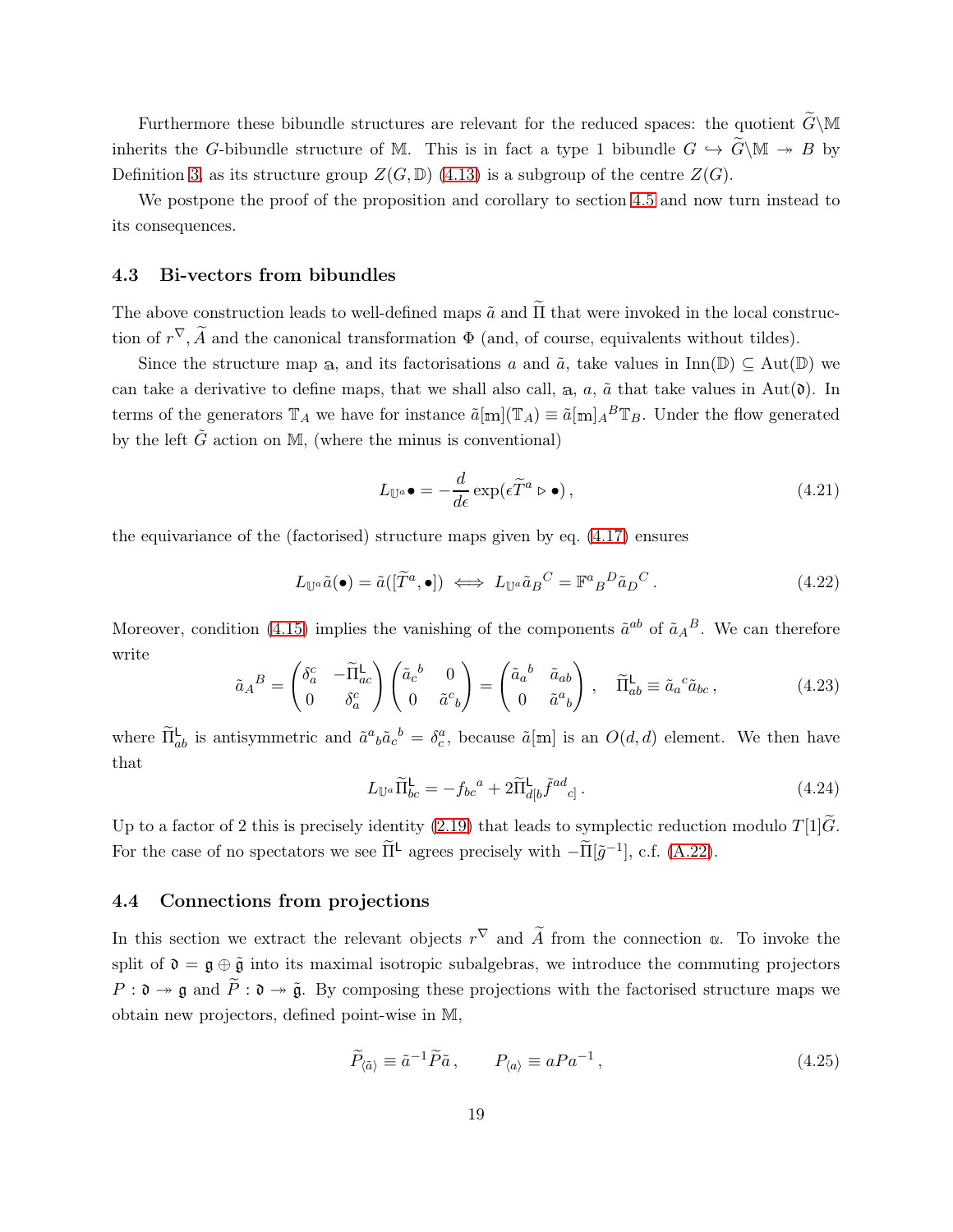which in general do not commute. Similarly to eq. [\(4.23\)](#page-19-2) we define a bivector from (the derivative of) the factorised structure map  $a : \mathbb{M} \to \mathrm{Ad}(\mathfrak{d})$ :

$$
\Pi^{ab} \equiv a^{ca} a_c^{b} \tag{4.26}
$$

which equals the Poisson bivector on G in the absence of spectators in the convention of  $(A.9)$ . We then see that

<span id="page-20-1"></span>
$$
\widetilde{P}_{\langle \tilde{a} \rangle} \widetilde{T}^a = \widetilde{T}^a \ , \quad \widetilde{P}_{\langle \tilde{a} \rangle} T_a = + \widetilde{\Pi}_{ab}^{\mathsf{L}} \widetilde{T}^b \ . \tag{4.27}
$$

Similarly we have

$$
P_{\langle a \rangle} \widetilde{T}^a = -\Pi^{ab} T_b \ , \quad P_{\langle a \rangle} T_a = T_a \ . \tag{4.28}
$$

Using these we can extract the globally well-defined object

<span id="page-20-0"></span>
$$
P\tilde{a}\omega \equiv r^{\nabla} \approx r + a^{-1} P_{\langle a \rangle} \mathbb{A} \tag{4.29}
$$

in which  $\approx$  corresponds to the evaluation in a local trivialisation of the kind described in [\(4.40\)](#page-22-0), in which we can identify (see section [4.5\)](#page-21-0)

$$
\mathrm{Ad}[\widetilde{g}^{-1}] \approx \widetilde{a} \,. \tag{4.30}
$$

We can now identify the combination

$$
A = P_{\langle \tilde{a} \rangle} \mathbb{A} = T_a (\mathbb{A}^a + \mathbb{A}_b \Pi^{ba}). \tag{4.31}
$$

Turning to  $\widetilde{A}$ , let us first define the 1-form  $\widetilde{A}$  on M via

<span id="page-20-2"></span>
$$
\tilde{a}\tilde{\mathcal{A}} \equiv \tilde{P}\tilde{a}\alpha = \tilde{a}\tilde{P}_{\langle \tilde{a} \rangle}\alpha = \tilde{a}\left(\alpha_a + \alpha^b \tilde{\Pi}_{ba}^{\mathsf{L}}\right)\tilde{T}^a \approx \tilde{l} + \tilde{A},\tag{4.32}
$$

where again  $\approx$  corresponds to the evaluation in a local trivialisation. We can interpret  $\widetilde{A}$  as a global left connection one-form for the  $\tilde{G}$  action generated by  $\tilde{u}^a \equiv \mathbb{U}^a$  i.e. it obeys the two conditions

$$
\iota_{\tilde{u}^a}\tilde{\mathcal{A}} = \tilde{T}^a, \quad L_{\tilde{u}^a}\tilde{\mathcal{A}} = -[\tilde{T}^a, \tilde{\mathcal{A}}]. \tag{4.33}
$$

The algebraic condition on the connection A follows immediately from eq. [\(4.27\)](#page-20-1) since  $\iota_{\tilde{u}^a} P_{\langle \tilde{a} \rangle} \omega =$  $\widetilde{P}_{(\tilde{a})} \iota_{\tilde{u}^a} \omega = \widetilde{P}_{(\tilde{a})} \widetilde{T}^a$ . The differential follows easily as for  $x \in \mathfrak{d}$ , a constant element of the algebra, we have

$$
L_{\tilde{u}^a} \widetilde{P}_{\langle \tilde{a} \rangle}(x) = -\tilde{a}^{-1} (L_{\tilde{u}^a} \tilde{a}) \widetilde{P}_{\langle \tilde{a} \rangle}(x) + \widetilde{P}_{\langle \tilde{a} \rangle} \tilde{a}^{-1} (L_{\tilde{u}^a} \tilde{a})(x)
$$
  
\n
$$
= -\tilde{a}^{-1} \tilde{a} ([\widetilde{T}^a, \widetilde{P}_{\langle \tilde{a} \rangle}(x)]) + \widetilde{P}_{\langle \tilde{a} \rangle} \tilde{a}^{-1} \tilde{a} ([\widetilde{T}^a, x])
$$
  
\n
$$
= -[\widetilde{T}^a, \widetilde{P}_{\langle \tilde{a} \rangle}(x)] + \widetilde{P}_{\langle \tilde{a} \rangle} ([\widetilde{T}^a, x]).
$$
\n(4.34)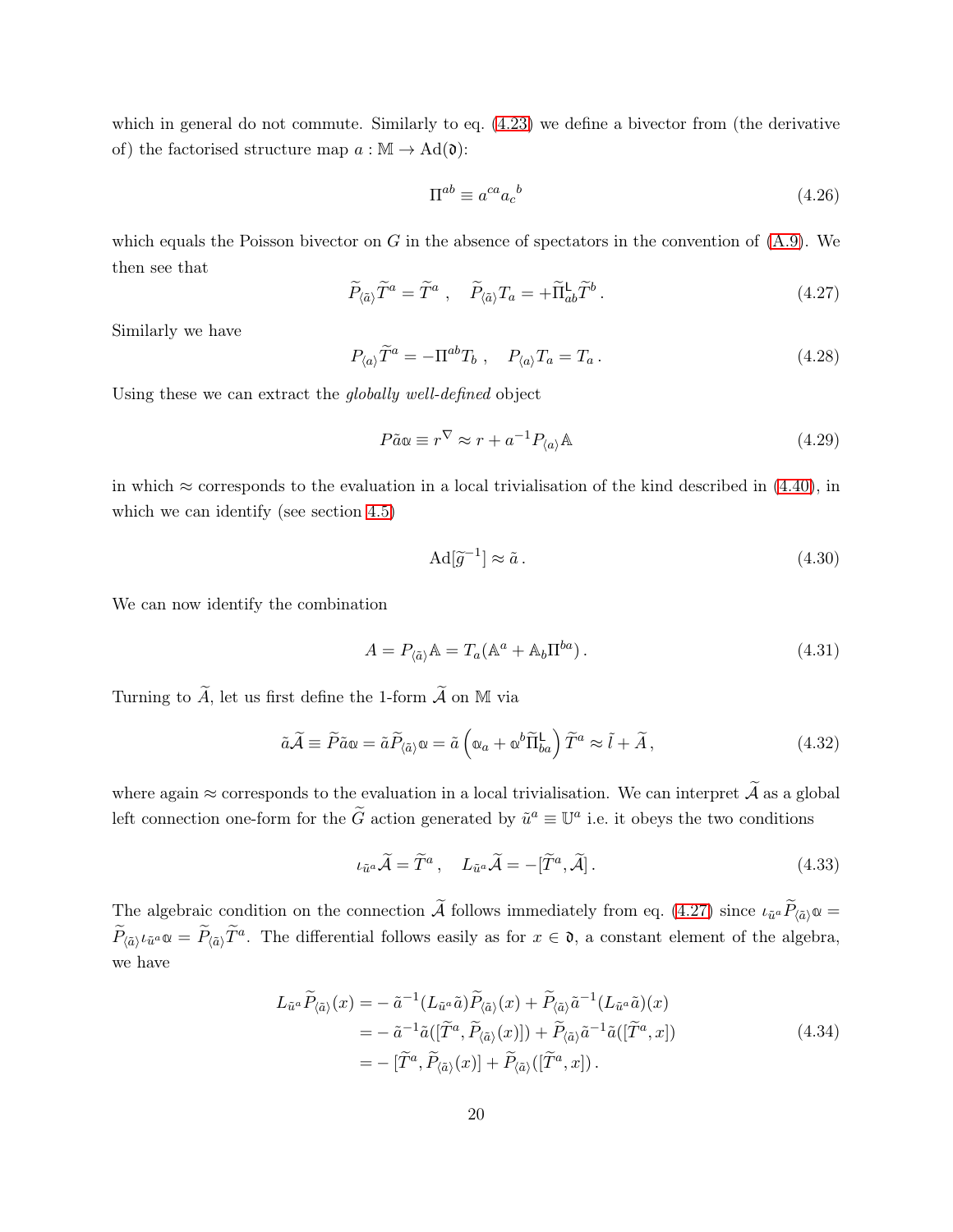Thus

$$
L_{\tilde{u}^a} \tilde{\mathcal{A}} = (L_{\tilde{u}^a} \tilde{P}_{\langle \tilde{a} \rangle}) \mathfrak{v} + \tilde{P}_{\langle \tilde{a} \rangle} L_{\tilde{u}^a} \mathfrak{v}
$$
  
= -\left[ \tilde{T}^a, \tilde{P}\_{\langle \tilde{a} \rangle}(\mathfrak{w}) \right] + \tilde{P}\_{\langle \tilde{a} \rangle}([\tilde{T}^a, \mathfrak{w}]) - \tilde{P}\_{\langle \tilde{a} \rangle}([\tilde{T}^a, \mathfrak{w}]) = -[\tilde{T}^a, \tilde{\mathcal{A}}]. \tag{4.35}

It is important to stress that  $\tilde{A}$  is a connection for a  $\tilde{G}$ -bundle over  $M = \tilde{G} \backslash M$  (rather than over the base B). The aforementioned  $\widetilde{A}$  can thus be viewed as the *local* gauge potential for this connection. We are left then with a small puzzle in that the reduced H-flux derived from  $(4.6)$  ( $\eta$  contractions remain implicit)

<span id="page-21-2"></span>
$$
\mathsf{H} = H + r^{\nabla} \wedge r^{\nabla} \wedge \widetilde{A} + r^{\nabla} \wedge [d\widetilde{A} + \widetilde{A} \wedge \widetilde{A}]
$$
\n(4.36)

depends on  $\widetilde{A}$  and so appears at first sight to be only a local construction. However, the combination

$$
d\widetilde{A} + \widetilde{A} \wedge \widetilde{A} = \widetilde{a}\widetilde{\mathcal{F}},\tag{4.37}
$$

is globally defined as it is the combination of the curvature 2-form  $\widetilde{\mathcal{F}}$  on M and the globally defined  $\tilde{a}$ . The other appearance of  $\tilde{A}$  is in the term  $\langle r^{\nabla} \wedge r^{\nabla} \wedge \tilde{A} \rangle$  which can be written as  $-\frac{1}{2}$  $\frac{1}{2}(r^\nabla)^a$   $\wedge$  $\langle r^{\nabla} \wedge [T_a, A] \rangle$ . Rather remarkably  $[\bullet, A]$  is globally defined even though A itself is local. This is because, again assuming a local trivialisation of the form [\(4.40\)](#page-22-0), the transition functions take values in  $Z(\widetilde{G})$ , and  $Z(\mathfrak{g})$  drops out of commutators, so  $\left[\bullet,\widetilde{A}\right]$  is gauge-invariant.

#### <span id="page-21-0"></span>4.5 Proof of factorisation of the structure map (Proposition [1\)](#page-18-0)

The topological factorisation condition of Definition [4](#page-17-1) is equivalent to the existence of a certain principal bundle of total space  $\check{M}_1$ , base B, and (abelian) structure group  $Z(\widetilde{G}, \mathbb{D}) \times Z(G, \mathbb{D})$ , that fits into the diagram below:

$$
\widetilde{M}_1 \xrightarrow{\widetilde{\iota}} M_1 \xrightarrow{\iota_1} M
$$
\n
$$
\downarrow \qquad (4.38)
$$

In this diagram  $M_1$  is the principal bundle with structure group the centre  $Z(\mathbb{D})$  of  $\mathbb D$  whose existence is equivalent to the bibundle  $M$  being of type 1 (Definition [3\)](#page-17-2). This has a concrete realisation as the locus of points  $m_1 \in M$  where left and right actions are equal [\[17\]](#page-38-3):

<span id="page-21-1"></span>
$$
a[m_1] = 1 \iff g \triangleright m_1 = m_1 \triangleleft g \quad \forall g \in \mathbb{D} \,. \tag{4.39}
$$

The map  $\iota_1$  is the inclusion of these points into M. It is a morphism of principal bundles (mapping fibres to fibres and equivariant with respect to the  $Z(\mathbb{D})\subset \mathbb{D}$  action). The bundle  $\check{M}_1$  is the reduction of M<sub>1</sub> to the subgroup  $Z(\widetilde{G}, \mathbb{D}) \times Z(G, \mathbb{D}) \subseteq Z(\mathbb{D})$ , and  $\widetilde{\iota}$  is the associated morphism of principal bundles. One standard implication of these reductions is that the transition functions of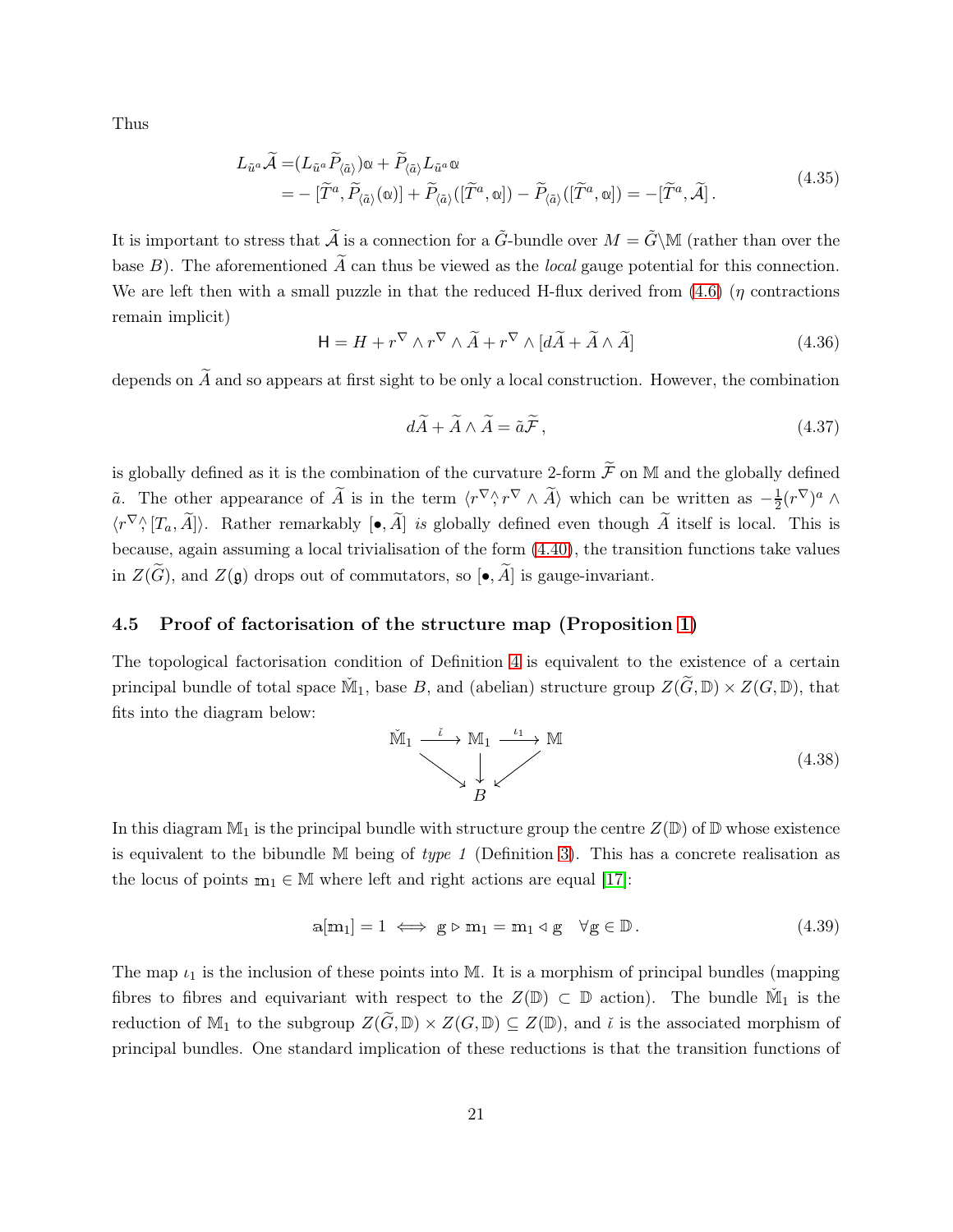M take values in the subgroup  $Z(\widetilde{G}, \mathbb{D}) \times Z(G, \mathbb{D})$ ; see e.g. [\[37,](#page-39-9) section 2].

For each point b in the base B select an open set  $U \subseteq B$  where  $\mathbb{M}_1$  is trivial (and thus so is  $\mathbb{M}$ ). Denote the associated local section of  $\mathbb{M}_1$  by  $\mathbb{m}_1$ , so  $\mathbb{m}_1[b] \in \mathbb{M}_1$  for all points  $b \in U$ . Then, for all  $m \in \mathbb{M}$  in the fibre above  $b \in U$  we can write (omitting the inclusion maps  $\iota_1 \circ \iota, \iota, \tilde{\iota}$ )

<span id="page-22-0"></span>
$$
\mathbf{m} = \tilde{g}g \triangleright \tilde{\mathbf{m}}_1[b] \tag{4.40}
$$

for unique  $\tilde{g} \in \tilde{G}$ ,  $g \in G$  depending on m,  $\tilde{m}_1[b]$ .

Well-definedness of the factorisation. We can directly calculate the bibundle structure map <sup>a</sup> in terms of the parameterisation [\(4.40\)](#page-22-0):

$$
a[m] = Ad[(\tilde{g}g)^{-1}], \qquad (4.41)
$$

and define its factorisation as

$$
a[\mathbf{m}] = \mathrm{Ad}[\iota g^{-1}], \qquad \tilde{a}[\mathbf{m}] = \mathrm{Ad}[\tilde{\iota}\tilde{g}^{-1}]. \tag{4.42}
$$

We displayed explicitly the inclusions  $\iota : G \to \mathbb{D}$ ,  $\tilde{\iota} : \tilde{G} \to \mathbb{D}$  to emphasise that  $a[m]$  and  $\tilde{a}[m]$  are elements of Aut( $\mathbb{D}$ ) rather than Aut( $G$ ), Aut( $\widetilde{G}$ ) respectively; in fact they are inner automorphisms.

To confirm  $a, \tilde{a}$  are well-defined we choose another local section  $\tilde{m}'_1 : U \to \tilde{M}_1$ , which leads to the new parameterisation (where the primes are unrelated to the 'primed' parameterisation of  $(A.29)$  where G and G appear in the other order)

$$
\mathbf{m} = \tilde{g}'g' \triangleright \tilde{\mathbf{m}}_1'.\tag{4.43}
$$

The new section should be related to the old one by a gauge transformation taking values in  $Z(\widetilde{G},\mathbb{D})\times Z(G,\mathbb{D})$ , so that  $\check{m}'_1[b]=\mathbb{Z}[b]\check{m}_1[b]$  for  $\mathbb{Z}[b]\in Z(\widetilde{G},\mathbb{D})\times Z(G,\mathbb{D})$ , which leads to  $\tilde{g}'\tilde{z}=\tilde{g}$ ,  $zg' = g$  once we factorise  $z = \tilde{z}z$  in  $\tilde{z} \in \tilde{G}$  and  $z \in G$ . Since z is central in G and  $iz$  is central in D we find

$$
Ad[g'^{-1}] = Ad[g^{-1}] \iff a' = a \tag{4.44}
$$

and thus  $a[m]$  is well-defined. Similarly,  $\tilde{a}[m]$  is also well-defined.

**Equivariance.** Now we prove  $(4.17)$  for the a map:

$$
a[\mathbf{m} \triangleleft \iota g'](\mathbf{g}) = \mathrm{Ad}[\iota g'^{-1}]a[\mathbf{m}](\mathbf{g}). \qquad (4.45)
$$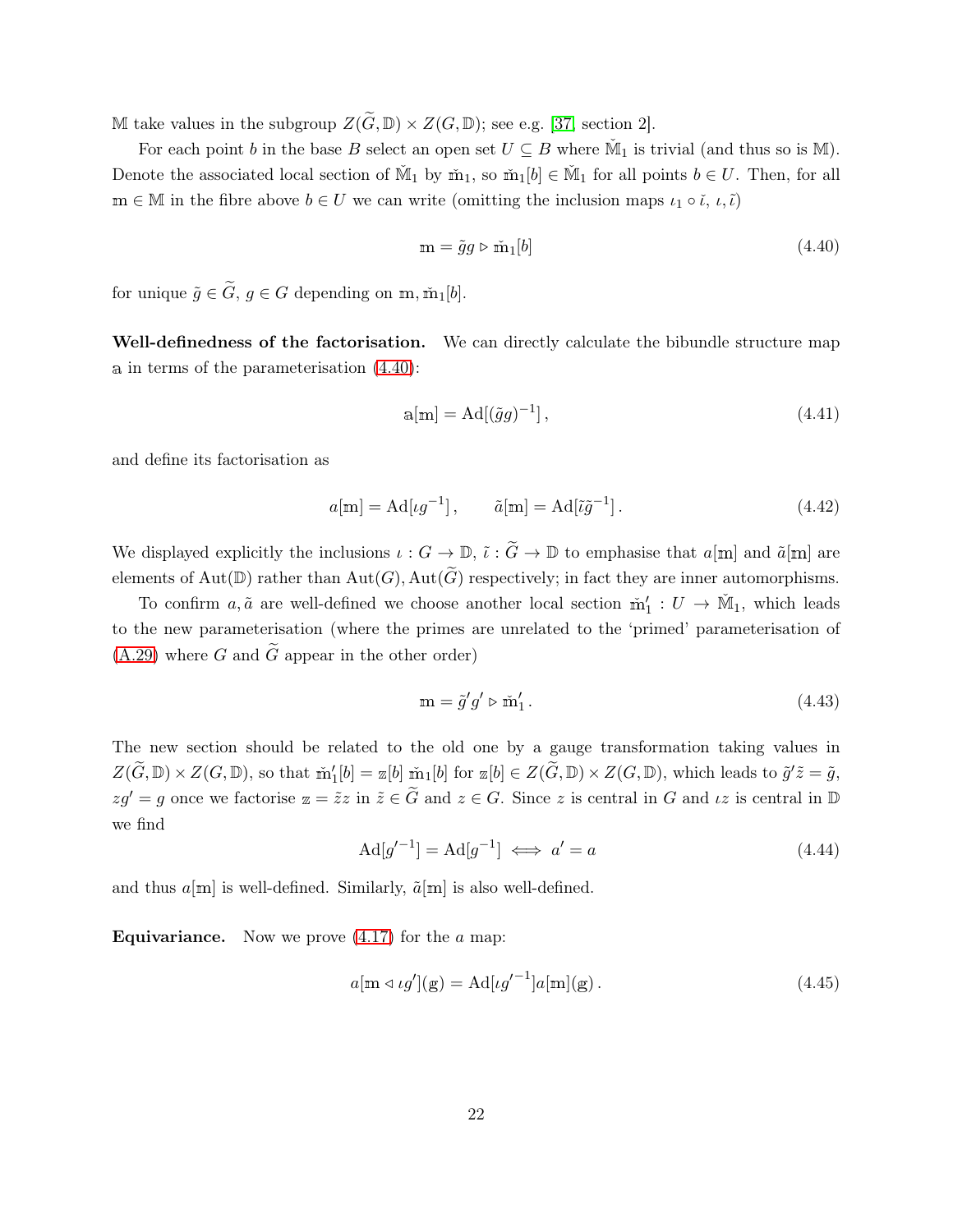We again employ the parameterisation [\(4.40\)](#page-22-0) associated to a local section  $\tilde{m}_1 : U \to \tilde{M}_1$  of  $\tilde{M}_1$ . Then  $a[m] = \text{Ad}[\iota g'^{-1}]$ , and

$$
\mathbf{m} \triangleleft \iota g' = (\tilde{g}g \triangleright \tilde{\mathbf{m}}_1) \triangleleft g' = \tilde{g}g \triangleright (\tilde{\mathbf{m}}_1 \triangleleft g') = \tilde{g}(gg') \triangleright \tilde{\mathbf{m}}_1. \tag{4.46}
$$

where we took note of the fact  $\tilde{m}_1[b] \in M_1$  to employ [\(4.39\)](#page-21-1). Therefore we can read off

$$
a[\mathbf{m} \triangleleft \iota g] = \mathrm{Ad}[\iota(gg')^{-1}] = \mathrm{Ad}[\iota(g'^{-1})] \,\mathrm{Ad}[\iota g^{-1}] = \mathrm{Ad}[\iota(g'^{-1})]a[\mathbf{m}].\tag{4.47}
$$

<span id="page-23-0"></span>The proof for  $\tilde{a}$  works similarly.

#### 4.6 Examples

Good examples for our purposes are *non-trivial* bundles  $\mathbb{D} \hookrightarrow \mathbb{M} \twoheadrightarrow B$  that obey the topological factorisation condition of Definition [4.](#page-17-1) A necessary condition is therefore that at least one of the groups  $Z(G, \mathbb{D})$ ,  $Z(\widetilde{G}, \mathbb{D})$  of [\(4.13\)](#page-17-3) is nontrivial, which is to say there must exist elements  $z \in Z(G)$ of the centre of G which are also central inside the Drinfel'd double  $\mathbb D$  (resp. for  $\widetilde{G}$ ). Then the search for non-trivial such bundles reduces to the classification of the principal bundles with abelian structure group  $Z(G,\mathbb{D})\times Z(\widetilde{G},\mathbb{D})$  over the spectator manifold B (these are the  $\check{M}_1$  of section [4.5\)](#page-21-0), which is well-understood.

**Non-abelian dualities.** A broad class is given by  $\mathbb{D} = T^*G$ , with isotropic subgroups  $\tilde{G} = \mathfrak{g}^*$ and G. If G has a non-trivial centre  $Z(G)$ , we see that  $Z(G,\mathbb{D})=Z(G)$ : the group structure of  $\mathbb{D} = T^{\star}G$  is the semidirect product  $G \ltimes \mathfrak{g}^{\star}$  where G acts on  $\mathfrak{g}^{\star} = \tilde{\mathfrak{g}}$  via the co-adjoint action, from which it is clear that every  $z \in Z(G)$  is also central in  $Z(T^*G)$ . On the other hand, the group  $Z(\tilde{G}, \mathbb{D})$  consists of vectors  $\tilde{z} \in \tilde{\mathfrak{g}} = \mathfrak{g}^* = \mathbb{R}^d$  that are fixed points of the co-adjoint action of G on  $\mathfrak{g}^*$ . The latter therefore satisfy  $\tilde{z}([v, u]) = 0$  for all  $v, u \in \mathfrak{g}$  so they define 1-cocycles for the Lie algebra cohomology  $H^1(\mathfrak{g})$  [\[38,](#page-39-10) sec. 6.1]. Therefore for this class

$$
Z(G,\mathbb{D}) = Z(G), \qquad Z(\widetilde{G},\mathbb{D}) \subseteq H^1(\mathfrak{g}). \tag{4.48}
$$

For G compact, connected and semi-simple we fully characterise the (non-)triviality of all bundles involved. With these hypotheses  $Z(G)$  is a finite abelian group. Principal bundles with finite group H fibre over connected B are classified by their monodromy<sup>[10](#page-23-1)</sup>, which is a group homomorphism  $m : \pi_1(B) \to H$ . On the other side of the duality, by Whitehead's lemma,  $H^1(\mathfrak{g}) = 0$  so that  $Z(\widetilde{G},\mathbb{D})=1$  and so  $\widetilde{G}\hookrightarrow \widetilde{M}\twoheadrightarrow B$  is always trivial. Therefore non-abelian duality with spectators sends the trivial bibundle  $B \times \mathfrak{g}^*$  to the bibundle  $G \hookrightarrow M \twoheadrightarrow B$ , (non-)trivial depending on the monodromy  $\pi_1(B) \to Z(G)$ .

<span id="page-23-1"></span> $10$ See e.g. [\[39\]](#page-39-11).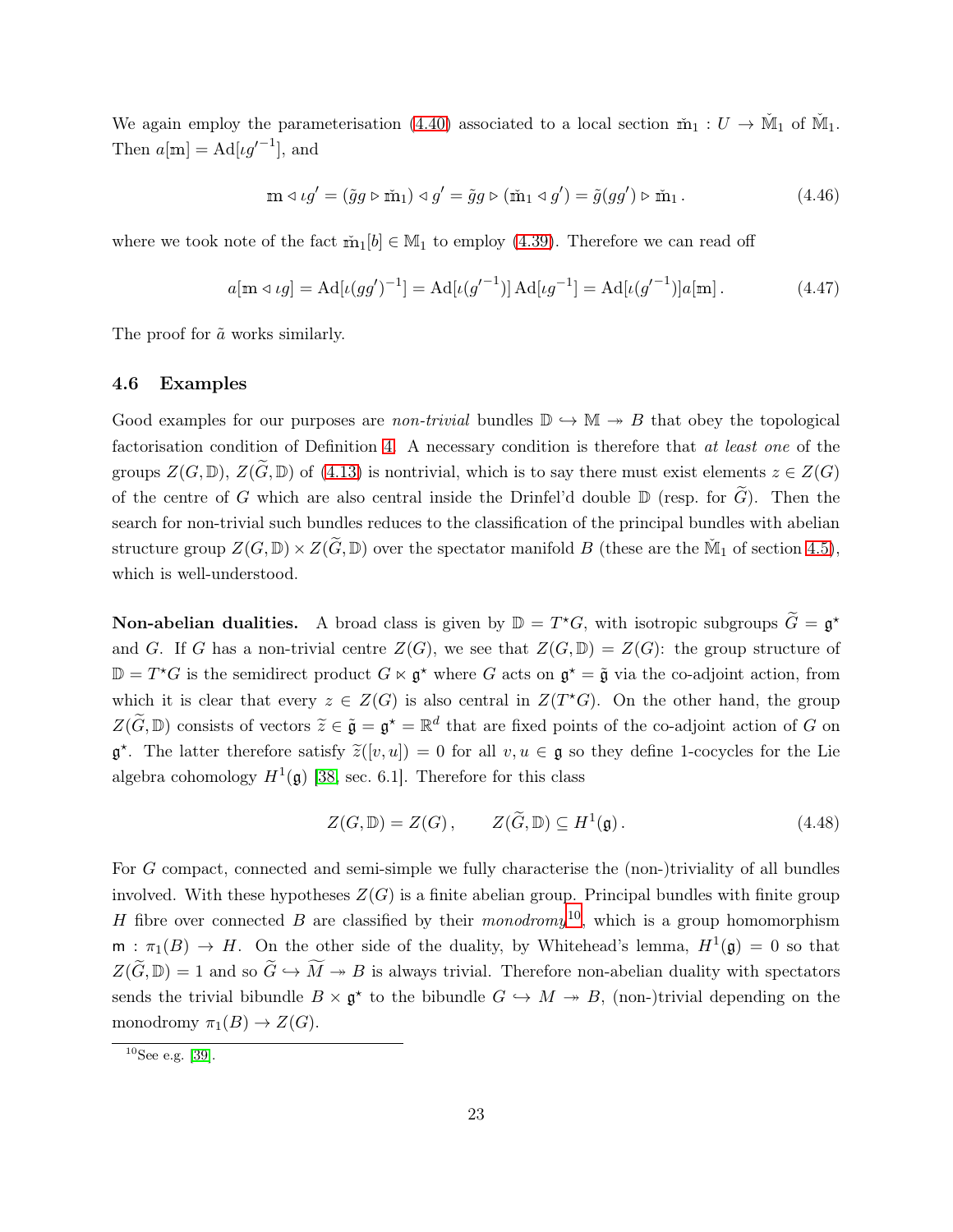Here we can exhibit the structures that appear in the dual reduced fluxes of the form [\(4.36\)](#page-21-2) (associated to the reduction modulo the left action of  $\tilde{G}$ ) and its 'primed' analogue (involving the left action of  $G$ ). Consider firstly the reduction to the left side of the diamond diagram after quotienting by  $\tilde{G}$ . The local quantities appearing are

$$
r^{\nabla} = -dgg^{-1} + gAg^{-1}, \quad A^a \equiv \mathbb{A}^a, \quad \tilde{A}_a = a_a{}^b \mathbb{A}_b, \quad \Pi^{ab} = 0. \tag{4.49}
$$

Hence  $r^{\nabla}$  is in this case a global *G*-connection 1-form, denoted *A*. The reduced H-flux is

$$
\mathsf{H} = H + \mathcal{A} \wedge \mathcal{A} \wedge \widetilde{A} + \mathcal{A} \wedge d\widetilde{A}.
$$
 (4.50)

The global definitions of the objects appearing here are simply  $\mathcal{A} = P\alpha$  and  $d\widetilde{A} = \widetilde{\mathcal{F}}$ .

Now consider the reduction to the right side, after quotienting by  $G'$ . The local quantities appearing are

$$
\tilde{r}'^{\nabla} = -d\tilde{g}'\tilde{g}'^{-1} + \tilde{g}'\tilde{A}'\tilde{g}'^{-1}, \quad \tilde{A}'_a = \mathbb{A}_a + \tilde{\Pi}'_{ba}\mathbb{A}^b, \quad A'^a = \mathbb{A}^a,
$$
\n(4.51)

and now

$$
\widetilde{H}' = H + \widetilde{r}'^{\nabla} \wedge \widetilde{r}'^{\nabla} \wedge A' + \widetilde{r}'^{\nabla} \wedge (dA' + A' \wedge A'). \tag{4.52}
$$

One sees that  $A' = A$  and so the final term in the H-flux has exchanged  $\widetilde{\mathcal{F}}$  for the field strength  $F = dA + A \wedge A$  of the original G-bundle M.

A Poisson-Lie example. Another example is provided by  $\mathbb{D} = SL(2;\mathbb{C})$ , with

$$
G = \text{SU}(2), \qquad \widetilde{G} = \text{SB}(2; \mathbb{C}) = \left\{ \begin{pmatrix} \lambda & z \\ 0 & \lambda^{-1} \end{pmatrix} \middle| \lambda > 0, z \in \mathbb{C} \right\}.
$$
 (4.53)

Clearly  $Z(G) = \mathbb{Z}_2$  is central in  $\mathbb{D} = SL(2;\mathbb{C})$  as well.  $Z(\widetilde{G}) = 1$  and  $Z(G)$  is finite, so the nontriviality is controlled by possible monodromies  $m : \pi_1(G) \to \mathbb{Z}_2$  as in the previous example. Duality then relates trivial  $SB(2;\mathbb{C})$  bundles to non-trivial  $SU(2)$  bundles.

Here one could again proceed to evaluate the mutually dual H-fluxes  $H$  and  $\tilde{H}'$  on the Poisson-Lie dual spaces  $\mathbb{M}/\tilde{G}$  and  $\mathbb{M}/G$  via formula [\(4.36\)](#page-21-2) although the resulting expressions are not as illuminating, due to the appearance of the somewhat mysterious connection-like objects  $r^{\nabla}, \tilde{r}'^{\nabla}$  on both sides.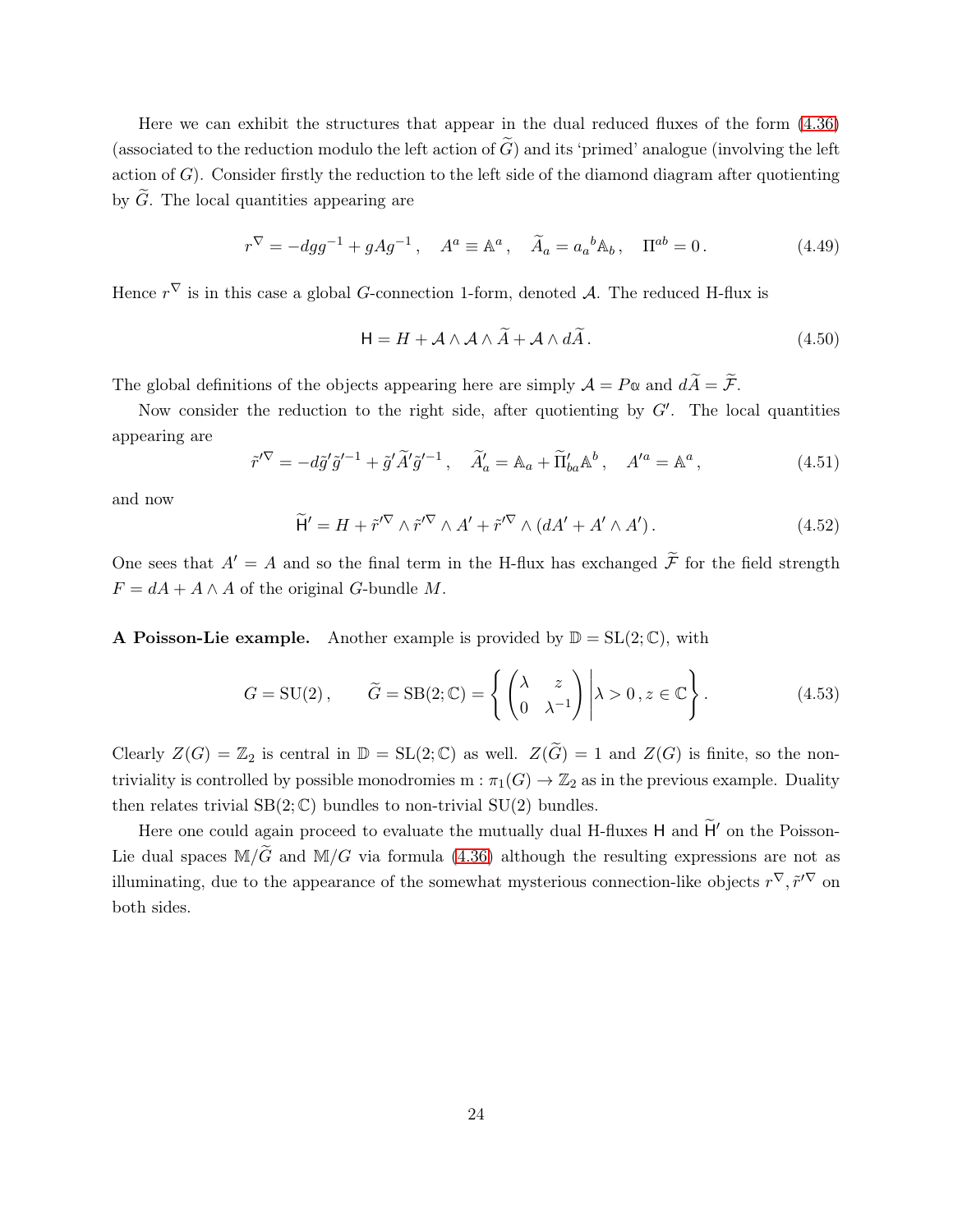### <span id="page-25-1"></span><span id="page-25-0"></span>5 Applications

#### 5.1 Duality on the worldsheet

A direct application of the QP-manifold approach we have taken is to immediately obtain a string worldsheet description. A classic result of Alekseev and Strobl [\[28\]](#page-39-0) shows that the symmetries of a non-linear sigma model are realised through currents specified by a pair of a (pull back of a target space M) vector and a one-form, and that these currents form an algebra under the Poisson bracket whose closure invokes the Courant bracket of  $TM + T^*M$ . The QP perspective was recently found [\[30\]](#page-39-2) to give a route to this worldsheet result, using a mechanism known as Zero Locus Reduction (ZLR) [\[35\]](#page-39-7) alongside the AKSZ construction. As orientation, we first illustrate this in the abelian set-up before proceeding to the case where  $\mathbb D$  is a Drinfel'd double for which we show the ZLR procedure recovers the Klimčík–Ševera current algebra.

Before specialisation to the case at hand we state the key result of this ZLR. The ingredients of this construction are a QP-manifold  $\{\mathcal{M}, Q, \omega\}$  of degree p and a Q manifold with integral  $\{\mathcal{N}, D, \int_{\mathcal{N}}\}$  (the target and source respectively) and the supermanifold of mappings  $\mathrm{Maps}(\mathcal{N} \to \mathcal{M})$ to which Q and D naturally lift and mutually anticommute. Then  $\Delta = D - Q$  is nilpotent. For a function  $f \in C^{\infty}(\mathcal{M})$  we denote its pull-back by  $\varphi \in M$ aps as the superfield  $\boldsymbol{f} = \varphi^* f$ . We require further that integration by parts holds:  $0 = \int_{\mathcal{N}} D(\dots)$ . For a test function  $\epsilon \in C^{\infty}(\mathcal{N})$  we define the current, a functional of maps, as

<span id="page-25-3"></span>
$$
\langle f|\epsilon\rangle = (-1)^p \int_{\mathcal{N}} \mathbf{f}\epsilon \in C^{\infty}(\text{Maps})
$$
\n(5.1)

We define the *zero-locus* or phase space,  $\mathcal{Z}_\Delta$ , to be the quotient of  $C^\infty$ (Maps) by the ideal  $\mathcal{I}_\Delta$ generated by  $\Delta$ . As was shown in [\[30\]](#page-39-2)  $\mathcal{Z}_{\Delta}$  is equipped with a degree zero Poisson bracket under which the currents, so constructed, form an algebra

<span id="page-25-2"></span>
$$
\{\langle f|\epsilon\rangle, \langle g|\eta\rangle\}_{\mathcal{Z}_{\Delta}} = \pm \langle \{f, Qg\}|\epsilon\eta\rangle \pm \langle \{f, g\}|\epsilon D\eta\rangle \tag{5.2}
$$

where the signs are determined by the degrees of f, g and  $\epsilon$  and p.

In the present context, we will specify  $\mathcal{N} = T[1]S^1$  where the  $S^1$  is to be thought of as a spatial section of the string worldsheet parameterised by a coordinate  $\sigma$ , and D be the de Rham differential d such that superfields of degree n are expanded as  $\mathbf{f} = f^{(n)}(\sigma) + f^{(n-1)}(\sigma) d\sigma$  and the integration  $\int_{\mathcal{N}}$  simply picks out the top-form and integrates.

Abelian currents We first display this ZLR procedure in the abelian case starting at the bottom of the diamond. The Hamiltonian was derived in equation [\(3.6\)](#page-10-3), and the corresponding QP-manifold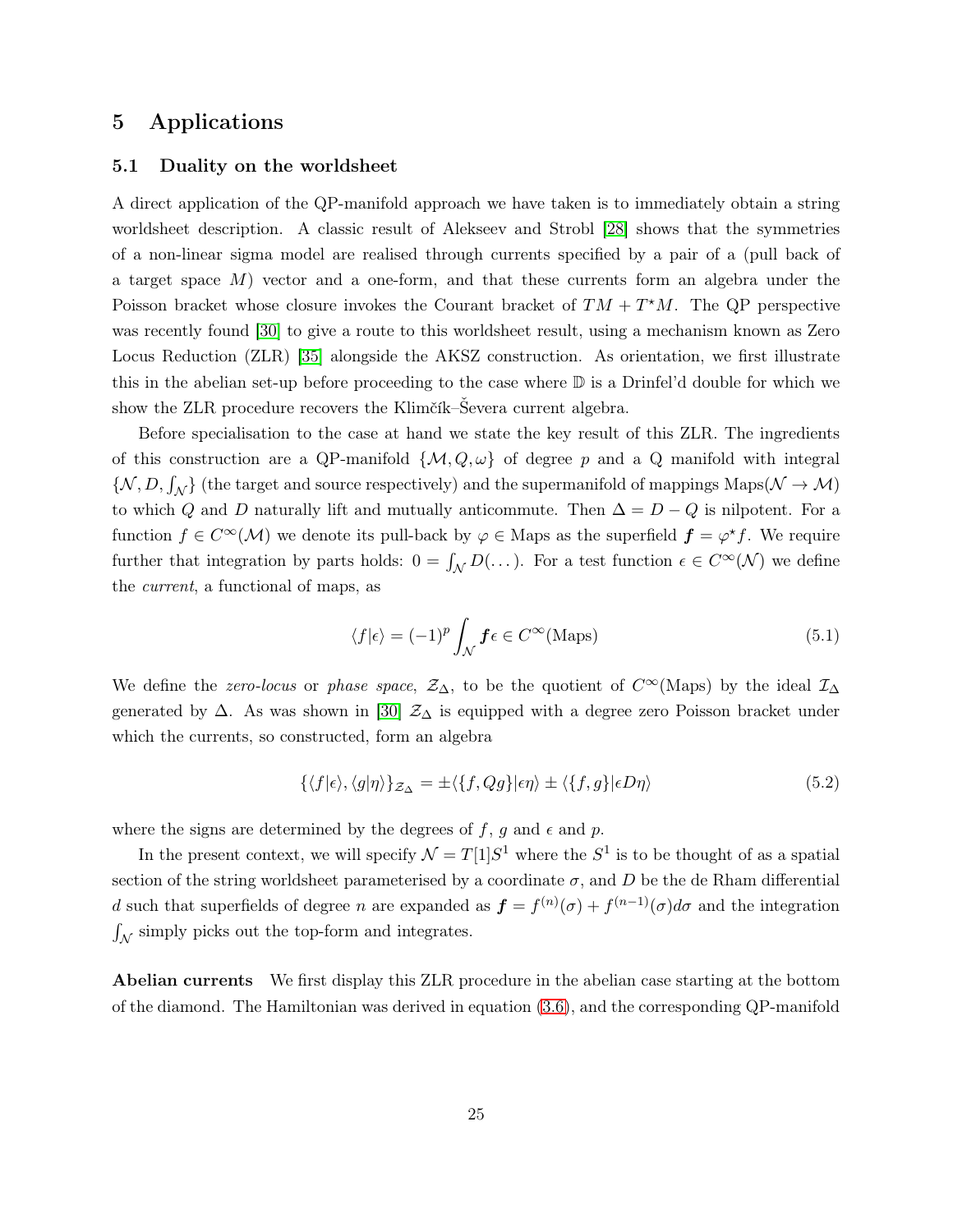can be seen to be  $T^*[2]T[1]B \times \mathbb{R}^{2d}[1]$  with the P and Q structure specified by

$$
\omega = dp_{\mu} dx^{\mu} - d\psi^{\mu} d\chi_{\mu} - d\xi_{a} d\theta^{a} , \quad \Theta = -p_{\mu} \psi^{\mu} + H + \widetilde{\mathcal{F}}_{a} \theta^{a} + \mathcal{F}^{a} \xi_{a} . \tag{5.3}
$$

The corresponding target-space algebroid is the "transitive" Courant algebroid of  $T<sup>d</sup>$ -invariant sections of  $TM \oplus T^*M$  or equivalently of  $\widetilde{T}^d$ -invariant sections of  $T\widetilde{M} \oplus T^*\widetilde{M}$ . Since this is not an exact Courant algebroid the Alekseev–Strobl result [\[28\]](#page-39-0) does not apply, and the ZLR technology is needed.

The degree 1 coordinates  $\xi$  and  $\theta$  correspond to sections of the generalised tangent bundle that point along fibre directions. These give rise to corresponding currents e.g.

$$
\langle \xi_a | \epsilon \rangle = \int_{T[1]S^1} \xi_a \epsilon = \oint d\sigma (\xi_a^{+1} \epsilon^{+1} + \xi_a \epsilon^0), \quad \xi_a(\sigma, d\sigma) = \xi_a^{+1}(\sigma) + \xi_a(\sigma) d\sigma, \tag{5.4}
$$

with  $\xi_a^{+1}(\sigma)$  carrying intrinsic degree  $+1$  while  $\xi_a(\sigma)d\sigma$  is 1-form in  $\Gamma(T^*S^1)$  and where  $\epsilon \in$  $C^{\infty}(T[1]S^1)$  is an arbitrary  $S^1$ -polyform expanded as  $\epsilon = \epsilon^0(\sigma) + \epsilon^{+1}(\sigma)d\sigma$ . We pick  $\epsilon, \eta$  to be 0-forms which picks out the 1-form components in the current (that we actually want to expose). The bracket formula [\(5.2\)](#page-25-2) then gives for any background  $H, \mathcal{F}, \tilde{\mathcal{F}}$ 

$$
\{\langle \xi_a | \epsilon \rangle, \langle \theta^b | \eta \rangle\} = -\delta_a^b \int_{T[1]\Sigma} \epsilon d\eta \implies \{\theta^b(\sigma_1), \xi_a(\sigma_2)\} = +\delta_a^b \frac{\partial}{\partial \sigma_2} \delta(\sigma_1 - \sigma_2). \tag{5.5}
$$

This motivates considering the currents  $\langle j^A|\epsilon\rangle$  in which  $j^A \mathbb{T}_A = \theta^a T_a + \xi_a \tilde{T}^a$  are previously introduced combinations but now viewed as superfields. The one-form component of  $j^A$ , which we also call  $j^A$ , then obey *worldsheet* Poisson bracket relations

$$
\{\mathbf{j}_A(\sigma_1), \mathbf{j}_B(\sigma_2)\} = \eta_{AB} \delta'(\sigma_1 - \sigma_2). \tag{5.6}
$$

The non-zero righthand side is the classical precursor of Schwinger term in a current algebra.

For zero background  $H = \mathcal{F} = \tilde{\mathcal{F}} = 0$  the full ZLR and nonvanishing Poisson brackets are

$$
d\xi_a = 0, \quad d\theta^a = 0, \quad dx^\mu = \psi^\mu, \quad p_\mu = -d\chi_\mu,
$$
  

$$
\{\theta^b(\sigma_1), \xi_a(\sigma_2)\} = +\delta_a^b \frac{\partial}{\partial \sigma_2} \delta(\sigma_1 - \sigma_2), \quad \{X^\mu(\sigma_1), P_\nu(\sigma_2)\} = \delta_\nu^\mu \delta(\sigma_1 - \sigma_2), \tag{5.7}
$$

Solving the ZLR condition for  $\xi_a, \theta^a$  as

$$
\boldsymbol{\xi}_a = d\tilde{\boldsymbol{y}}_a \,, \quad \boldsymbol{\theta}^a = d\boldsymbol{y}^a \tag{5.8}
$$

exposes the familiar [\[40\]](#page-39-12) non-commutativity between positions/dual positions,

$$
\{y^{b}(\sigma_1), \tilde{y}_a(\sigma_2)\} = +\delta_a^b \delta(\sigma_1 - \sigma_2) + \text{const.}
$$
\n
$$
(5.9)
$$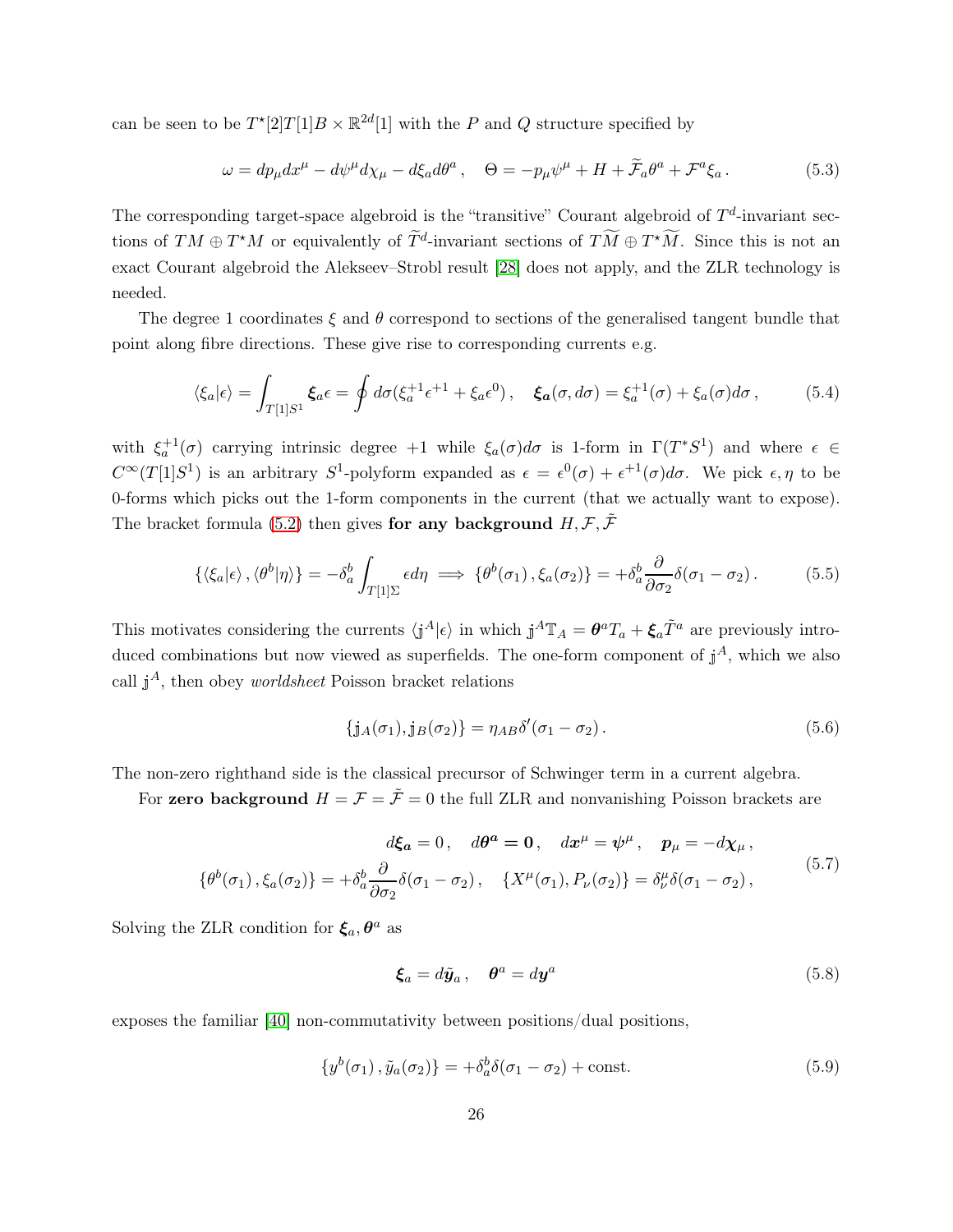The spectator coordinates  $x^{\mu}$  and their superfields  $x^{\mu}$  give rise to an Alekseev–Strobl type current (sub)algebra for zero background, but for nonzero fluxes the fibre and spectator currents will have nonvanishing brackets determined via [\(5.2\)](#page-25-2).

Non-abelian currents We may extend this to the full non-abelian set up, taking for expediency the base  $B = \{\text{point}\}\$  such that the relevant QP-manifold is  $\mathfrak{g}[1] \oplus \mathfrak{g}^*[1]$  with Q and P-structures given as in eq. [\(3.27\)](#page-14-1) namely

$$
\Theta = \frac{1}{2} f_{ab}{}^c \theta^a \theta^b \xi_c + \frac{1}{2} \tilde{f}^{bc}{}_a \theta^a \xi_b \xi_c = \frac{1}{6} \mathbb{F}_{ABC} \mathbf{j}^A \mathbf{j}^B \mathbf{j}^C \,, \quad \omega = -d\theta^a d\xi_a = -\frac{1}{2} \eta_{AB} d\mathbf{j}^A d\mathbf{j}^B \,. \tag{5.10}
$$

Then for the currents  $\langle j^A|\epsilon\rangle$  with  $\epsilon$ ,  $\eta$  set as 0-forms we see very rapidly using the suggestive identities [\(3.25\)](#page-13-3) that

$$
\{\langle j_A|\epsilon\rangle, \langle j_B|\eta\rangle\}_{\mathcal{Z}_{\Delta}} = \langle \{j_A, \{\Theta, j_B\}\}|\epsilon \eta\rangle - \langle \{j_A, j_B\}|\epsilon d\eta\rangle
$$
  
= 
$$
-\mathbb{F}_{ABC}\langle j^C|\epsilon \eta\rangle - \eta_{AB}\langle 1|\epsilon d\eta\rangle
$$
 (5.11)

Hence, the one-form component of  $j^A$ , which we also call  $j^A$ , then obey on the *worldsheet* the Klimčík–Ševera [\[12\]](#page-37-8) Poisson bracket relations

$$
\{\mathbf{j}_A(\sigma_1), \mathbf{j}_B(\sigma_2)\} = -\mathbb{F}_{AB}{}^C \mathbf{j}_C(\sigma_1) \delta(\sigma_1 - \sigma_2) - \eta_{AB} \frac{\partial}{\partial \sigma_1} \delta(\sigma_1 - \sigma_2). \tag{5.12}
$$

Gauging worldsheet currents vs. symplectic reduction The procedure of section [4.5](#page-21-0) that yields (topological) PL duality via symplectic reductions of QP-manifolds naturally suggests how to implement duality on the worldsheet. We outline briefly how this works.

Consider firstly gauging a current  $J_f(\sigma, t)$  corresponding via [\(5.1\)](#page-25-3) to some arbitrary  $f \in C^{\infty}(\mathcal{M})$ . In the hamiltonian formalism we would simply introduce a lagrange multiplier  $\lambda(\sigma, t)$  and add

$$
\int dt \oint d\sigma J_f(\sigma, t) \lambda(\sigma, t) \tag{5.13}
$$

to the action. Upon switching to the notation actually used in [\(5.1\)](#page-25-3), we would rewrite this as  $\int dt \langle f | \lambda \rangle(t)$  where now the test (poly)form  $\lambda$  also depends on time t, and  $\langle f |$  does as well via the superfield  $f(t) = \varphi(t)^* f$ , for  $\varphi : \mathbb{R} \to \text{Maps}$ . Therefore the closure of the gauge algebra is controlled by the bracket formula [\(5.2\)](#page-25-2). Moreover we see that if we gauge a current  $\langle f|$  associated to f, we are simulaneously gauging the current  $\langle Qf|$  associated to  $Qf$ : if  $\lambda = d\mu$  (for d the worldspace de Rham) then by integration by parts and zero locus reduction  $\langle f|\lambda \rangle = (-1)^{f+1}\langle df|\mu \rangle = (-1)^{f+1}\langle Qf|\mu \rangle$ . Consistency is thus controlled by the algebra of both  $\langle f |$  and  $\langle Qf |$  currents.

We can implement duality on the worldsheet by taking the sigma model corresponding to the doubled/correspondence space QP-manifold  $\mathcal M$  and gauging it in two different ways, à la Rocek and Verlinde [\[41\]](#page-39-13). Here it is useful to consider again no spectators  $B = \{\text{point}\}\$ and recall the diagram of symplectic reductions of QP-manifolds [\(3.28\)](#page-14-0). The PL-dual sigma models have targets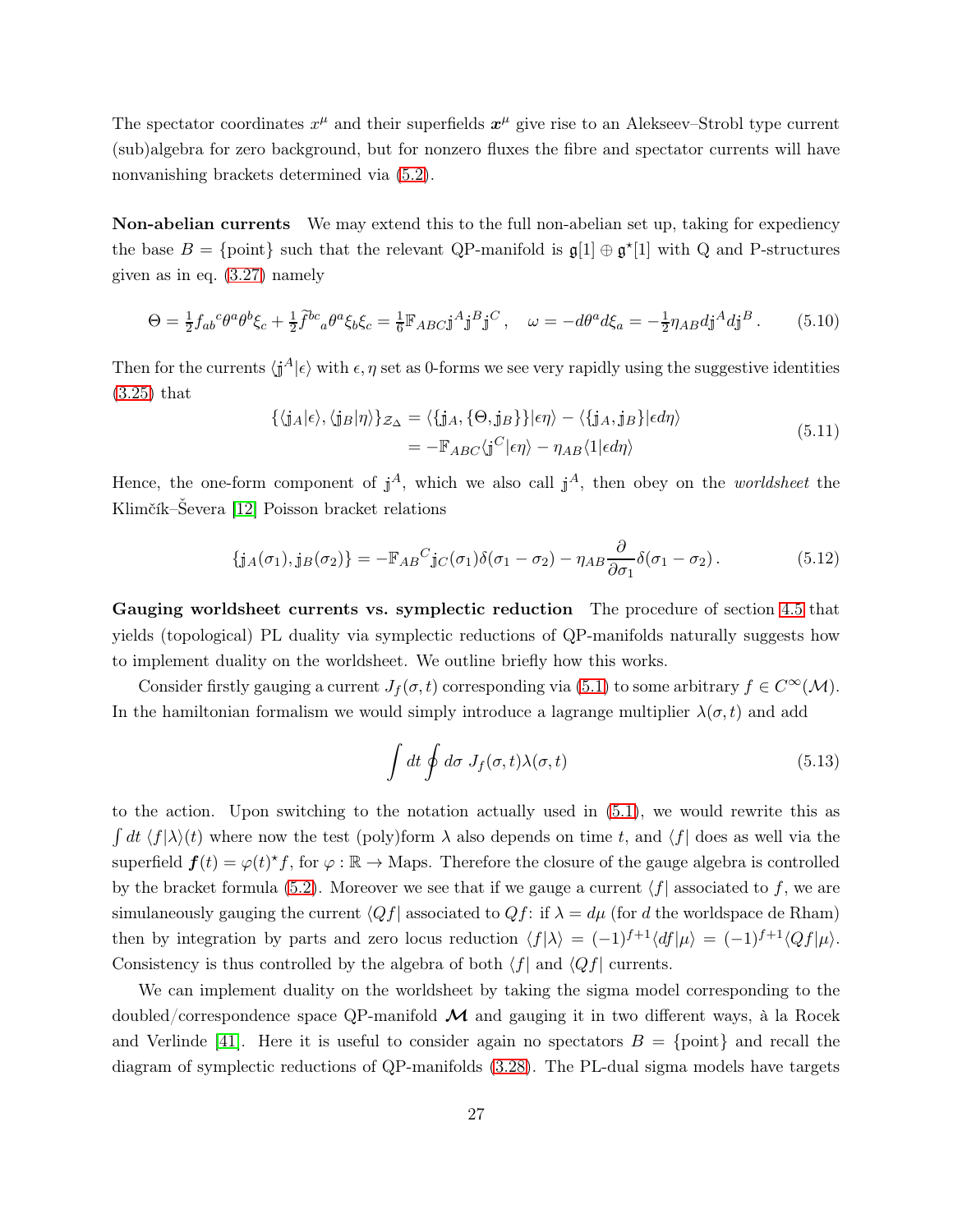the group manifolds  $M = G$  and  $\widetilde{M} = \widetilde{G}$  respectively, and their phase spaces are obtained by the ZLR procedure from the target QP-manifolds  $T^*[2]T[1]G$  and  $T^*[2]T[1]\tilde{G}$ . Therefore the gauging procedure on the worldsheet must reflect the symplectic reduction on target space, from  $\mathcal{M} =$  $T^{*}[2]T[1]\mathbb{D}$  to  $T^{*}[2]T[1]G$  (resp.  $T^{*}[2]T[1]\tilde{G}$ ). The symplectic reduction that gives  $T^{*}[2]T[1]G$  is the reduction modulo  $T[1]\tilde{G}$  of section [2.2,](#page-7-0) with generators  $\hat{\xi}^a$  in degree 1 and  $\hat{p}^a \propto \bar{Q}\hat{\xi}^a$  in degree 2 (where  $\overline{Q}$  is related to the original Q by a canonical transformation). This and the previous paragraph suggest we gauge just the degree 1 currents, i.e. we introduce  $d$  lagrange multiplier 0-forms (on  $S^1$ )  $\lambda_a$  and add

$$
\int dt \langle \hat{\xi}^a | \lambda_a \rangle \tag{5.14}
$$

to the action. It is easy to see that this resolves into an expression linear in momenta along  $\tilde{G}$ . The gauge algebra indeed closes due to [\(2.9\)](#page-7-3).

Clearly the same reasoning works *mutatis mutandis* also for the case with spectators, and the case where we want to obtain the model with target  $\overline{M}$  instead of  $M$ .

#### <span id="page-28-0"></span>5.2 The Fourier-Mukai kernel

Fourier-Mukai kernel from canonical transformations For a Drinfel'd double, we can perform reductions of the fibre  $\mathbb D$  by either  $\tilde G$  or  $G'$ , using canonical transformations  $\Phi$  or  $\tilde \Phi$  resulting in the H-flux

<span id="page-28-2"></span>
$$
\bar{\mathsf{H}}_{\mathbb{M}} = \mathsf{H}_{\mathbb{M}} - d\Phi, \qquad (5.15)
$$

which is a pullback of a three-form on  $\Lambda^3 T^*(M)$  which we can denote H, or the dual H-flux

<span id="page-28-1"></span>
$$
\widetilde{\mathsf{H}}_{\mathbb{M}} = \mathsf{H}_{\mathbb{M}} - d\widetilde{\Phi},\tag{5.16}
$$

which is a pullback of a three-form on  $\Lambda^3 T^*(M)$  which we can denote  $\widetilde{H}$ . Subtracting [\(5.16\)](#page-28-1) from [\(5.15\)](#page-28-2), and leaving the pullback implicit, we have

<span id="page-28-3"></span>
$$
\mathsf{H} - \widetilde{\mathsf{H}} = -d(\Phi - \widetilde{\Phi}).\tag{5.17}
$$

We denote the difference of the canonical transformations by  $\varpi = \Phi - \tilde{\Phi}$ . This can be used to obtain an appropriate generalisation of the Fourier-Mukai kernel

<span id="page-28-4"></span>
$$
\Phi = \int_{G'} e^{\mp \varpi} p^{\star} : \Lambda^{\bullet} T^{\star}(M) \to \Lambda^{\bullet} T^{\star}(\widetilde{M}). \tag{5.18}
$$

The idea here is that we first implement a pull back to the doubled space with  $p^*$  and then a push forward  $\tilde{p}_{\star}$  by integrating over the group G' in the "dual" decomposition  $\mathbb{D} = G' \times \tilde{G}'$ . Note that as submanifolds of  $D$ ,  $G$  and  $G'$  are identical (at least in the case of perfect doubles, see formulas [\(A.27\)](#page-36-1), [\(A.29\)](#page-36-0) and associated discussion in the appendix). While this integral transform appears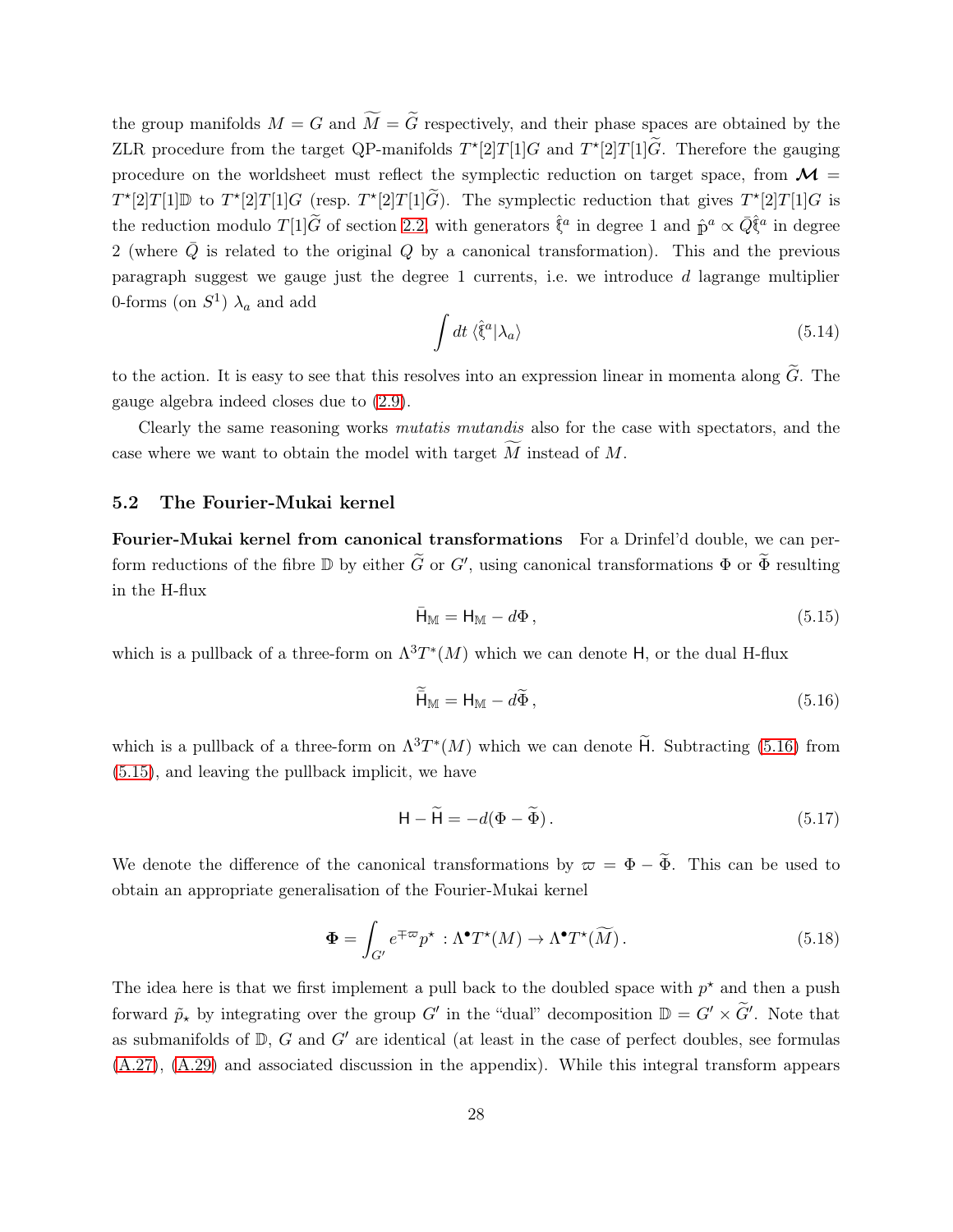naturally, further development is required e.g. to provide a specification of the integral measure taking into account that  $G^{(l)}$  need not be compact.

In the abelian case, this integral transformation is known to describe the transformation under T-duality of the Ramond-Ramond field strengths of Type II string theory. In that case, the results of section [3.1](#page-9-1) immediately give

$$
\varpi = \Phi - \widetilde{\Phi} = \mathcal{A}^a \widetilde{\mathcal{A}}_a \tag{5.19}
$$

with  $H-\dot{H}=d(\mathcal{A}^a\mathcal{A}_a)$ , and this indeed reproduces the Fourier-Mukai kernel discussed in the context of topological T-duality in [\[1,](#page-37-0) [2\]](#page-37-1).

We therefore suggest the same holds for Poisson-Lie duality. The RR fields are  $G \in \Lambda^{\bullet}T^{*}(M)$ and obey the H-twisted Bianchi identity,  $(d \pm H \wedge)G = 0$ . The dual field strength  $\widetilde{G} \in \Lambda^{\bullet}T^{\star}(\widetilde{M})$ can be defined by

$$
\widetilde{\mathbf{G}} = \int_{G} e^{\mp \varpi} \mathbf{G} \tag{5.20}
$$

and thanks to [\(5.17\)](#page-28-3) obey  $(d \pm \tilde{H} \wedge) \tilde{G} = 0$ . Therefore the Fourier-Mukai transform [\(5.18\)](#page-28-4) defines a morphism of twisted de Rham complexes whenever the integral makes sense for all forms, e.g. when G is compact (which can be arranged, for instance, in the non-abelian duality example discussed in subsection [4.6\)](#page-23-0).

For the full Poisson-Lie cases, we now make the expressions for  $\varpi$  more explicit and make some further comments.

Proposed Fourier-Mukai kernel in (spectator-free) topological Poisson-Lie duality In section [3.2](#page-10-0) we described how to perform reductions of the fibre  $\mathbb D$  by either  $\widetilde{G}$  or  $G$ , using canonical transformations given by

$$
\Phi = \frac{1}{2}r^a \wedge \tilde{l}_a \quad \tilde{\Phi} = \frac{1}{2}\tilde{r}'_a \wedge l'^a.
$$
\n(5.21)

The combination

<span id="page-29-0"></span>
$$
\varpi = \Phi - \widetilde{\Phi} = \frac{1}{2}r^a \wedge \widetilde{l}_a - \frac{1}{2}\widetilde{r}_a' \wedge l'^a.
$$
\n(5.22)

is closed and non-degenerate and defines the Semenov-Tian-Shansky symplectic form on the Drinfel'd double. Indeed, this form appeared in the original work of Klimčík and Ševera and played a distinguished role in the construction of a Lagrangian for a Poisson-Lie invariant "doubled" sigma model.

While elegant, the form of eqn [\(5.22\)](#page-29-0) is some what harder to apply in practice since it requires knowledge of the diffeomorphism  $y' = y'(y, \tilde{y})$  and  $\tilde{y}' = \tilde{y}'(y, \tilde{y})$ . To address this, we expand the one-forms  $\tilde{r}'_a$ ,  $l'^a$  in the basis of  $r^a$  and  $\tilde{l}_a$  by equating the left invariant form  $\mathbb L$  written in the two parametrisations of <sup>g</sup>. Doing so and invoking identities that follow from equating the adjoint action of <sup>g</sup> on the Drinfel'd double written in the two parametrisations one obtains (with wedge product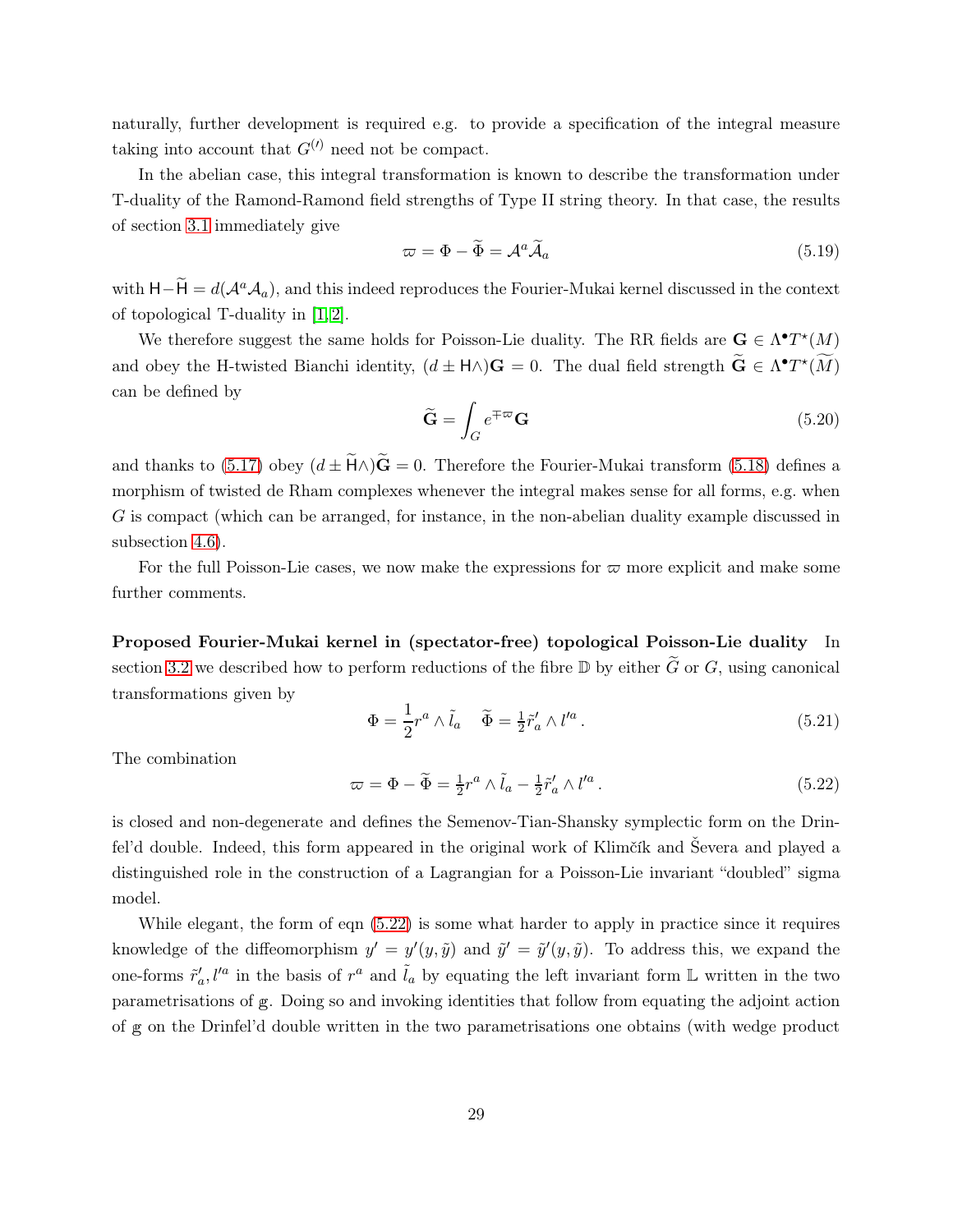implicit)

<span id="page-30-1"></span>
$$
2\varpi = 2r\mathcal{O}^{-1}\tilde{l} + \tilde{l}\Pi_{g^{-1}}\mathcal{O}^{-1}\tilde{l} - r\mathcal{O}^{-1}\tilde{\Pi}_{\tilde{g}}r, \qquad (5.23)
$$

in which  $\Pi_g$  is the PL bivector of G,  $\widetilde{\Pi}_{\tilde{g}}$  that of  $\widetilde{G}^{11}$  $\widetilde{G}^{11}$  $\widetilde{G}^{11}$  and  $\mathcal{O} \equiv 1 - \widetilde{\Pi}_{\tilde{g}} \Pi_{g^{-1}}$ .

For applications as a Fourier-Mukai kernel it is useful to further recast  $\varpi$  in terms of the oneforms r and  $\tilde{r}'$  which would enter the definition of the two T-dual theories. In this case one obtains

$$
2\varpi = r\widetilde{\Pi}_{\tilde{g}}r - \tilde{r}'\Pi_{g'}\tilde{r}' + 2ra_{g}\mathcal{N}^{-t}\tilde{a}'_{\tilde{g}'}\tilde{r}',\tag{5.24}
$$

in which now  $a_g$  is the adjoint action of g on  $\mathfrak g$  and  $\tilde a'_{\tilde g'}$  that of  $\tilde g'$  on  $\tilde{\mathfrak g}$ , and  $\mathcal N \equiv 1 - \Pi_g \tilde{\Pi}'_{\tilde g'}$ .

We can specialise this to the case of semi-abelian Drinfel'd doubles, the context for non-abelian T-duality for which a Fourier-Mukai kernel was proposed in [\[42\]](#page-39-14). In this case,  $\tilde{\mathfrak{g}} = \mathfrak{u}(1)^d$ . With  $\tilde{g} = \exp \tilde{y}_a \tilde{T}^a$  such that  $\tilde{l}_a = \tilde{r}_a = -d\tilde{y}_a$  we have

$$
\Pi_{g'} = 0 \ , \quad \widetilde{\Pi}_{\tilde{g}} = +f_{ab}{}^c \tilde{y}_c \ , \quad \tilde{a}_{\tilde{g}} = id \tag{5.25}
$$

hence  $\mathcal{O}=1$  and from [\(5.23\)](#page-30-1) we obtain

$$
2\varpi = -2r^a d\tilde{y}_a - f_{ab}{}^c \tilde{y}_c r^a r^b, \qquad (5.26)
$$

which agrees (modulo conventions) with the expression in [\[42\]](#page-39-14). In this case the relationships with the primed variables are  $\tilde{\Pi} = a \tilde{\Pi}' a^t$ ,  $\tilde{l}' = a_g^{-1} \tilde{l} - \tilde{\Pi}'_{\tilde{g}'} l$  and  $l' = l$ , such that we could alternatively write

$$
2\varpi = ra_g \widetilde{\Pi}_{\tilde{g}'} a_g^t r + 2ra_g \tilde{r}',\tag{5.27}
$$

manifestly depending only on  $y$  and  $\tilde{y}'$ .

There is another proposal for an FM transform in the literature [\[43\]](#page-40-0) which was motivated by the expected transformation of RR fields under PL T-duality [\[44\]](#page-40-1); however, the precise relation of that to the present result remains unclear.

Proposed Fourier-Mukai kernel with spectators In terms of the objects introduced in section [4.1,](#page-15-1) we would have

$$
2\varpi = 2(\Phi - \widetilde{\Phi}') = (r^{\nabla}) \wedge (\widetilde{l} + \widetilde{A}) - (\widetilde{r}'^{\nabla}) \wedge (l' + A'). \tag{5.28}
$$

If M has bibundle structure satisfying the conditions of Proposition [1,](#page-18-0) we can rewrite this using [\(4.32\)](#page-20-2) in terms of the globally-defined (on M)  $\tilde{G}$ -connection 1-form  $\tilde{\mathcal{A}}$  and the map  $\tilde{a} : \mathbb{M} \to \text{Inn } \mathbb{D}$ and their "primed" analogues (corresponding to the opposite parameterisation  $g = g' \tilde{g}'$  as opposed

<span id="page-30-0"></span> $11$ In the convention of [\(A.9\)](#page-34-2) and [\(A.21\)](#page-35-3). We changed notation so the group element that the bivector depends on is now a subscript  $(\Pi_q$  instead of  $\Pi[q]$  for space reasons. Exceptionally invoke  $-\Pi_{q-1}$  here which is the analogue of  $\Pi_g$  but whose derivative satisfies a right-invariant version of [\(A.9\)](#page-34-2), c.f.  $\tilde{\Pi}^{\text{L}}$  of [\(A.22\)](#page-35-1).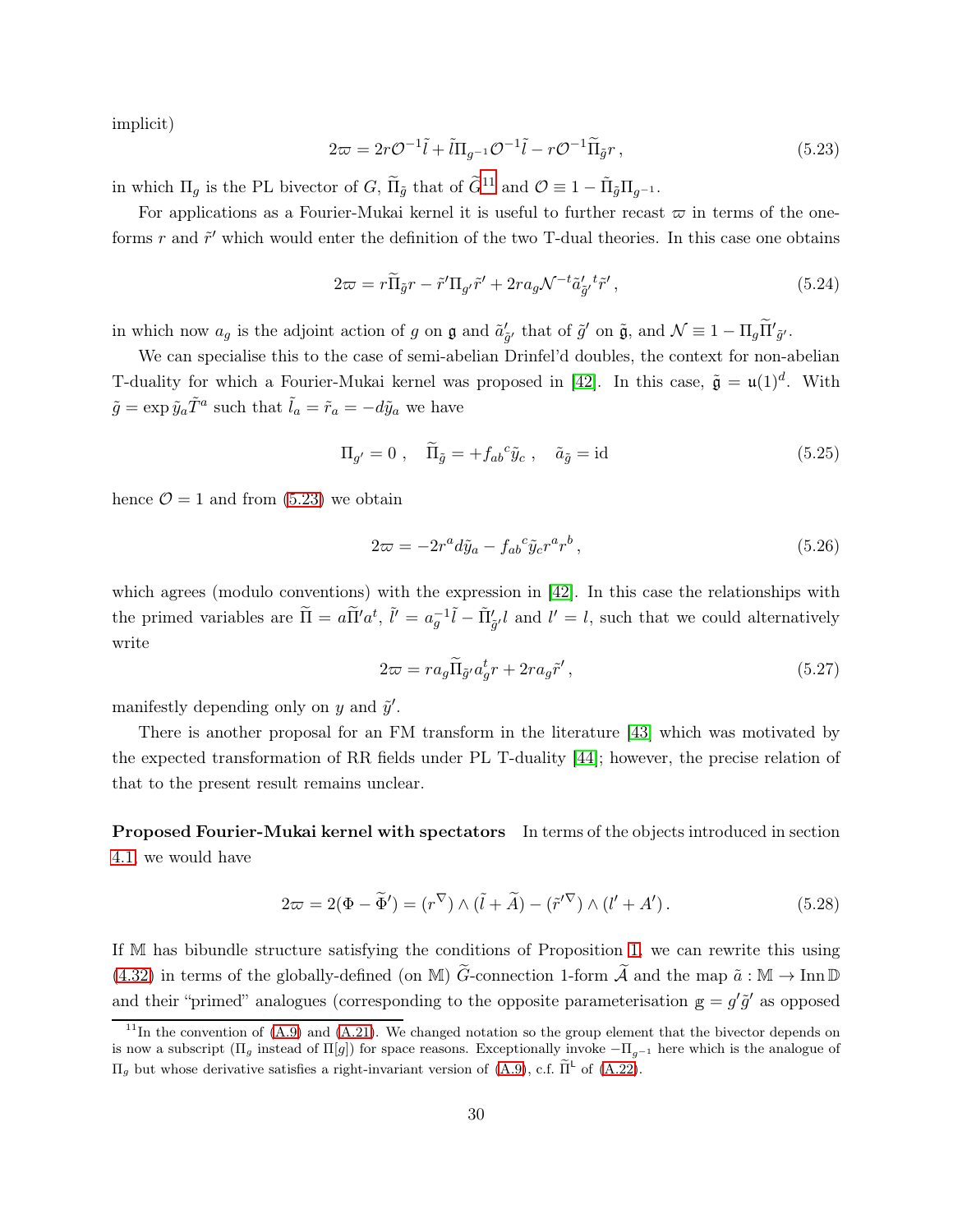to the original  $g = \tilde{g}g$ :

$$
2\varpi = (r^{\nabla}) \wedge \tilde{a}\tilde{\mathcal{A}} - (\tilde{r}'^{\nabla}) \wedge a'\mathcal{A}'. \qquad (5.29)
$$

This is globally well-defined, and of course reduces to the simpler spectator-free and abelian cases described above. What is notable is that it involves both the genuine  $G, \widetilde{G}$  connections A and  $\widetilde{A}$  of [\(4.32\)](#page-20-2) as well as the connection-like 1-forms  $r^{\nabla}, \tilde{r}'^{\nabla}$  of [\(4.29\)](#page-20-0).

### <span id="page-31-0"></span>6 Discussion

The main result of this paper has been to show how certain "type 1" bibundles (Definition [3\)](#page-17-2) provide examples of PL duality with spectators. Although we were able to exhibit topology change in the fibration structure (trivial vs. non-trivial bundle), the type 1 restriction is a rather severe topological constraint that essentially excludes e.g. simply connected spectator manifolds B in the sense that they cannot accommodate non-trivial type 1 bibundles. It would be interesting to alleviate this type restriction. This leads to non-trivial bibundle structures even without spectators [\[17\]](#page-38-3), with underlying manifold  $\mathbb{D}$ , right action the canonical one of  $\mathbb{D}$  on itself, and a left action twisted by an outer automorphism. It is likely that pushing forward in this "bibundle" direction might elucidate some puzzles that remain even in the type 1 case that we treated, such as the geometric character (2-connection [\[16\]](#page-38-14)?) of the form  $r^{\nabla}$  of subsection [\(4.4\)](#page-19-1) that arose in the reduction of the (ordinary) principal D-bundle connection **α**.

We also obtained a formula for the Fourier-Mukai kernel that enters into the transformation of RR fluxes, that automatically respects the Bianchi identities in the sense that RR polyforms with  $d\pm H\wedge = 0$  are mapped into dual ones that have  $d\pm \widetilde{H}\wedge = 0$ . In the abelian case, one can prove that the FM transform descends to an isomorphism in cohomology. In the PL case that we are instead interested in, this statement will need to be qualified on account of how at least one of  $G, \tilde{G}$  are non-compact in known examples. Our proposal for the FM transform agrees with that of [\[42\]](#page-39-14) in the non-abelian case (where one group is abelian), but the relation with the FM transform proposed in [\[43\]](#page-40-0) is currently unclear.

One virtue of the the QP-manifold approach that we have taken, beyond its expediency for calculation, is that it is amenable to generalisation to D-branes and M-theory [\[22,](#page-38-8) [30,](#page-39-2) [45\]](#page-40-2). This provokes the exciting notion of studying topological U-duality, including the recently proposed Poisson-Lie U-duality [\[46,](#page-40-3)[47\]](#page-40-4) where the Drinfel'd double Lie algebra is replaced by a Leibniz algebra known as the exceptional Drinfel'd algebra. We hope to report on progress in these directions in the future.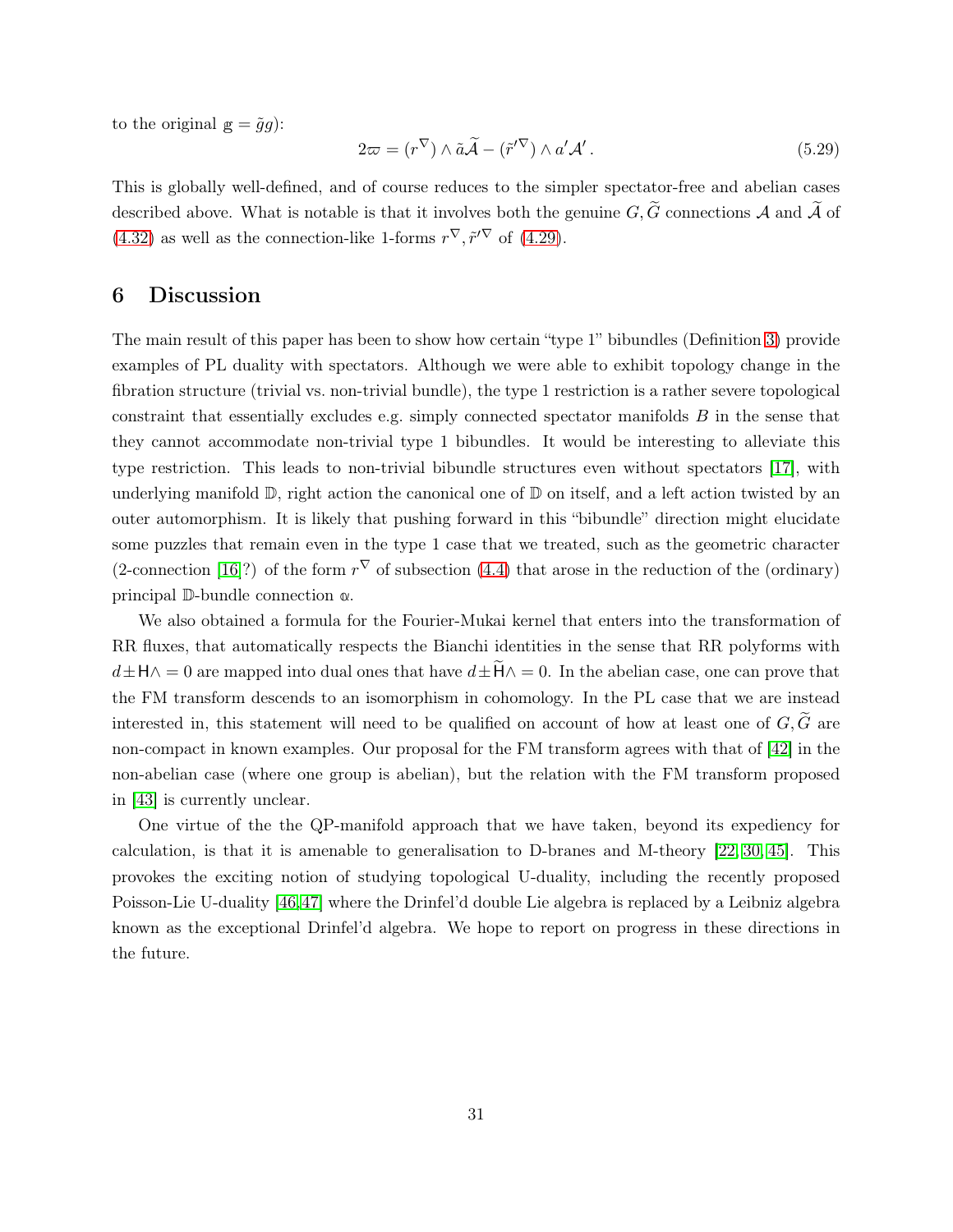### Acknowledgements

ASA, CB and DCT all acknowledge the support of the FWO-Vlaanderen through the project G006119N, as well as that of the Vrije Universiteit Brussel through the Strategic Research Program "High-Energy Physics". ASA and CB are also supported by FWO-Vlaanderen Postdoctoral Fellowships. DCT is supported by The Royal Society through a University Research Fellowship Generalised Dualities in String Theory and Holography URF 150185 and in part by STFC grant ST/P00055X/1. We would like to thank Jeffery Giansiracusa and Fridrich Valach for helpful discussions, and Athanasios Chatzistavrakidis, Saskia Demulder and Richard Szabo for feedback on a draft.

### <span id="page-32-1"></span><span id="page-32-0"></span>A Notation and conventions

#### A.1 QP-manifolds

A QP-manifold of degree n is a graded manifold M equipped with a symplectic structure  $\omega$ , and a compatible cohomological vector field  $Q$ , a vector field of degree  $+1$  that obeys  $Q^2 = 0$  and  $L_Q\omega = 0$ . On the ring of functions  $C^{\infty}(\mathcal{M})$   $\omega$  induces a graded Poisson bracket  $\{\bullet,\bullet\}$  obeying

$$
\{f, gh\} = \{f, g\}h + (-1)^{(|f|-n)|g|}g\{f, h\},
$$
  

$$
\{f, g\} = -(-1)^{(|f|-n)(|g|-n)}\{g, f\},
$$
  

$$
\{f, \{g, h\}\} = \{\{f, g\}, h\} + (-1)^{(|f|-n)(|g|-n)}\{g, \{f, h\}\}.
$$
 (A.1)

Instead of working with Q directly we will work with its generator  $\Theta \in C^{\infty}(\mathcal{M})$  of degree  $n + 1$ , called the Hamiltonian, such that

$$
Q = \{ \Theta, \bullet \}, \quad \{ \Theta, \Theta \} = 0. \tag{A.2}
$$

<span id="page-32-2"></span>The second of these, the classical master equation, enforces nilpotency of Q.

#### A.2 General group and bundle conventions

The constructions described in this paper use the notation of tables [1,](#page-33-0) [2](#page-33-1) and [3](#page-33-2) below.

Group and algebra conventions For a Lie algebra  $\mathfrak d$  corresponding to Lie groups  $\mathbb D$ , we let  $\{ \mathbb T_A \}$ be a basis such that  $[\mathbb{T}_A, \mathbb{T}_B] = \mathbb{F}_{AB}^C \mathbb{T}_C$ . We define the left and right invariant Maurer-Cartan one-forms as

$$
\mathbb{L} = -\mathbf{g}^{-1} d\mathbf{g} = \mathbb{L}^A \mathbb{T}_A = \mathbb{L}^A_I d\mathbb{Y}^I \mathbb{T}_A, \quad \mathbb{R} = -d\mathbf{g}\mathbf{g}^{-1} = \mathbb{R}^A \mathbb{T}_A = \mathbb{R}^A_I d\mathbb{Y}^I \mathbb{T}_A, \tag{A.3}
$$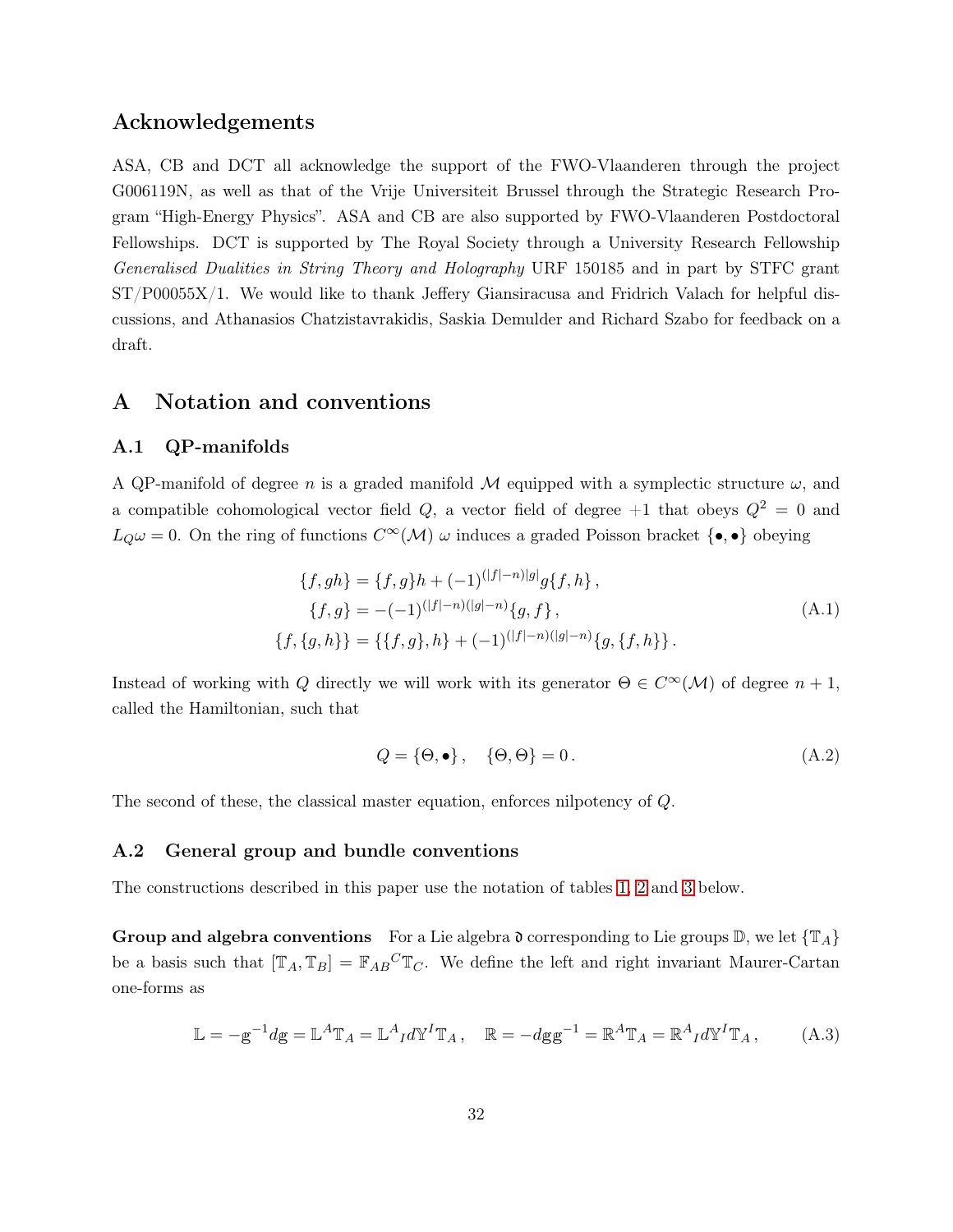| Group          | $\mathbb{D}$       | G            | $\widetilde{G}$                      |
|----------------|--------------------|--------------|--------------------------------------|
| Element        | g                  | 9            | $\widetilde{g}$                      |
| Algebra        | ð                  | g            | $\widetilde{\mathfrak{g}}$           |
| Generators     | $\mathbb{T}_A$     | $T_a$        | $\widetilde{T}^a$                    |
| Structure      | $\mathbb{F}_{AB}C$ | $f_{ab}{}^c$ | $\widetilde{f}^{ab}{}_c$             |
| Left MC form   | $\mathbb{L}^A$     | $l^{\alpha}$ | $\widetilde{l}_a$                    |
| Right MC form  | $\mathbb{R}^A$     | $r^a$        | $\widetilde{r}_a$                    |
| Left action    | $\mathbb{U}_A$     | $u_a$        | $\widetilde{u}^a$                    |
| Right action   | $V_A$              | $v_a$        | $\widetilde{v}_a$                    |
| Adjoint action | $a[g]_A{}^B$       | $a[g]_a{}^b$ | $\widetilde{a}[\widetilde{g}]^a{}_b$ |
| Inner product  | η                  | $\kappa$     | $\widetilde{\kappa}$                 |

| Bundle                                   |                 |  |
|------------------------------------------|-----------------|--|
| Global connection 1-form                 | $\alpha$        |  |
| Global field strength 2-form $\parallel$ |                 |  |
| Gauge field 1-form                       |                 |  |
| Gauge field strength 2-form              | $_{\mathbb{F}}$ |  |

<span id="page-33-1"></span>Table 2: Bundle conventions

| Group                         |                                        |                      |  |
|-------------------------------|----------------------------------------|----------------------|--|
| $(\text{deg } 0)$ Coordinates |                                        |                      |  |
| $(\text{deg } 1)$ Coordinates | $\mathbb{\theta}^A$ , $\mathfrak{e}_A$ | $\theta^a$ , $\xi_a$ |  |
| $(\text{deg } 2)$ Coordinates |                                        | D.                   |  |

<span id="page-33-0"></span>Table 1: Group and algebra conventions

<span id="page-33-2"></span>

|  | Table 3: QP-manifold coordinates |  |
|--|----------------------------------|--|
|--|----------------------------------|--|

which obey

$$
d\mathbb{L} = \mathbb{L} \wedge \mathbb{L} \Rightarrow d\mathbb{L}^A = \frac{1}{2} \mathbb{F}_{BC}{}^A \mathbb{L}^B \wedge \mathbb{L}^C, \quad d\mathbb{R} = -\mathbb{R} \wedge \mathbb{R} \Rightarrow d\mathbb{R}^A = -\frac{1}{2} \mathbb{F}_{BC}{}^A \mathbb{R}^B \wedge \mathbb{R}^C, \tag{A.4}
$$

The vector fields  $\mathbb{V}_A = \mathbb{V}_A^I \partial_I$  dual to the left-invariant forms,  $\iota_{\mathbb{V}_A} \mathbb{L}^B = \delta_A^B$ , generate right action on D and obey  $[\mathbb{V}_A, \mathbb{V}_B] = -\mathbb{F}_{AB}^C \mathbb{V}_C$ . These vectors leave invariant the right-invariant forms,  $L_{V_A} \mathbb{R} = 0$ . Similarly, the vectors fields  $\mathbb{U}_A$  dual to the right-invariant forms,  $\iota_{\mathbb{U}_A} \mathbb{R}^B = \delta_A^B$ , generate left action on  $\mathbb{D}$  and obey  $[\mathbb{U}_A, \mathbb{U}_B] = +\mathbb{F}_{AB}^C \mathbb{U}_C$  and  $L_{\mathbb{U}_A} \mathbb{L} = 0$ .

We let the adjoint action be  $g^{-1}T_Ag = a[g]_A{}^BT_B$ . We will often leave the dependence on g implict and omit the square brackets. We have  $d\mathbf{a}_A{}^B = \mathbb{L}^C \mathbf{a}_A{}^D \mathbb{F}_{CD}{}^B = \mathbb{R}^C \mathbf{a}_D{}^B \mathbb{F}_{CA}{}^D$ . One has  $\mathbb{R}^A = (\mathbb{a}^{-1})_B{}^A \mathbb{L}^B$ ,  $\mathbb{L}^A = \mathbb{a}_B{}^A \mathbb{R}^B$  and hence  $\iota_{\mathbb{U}_A} \mathbb{L}^B = \mathbb{a}_A{}^B$ ,  $\iota_{\mathbb{V}_A} \mathbb{R}^B = (\mathbb{a}^{-1})_A{}^B$ . We denote the adjoint invariant inner product on  $\mathfrak{d}$  as  $\eta_{AB} = \langle \mathbb{T}_A, \mathbb{T}_B \rangle$ .

Similar definitions hold for groups G and  $\tilde{G}$  with the dictionary provided by table [1](#page-33-0)

Bundle conventions We work with connections for principal left bundles (i.e. there is a global left action but transition functions use local right action). We define

$$
\alpha \equiv -dgg^{-1} + gAg^{-1}, \qquad F = d\alpha + \alpha \wedge \alpha = gFg^{-1}, \quad F = dA + A \wedge A, \qquad (A.5)
$$

such that

$$
\mathbb{F}^A = d\mathbb{A}^A + \frac{1}{2} \mathbb{F}_{BC}{}^A \mathbb{A}^B \wedge \mathbb{A}^C, \quad F^A = (a^{-1})_B{}^A \mathbb{F}^B. \tag{A.6}
$$

Under a local right transformation,  $\alpha$  and  $\beta$  are invariant while

$$
g \mapsto gh_R, \quad A \mapsto h_R^{-1}dh_R + h_R^{-1}Ah_R, \quad F \mapsto h_R^{-1}Fh_R \tag{A.7}
$$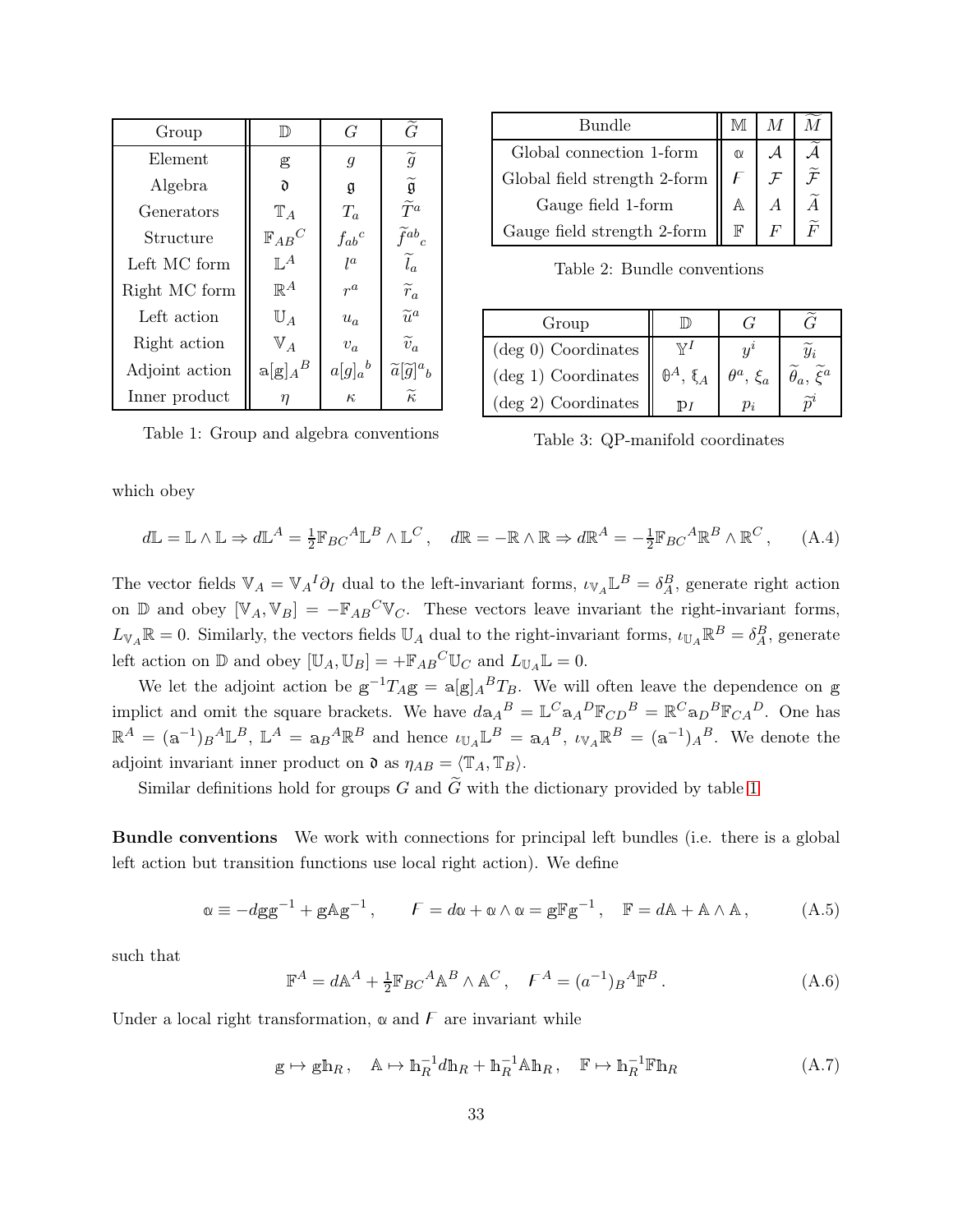The Chern-Simons three-form is

<span id="page-34-1"></span>
$$
\omega_{CS}(\alpha) = \langle \alpha \wedge d\alpha + \frac{2}{3}\alpha \wedge \alpha \rangle = \alpha^A \wedge d\alpha^B \eta_{AB} + \frac{1}{3}\alpha^A \wedge \alpha^B \wedge \alpha^C \eta_{AD} \mathbb{F}_{BC}^D
$$
  
\n
$$
= \omega_{CS}(\mathbb{A}) - \frac{1}{3} \langle \mathbb{L} \wedge \mathbb{L} \wedge \mathbb{L} \rangle - \langle \mathbb{A} \wedge \mathbb{L} \wedge \mathbb{L} \rangle + \langle \mathbb{L} \wedge d\mathbb{A} \rangle
$$
  
\n
$$
= \omega_{CS}(\mathbb{A}) - \frac{1}{6} \mathbb{F}_{ABC} \mathbb{L}^A \wedge \mathbb{L}^B \wedge \mathbb{L}^C - \frac{1}{2} \mathbb{F}_{ABC} \mathbb{L}^A \wedge \mathbb{L}^B \wedge \mathbb{A}^C + \mathbb{L}^A \wedge d\mathbb{A}_A.
$$
\n(A.8)

The three-form  $\omega_{CS}(\alpha)$  is a globally-defined section of  $\Lambda^3 T^*M$ ;  $\omega_{CS}(\mathbb{A})$  is the conventional Chern-Simons three-form, locally defined on B.

#### <span id="page-34-0"></span>A.3 Poisson-Lie conventions

**Poisson-Lie group** A Lie group G is said to be Poisson-Lie (PL) when it is further equipped with a  $\mathfrak{g} \wedge \mathfrak{g}$  valued one-cocycle  $\Pi = \Pi^{ab} T_a \otimes T_b$  that vanishes at the identity, is skew, compatible with right multiplication, and obeys in particular

<span id="page-34-2"></span>
$$
d\Pi^{ab} = -l^c \tilde{f}^{ab}{}_c - 2l^c f_{cd}^{[a} \Pi^{b]d} \,. \tag{A.9}
$$

Moreover  $\Pi^{ab}$  defines a Poisson structure on G. Here  $\tilde{f}^{ab}{}_{c}$  are can be viewed as structure constants for an algebra  $\tilde{\mathfrak{g}}$ , or as defining a  $\mathfrak{g} \wedge \mathfrak{g}$  valued one-cocycle,  $\delta$ , on  $\mathfrak{g}$  via  $\delta(T_a) = \tilde{f}^{bc}{}_a T_b \otimes T_c$ . In this way  $(\mathfrak{g}, \delta)$  forms a Lie bi-algebra.

**Drinfel'd double** A Drinfel'd Double algebra  $\mathfrak d$  is an even-dimensional Lie algebra equipped with an ad-invariant split sign-signature pairing  $\eta$ , that admits at least one decomposition  $\mathfrak{d} = \mathfrak{g} + \widetilde{\mathfrak{g}}$ in which  $\mathfrak g$  and  $\widetilde{\mathfrak g}$  are sub-algebras maximally isotropic with respect to  $\eta$ . The triple of algebras  $\{\mathfrak{d}, \mathfrak{g}, \widetilde{\mathfrak{g}}\}$  is called a Manin triple. We denote the generators of each of the algebras contained in a Manin triple as  $\mathbb{T}_A$ ,  $T_a$ ,  $\widetilde{T}^a$  respectively. We then have that

$$
\eta(T_a, T_b) = \eta(\widetilde{T}^a, \widetilde{T}^b) = 0, \quad \eta(T_a, \widetilde{T}^b) = \eta(\widetilde{T}^b, T_a) = \delta_a^b. \tag{A.10}
$$

Adjoint invariance determines that

$$
[T_a, T_b] = f_{ab}{}^c T_c, \quad [T_a, \widetilde{T}^b] = \widetilde{f}^{bc}{}_a T_c - f_{ac}{}^b \widetilde{T}^c, \quad [\widetilde{T}^a, \widetilde{T}^b] = \widetilde{f}^{ab}{}_c \widetilde{T}^c. \tag{A.11}
$$

We can specify the adjoint action of  $G = \exp \mathfrak{g}$  via

$$
g^{-1}T_a g = a_a{}^b[g]T_b, \quad g^{-1}\tilde{T}^a g = b^{ab}[g]T_b + (a^{-1})_b{}^a[g]\tilde{T}^b, \tag{A.12}
$$

and we define the Poisson-Lie bivector of G via

$$
\Pi^{ab}[g] \equiv b^{ca}[g]a_c{}^b[g] \,,\tag{A.13}
$$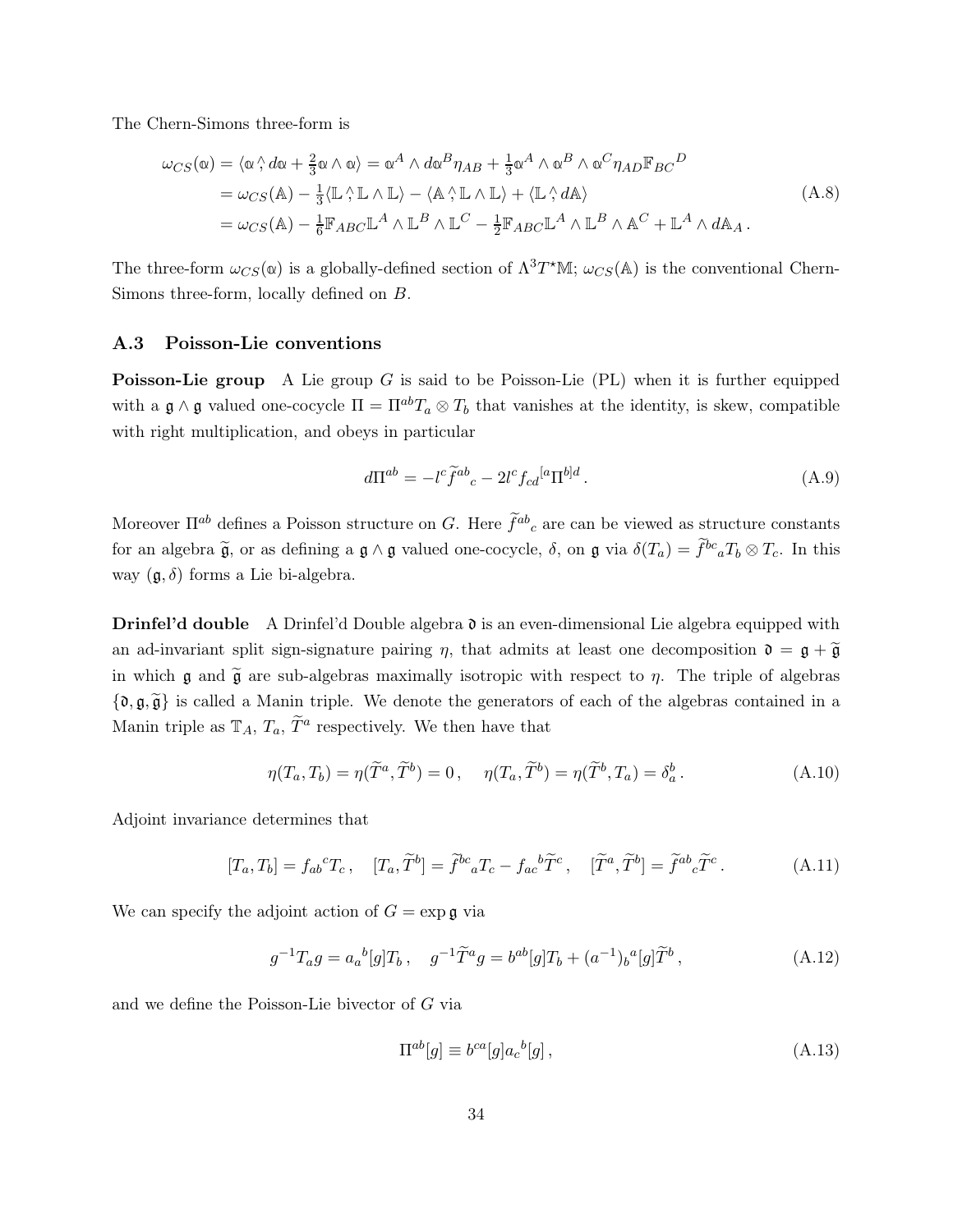so  $b^{ab} = (a^{-1})_c{}^a \Pi^{bc}$ . Acting with gh rather than g in the above expressions we obtain the composition laws

$$
a_a{}^b[gh] = a_a{}^c[g]a_c{}^b[h], \quad \Pi^{ab}[gh] = \Pi^{ab}[h] + a_c{}^a[h]\Pi^{cd}[g]a_d{}^b[h]. \tag{A.14}
$$

We also have  $\Pi^{ab}[e] = 0$  by definition and

$$
\Pi^{ab}[g^{-1}] = -(a^{-1})_c{}^a[g]b^{bc}[g] = -(a^{-1})_c{}^a[g]\Pi^{cd}[g](a^{-1})_d{}^b[g].
$$
\n(A.15)

Adjoint invariance of the structure constants implies

$$
f_{ef}{}^{d}a_{d}{}^{c}(a^{-1})_{a}{}^{e}(a^{-1})_{b}{}^{f} = f_{ab}{}^{c}, \quad \tilde{f}^{ef}{}_{d}(a^{-1})_{a}{}^{d}a_{e}{}^{b}a_{f}{}^{c} = \tilde{f}^{bc}{}_{a} + 2f_{ad}{}^{[b}\Pi^{c]d}, \tag{A.16}
$$

<span id="page-35-2"></span>
$$
2\Pi^{c[a}\widetilde{f}^{b]e}{}_{c} + \Pi^{ac}\Pi^{bd}\widetilde{f}_{cd}{}^{e} - 2\Pi^{c[a}f_{cd}{}^{b]}\Pi^{de} = -\widetilde{f}^{ab}{}_{c}\Pi^{ce}.
$$
\n(A.17)

The left-invariant forms  $l^a$  and dual vector fields  $v_a$  obey as above the differential identities  $L_{v_a}v_b =$  $-f_{ab}c_{bc}$ ,  $dl^a = +\frac{1}{2}f_{bc}^{a}l^b \wedge l^c$ ,  $L_{va}^{b}l^b = f_{ac}^{b}l^c$ . In addition  $\Pi^{ab}$  obeys [\(A.9\)](#page-34-2). It is useful to also define  $\pi^a \equiv \Pi^{ab} v_b$ , such that

$$
L_{v_a}\pi^b = f_{ac}{}^b\pi^c - \tilde{f}^{bc}{}_a v_c \,, \quad L_{\pi^a}\pi^b = -\tilde{f}^{ab}{}_c\pi^c \,. \tag{A.18}
$$

We could also repeat the above identities starting with the adjoint action of  $\widetilde{G} = \exp \widetilde{\mathfrak{g}}$  on  $\mathfrak d$ 

$$
\tilde{g}^{-1}T_a\tilde{g} = \tilde{b}_{ab}[\tilde{g}]\tilde{T}^b + (\tilde{a}^{-1})^b{}_a[\tilde{g}]T_b, \quad \tilde{g}^{-1}\tilde{T}^a\tilde{g} = \tilde{a}^a{}_b[\tilde{g}]\tilde{T}^b,
$$
\n(A.19)

and defining the Poisson-Lie bivector of  $\widetilde{G}$  via

$$
\widetilde{\Pi}_{ab}[\tilde{g}] \equiv \widetilde{b}_{ca}[\tilde{g}]\widetilde{a}^c{}_{b}[\tilde{g}].\tag{A.20}
$$

This satisfies

<span id="page-35-3"></span>
$$
d\widetilde{\Pi}_{ab} = -\tilde{l}_c f_{ab}{}^c - 2\tilde{l}_c \tilde{f}^{cd}{}_{[a} \widetilde{\Pi}_{b]d} . \tag{A.21}
$$

Note that  $\widetilde{\Pi}^{\mathsf{L}}[\tilde{g}] \equiv -\widetilde{\Pi}[\tilde{g}^{-1}]$  is relevant for the symplectic reduction of section [2.2.](#page-7-0) That satisfies

<span id="page-35-1"></span>
$$
d\widetilde{\Pi}_{ab}^{\mathsf{L}} = -\tilde{r}_c f_{ab}{}^c + 2\tilde{r}_c \tilde{f}^{cd}{}_{[a} \widetilde{\Pi}_{b]d}^{\mathsf{L}}.
$$
\n(A.22)

#### <span id="page-35-0"></span>A.4 Parametrisation of Drinfel'd Double

Locally, at least, we can always parameterise  $g \in \mathbb{D}$  in terms of group elements  $g \in G$  and  $\tilde{g} \in \tilde{G}$  by

<span id="page-35-4"></span>
$$
g(\mathbb{Y}) = \tilde{g}g. \tag{A.23}
$$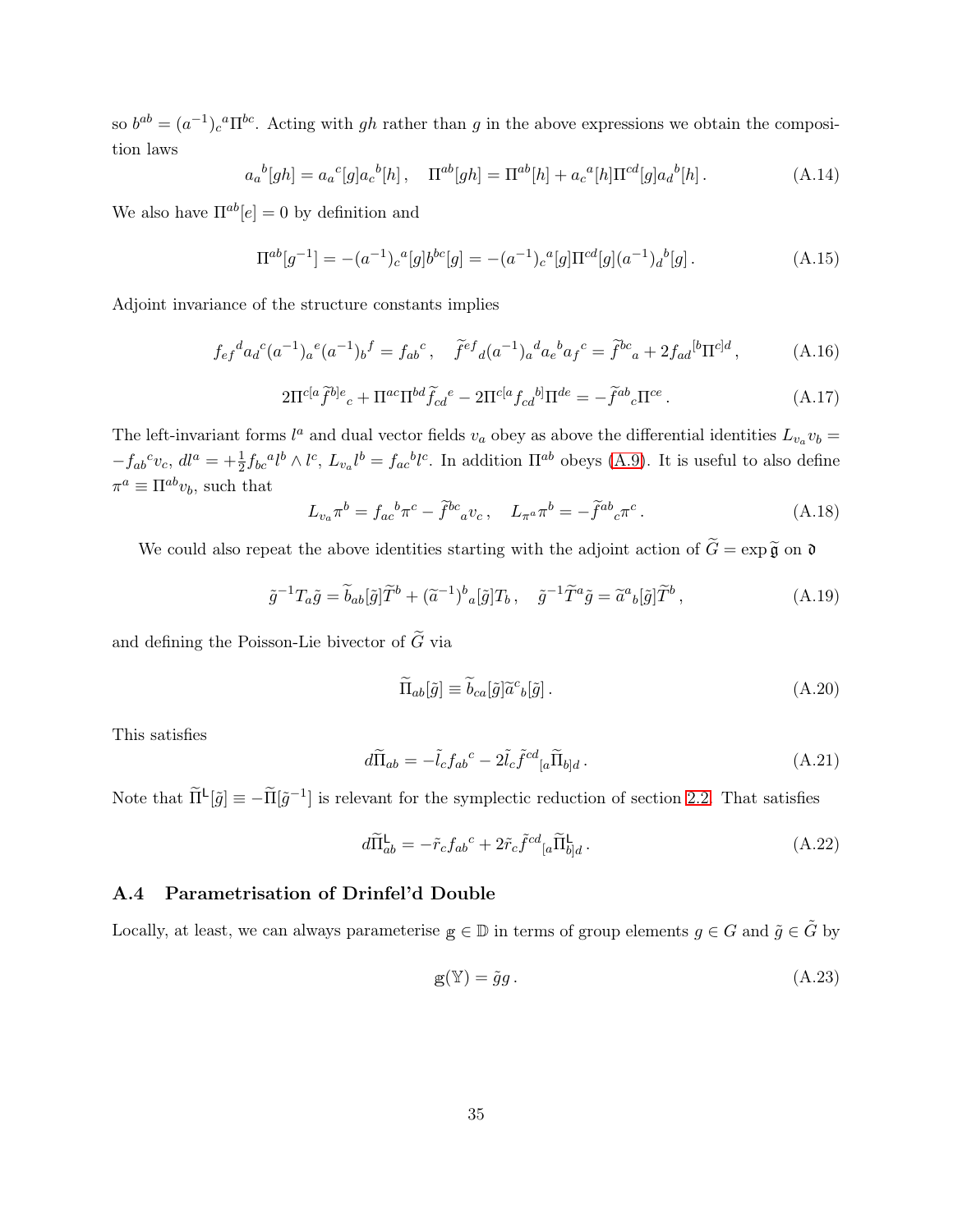A short calculation shows that the invariant one-forms decompose as

$$
\mathbb{L} = g^{-1}\tilde{l}g + l \quad \mathbb{R} = \tilde{r} + \tilde{g}r\tilde{g}^{-1},\tag{A.24}
$$

whose dual vector fields have components

$$
\mathbb{U}^a = \tilde{u}^a, \quad \mathbb{U}_a = \tilde{a}[\tilde{g}^{-1}]^b{}_a u_b + \tilde{\Pi}[\tilde{g}^{-1}]_{ab} \tilde{u}^b, \tag{A.25}
$$

and

$$
\mathbb{V}^a = \Pi[g]^{ab} v_b + a[g]_b^a \tilde{v}^b, \quad \mathbb{V}_a = v_a. \tag{A.26}
$$

Globally speaking we only consider what we will call perfect Drinfel'd doubles; namely groups D for which (besides the conditions involving the Lie algebra)

1. there exists a diffeomorphism  $\varphi : \widetilde{G} \times G \to \mathbb{D}$  from the product manifold  $\widetilde{G} \times G$  onto  $\mathbb{D}$  that has the form

<span id="page-36-1"></span>
$$
\varphi = \mathsf{m}_{\mathbb{D}}(\tilde{\iota} \times \iota) \tag{A.27}
$$

for  $\iota, \tilde{\iota}$  1–1 group homomorphisms  $\iota : G \to \mathbb{D}$  and  $\tilde{\iota} : \tilde{G} \to \mathbb{D}$  and  $\mathsf{m}_{\mathbb{D}}$  the multiplication in  $\mathbb{D}$ ;

$$
2. \ \iota G \cap \tilde{\iota} \tilde{G} = 1 \in \mathbb{D}.
$$

The map  $\varphi$  is **not** a group homomorphism, unless  $\mathbb D$  is abelian. (These are called "double Lie groups" in [\[48\]](#page-40-5), without the second condition.) This map  $\varphi$  realises the parameterisation of [\(A.23\)](#page-35-4) globally. Examples include  $\mathbb{D} = T^*G \cong G \times \mathfrak{g}^*$  and  $\mathbb{D} = \text{SL}(2;\mathbb{C})$  [\[49\]](#page-40-6), both discussed in subsection [4.6.](#page-23-0)

Given  $\varphi$  we can also define a "primed" factorisation where G and  $\tilde{G}$  appear in the other order. This is explicitly given by the diffeomorphism  $\varphi': G \times \tilde{G} \to \mathbb{D}$  defined via its inverse (where  $I_G$  is the inversion map  $g \to g^{-1}$  of G, resp. for other groups, and  $\sigma$  permutes  $\widetilde{G} \times G \to G \times \widetilde{G}$ :

$$
\varphi'^{-1} \equiv (I_G \times I_{\widetilde{G}}) \sigma \varphi^{-1} I_{\mathbb{D}}.
$$
\n(A.28)

This is indeed the inverse of

<span id="page-36-0"></span>
$$
\varphi' = \mathsf{m}_{\mathbb{D}}(\iota \times \tilde{\iota}) : G \times \tilde{G} \to \mathbb{D} \tag{A.29}
$$

(note the order!):

$$
\varphi'^{-1}\varphi'(g,\tilde{g}) = \varphi'^{-1}(\iota g\tilde{\iota}\tilde{g}) = (\mathsf{I}_G \times \mathsf{I}_{\tilde{G}})\sigma\varphi^{-1}((\iota g\tilde{\iota}\tilde{g})^{-1})
$$
  
= 
$$
(\mathsf{I}_G \times \mathsf{I}_{\tilde{G}})\sigma\varphi^{-1}(\tilde{\iota}\tilde{g}^{-1}\iota g^{-1}) = (\mathsf{I}_G \times \mathsf{I}_{\tilde{G}})\sigma(\tilde{g}^{-1}, g^{-1}) = (g,\tilde{g}).
$$
 (A.30)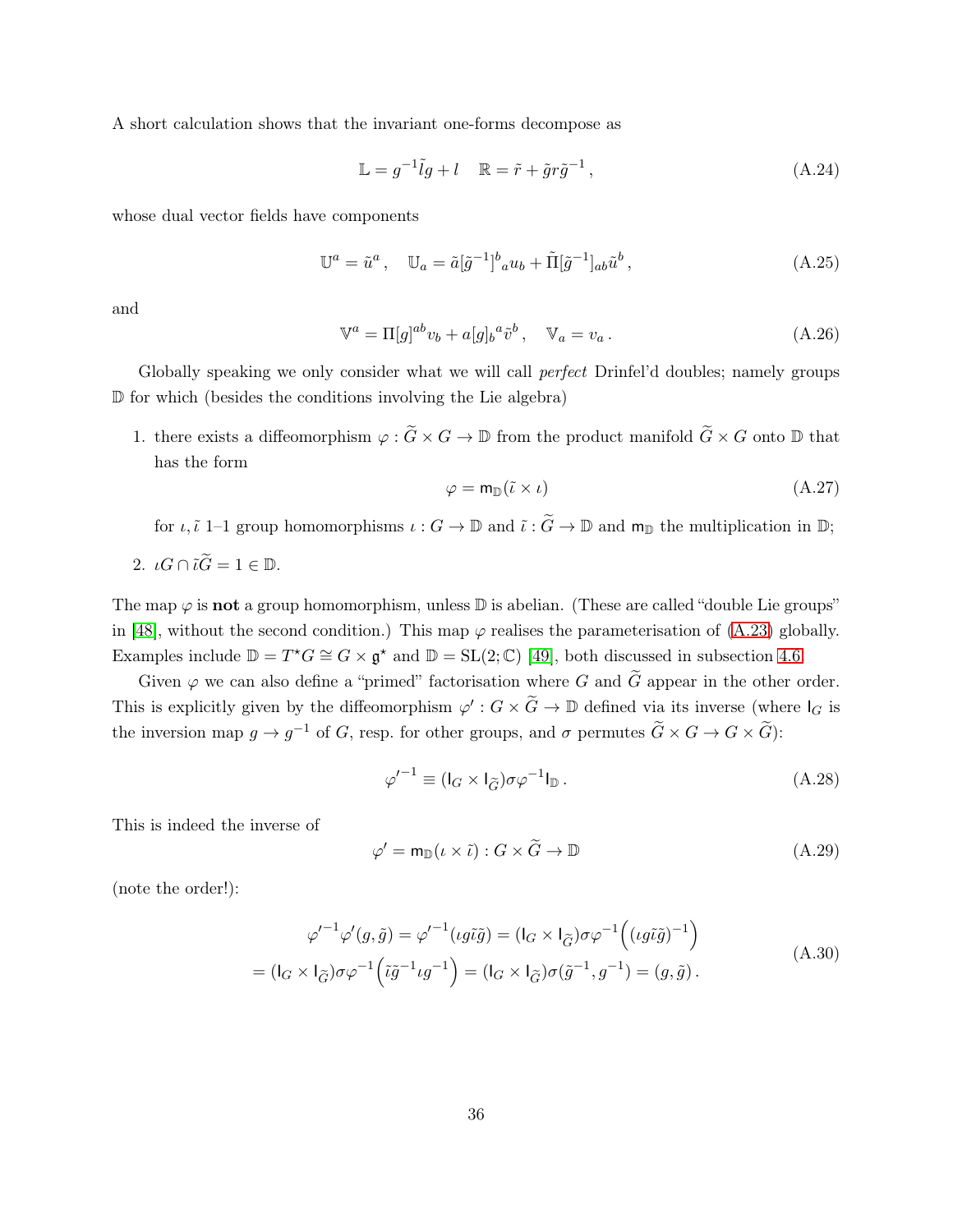## <span id="page-37-0"></span>References

- <span id="page-37-1"></span>[1] P. Bouwknegt, J. Evslin, and V. Mathai, T duality: Topology change from H flux, Commun. *Math. Phys.* 249 (2004) 383-415, [[hep-th/0306062](http://arxiv.org/abs/hep-th/0306062)].
- <span id="page-37-2"></span>[2] P. Bouwknegt, K. Hannabuss, and V. Mathai, T duality for principal torus bundles, JHEP 03 (2004) 018, [[hep-th/0312284](http://arxiv.org/abs/hep-th/0312284)].
- <span id="page-37-3"></span>[3] T. J. Courant, Dirac manifolds, Transactions of the American Mathematical Society 319 (1990), no. 2 631–661.
- <span id="page-37-4"></span>[4] Z.-J. Liu, A. Weinstein, and P. Xu, Manin triples for lie bialgebroids, Journal of Differential Geometry 45 (1997), no. 3 547–574.
- [5] G. R. Cavalcanti and M. Gualtieri, Generalized complex geometry and T-duality, in A Celebration of the Mathematical Legacy of Raoul Bott (CRM Proceedings & Lecture Notes) American Mathematical Society (2010) 341-366. ISBN: 0821847775, p. 0821847775, 2011. [arXiv:1106.1747](http://arxiv.org/abs/1106.1747).
- <span id="page-37-5"></span>[6] Y. Barmaz, T-duality through BV Morphisms and BV Pushforwards in Topological Field  $Theories,$   $arXiv:1308.1913.$  $arXiv:1308.1913.$
- [7] M. A. Heller, N. Ikeda, and S. Watamura, Unified picture of non-geometric fluxes and T-duality in double field theory via graded symplectic manifolds, JHEP  $02$  (2017) 078, [[arXiv:1611.08346](http://arxiv.org/abs/1611.08346)].
- [8] T. Bessho, M. A. Heller, N. Ikeda, and S. Watamura, Topological Membranes, Current Algebras and H-flux - R-flux Duality based on Courant Algebroids, JHEP 04 (2016) 170, [[arXiv:1511.03425](http://arxiv.org/abs/1511.03425)].
- [9] U. Carow-Watamura, N. Ikeda, T. Kaneko, and S. Watamura, DFT in supermanifold formulation and group manifold as background geometry, JHEP 04 (2019) 002, [[arXiv:1812.03464](http://arxiv.org/abs/1812.03464)].
- <span id="page-37-7"></span><span id="page-37-6"></span>[10] P. Severa and F. Valach, Courant algebroids, Poisson-Lie T-duality, and type II supergravities, Commun. Math. Phys. 375 (2020), no. 1 307–344, [[arXiv:1810.07763](http://arxiv.org/abs/1810.07763)].
- <span id="page-37-8"></span>[11] X. C. de la Ossa and F. Quevedo, Duality symmetries from nonAbelian isometries in string theory, Nucl. Phys. B403 (1993) 377-394, [[hep-th/9210021](http://arxiv.org/abs/hep-th/9210021)].
- [12] C. Klimcik and P. Severa, Dual nonAbelian duality and the Drinfeld double, Phys. Lett. B351 (1995) 455–462, [[hep-th/9502122](http://arxiv.org/abs/hep-th/9502122)].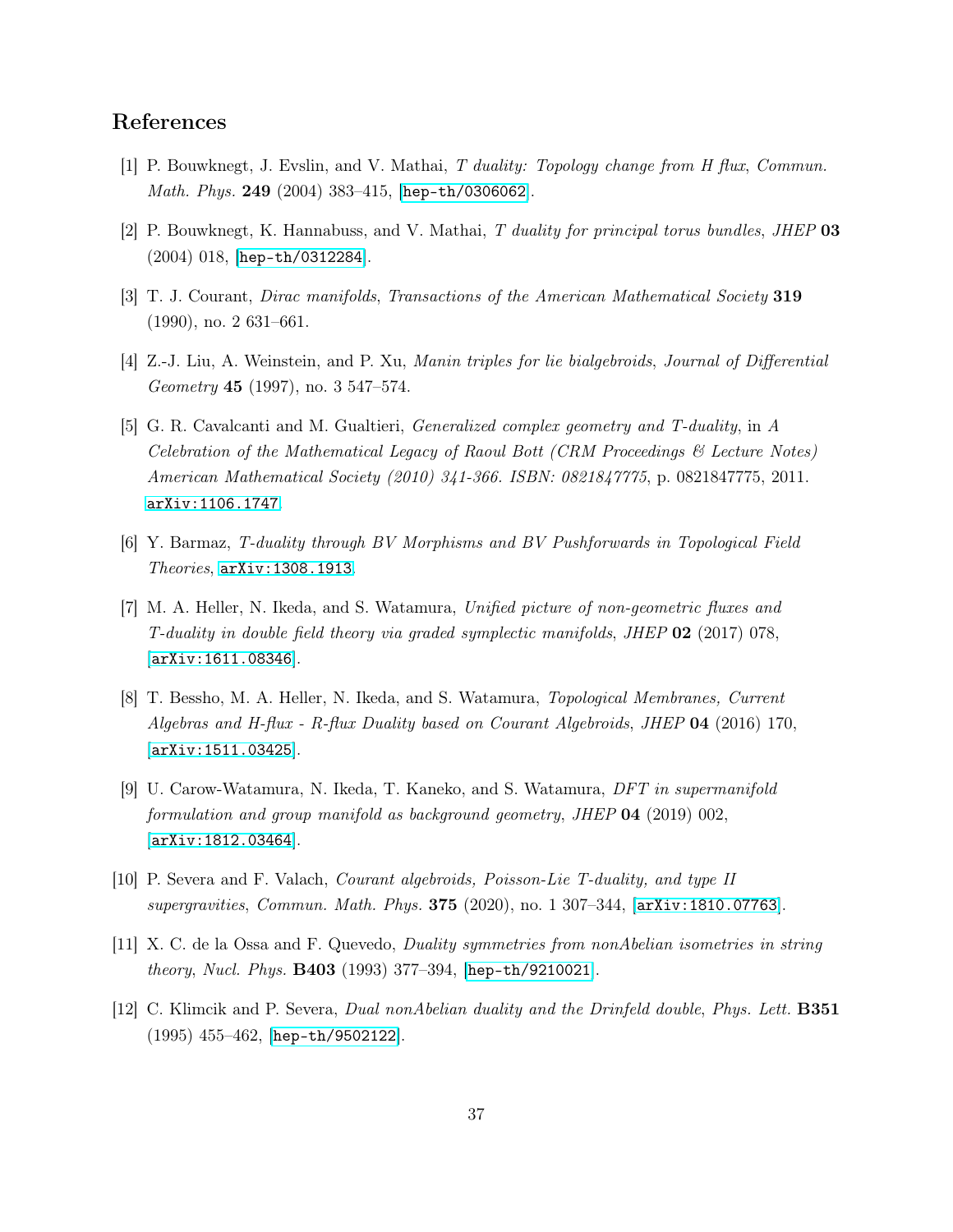- <span id="page-38-1"></span><span id="page-38-0"></span>[13] C. Klimcik and P. Severa, Poisson-Lie T duality and loop groups of Drinfeld doubles, Phys. Lett. B372 (1996) 65-71, [[hep-th/9512040](http://arxiv.org/abs/hep-th/9512040)].
- <span id="page-38-2"></span>[14] K. Sfetsos, Canonical equivalence of nonisometric sigma models and Poisson-Lie T duality, Nucl. Phys. B 517 (1998) 549–566, [[hep-th/9710163](http://arxiv.org/abs/hep-th/9710163)].
- <span id="page-38-14"></span>[15] L. Breen, Bitorseurs et cohomologie non abélienne, in The Grothendieck Festschrift, pp. 401–476. Springer, 2007.
- <span id="page-38-3"></span>[16] P. Aschieri, L. Cantini, and B. Jurco, NonAbelian bundle gerbes, their differential geometry and gauge theory, Commun. Math. Phys. 254 (2005) 367–400,  $[hep-th/0312154]$  $[hep-th/0312154]$  $[hep-th/0312154]$ .
- <span id="page-38-4"></span>[17] M. Murray, D. M. Roberts, and D. Stevenson, On the existence of bibundles, Proceedings of the London Mathematical Society  $105$  (2012), no. 6 1290–1314.
- [18] D. Roytenberg, On the structure of graded symplectic supermanifolds and Courant algebroids, in Workshop on Quantization, Deformations, and New Homological and Categorical Methods in Mathematical Physics, 3, 2002. [math/0203110](http://arxiv.org/abs/math/0203110).
- <span id="page-38-6"></span><span id="page-38-5"></span>[19] P. Ševera, Some title containing the words" homotopy" and" symplectic", eg this one, arXiv preprint math/0105080 (2001).
- <span id="page-38-7"></span>[20] P. Severa, On geometry of non-Abelian duality, Math. Phys. Stud. 23 (2001) 217–226.
- <span id="page-38-8"></span>[21] P. Ševera, Poisson-lie t-duality and courant algebroids, arXiv preprint arXiv:1502.04517 (2015).
- [22] A. S. Arvanitakis, Brane Wess-Zumino terms from AKSZ and exceptional generalised geometry as an  $L_{\infty}$ -algebroid, Adv. Theor. Math. Phys. 23 (2019), no. 5 1159–1213, [[arXiv:1804.07303](http://arxiv.org/abs/1804.07303)].
- <span id="page-38-10"></span><span id="page-38-9"></span>[23] A. S. Arvanitakis, Generalising Courant algebroids to M-theory, PoS CORFU2018 (2019) 127, [[arXiv:1904.12361](http://arxiv.org/abs/1904.12361)].
- <span id="page-38-11"></span>[24] K. Hori, D-branes, T duality, and index theory, Adv. Theor. Math. Phys. 3 (1999) 281–342, [[hep-th/9902102](http://arxiv.org/abs/hep-th/9902102)].
- <span id="page-38-12"></span>[25] D. Svoboda, Born Geometry. PhD thesis, U. Waterloo (main), 2020.
- <span id="page-38-13"></span>[26] V. E. Marotta and R. J. Szabo, Para-Hermitian Geometry, Dualities and Generalized Flux Backgrounds, Fortsch. Phys. 67 (2019), no. 3 1800093, [[arXiv:1810.03953](http://arxiv.org/abs/1810.03953)].
- [27] V. E. Marotta and R. J. Szabo, Born sigma-models for para-Hermitian manifolds and generalized T-duality, Rev. Math. Phys. 33 (2021), no. 09 2150031, [[arXiv:1910.09997](http://arxiv.org/abs/1910.09997)].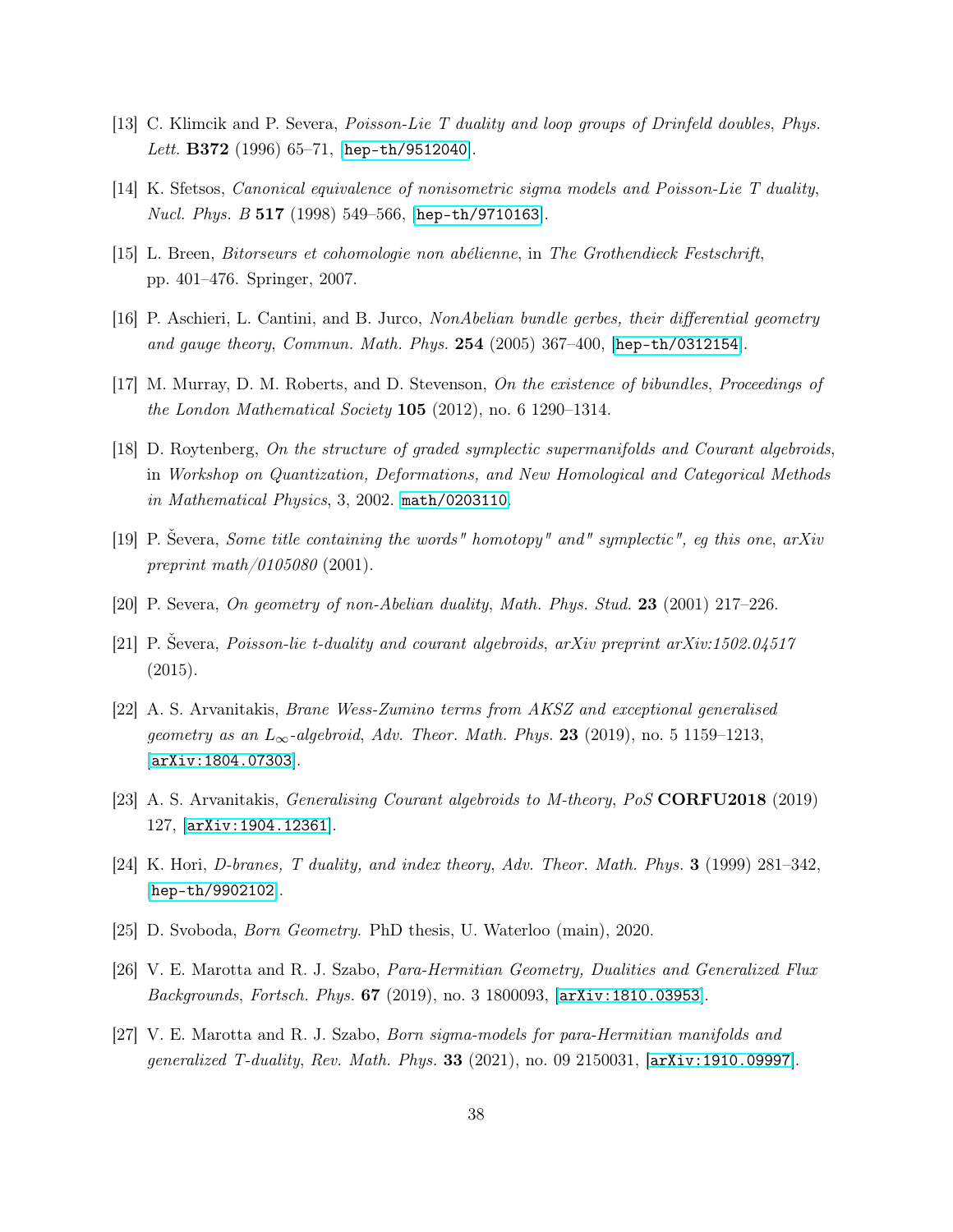- <span id="page-39-1"></span><span id="page-39-0"></span>[28] A. Alekseev and T. Strobl, Current algebras and differential geometry, JHEP 03 (2005) 035, [[hep-th/0410183](http://arxiv.org/abs/hep-th/0410183)].
- [29] M. Alexandrov, A. Schwarz, O. Zaboronsky, and M. Kontsevich, The Geometry of the master equation and topological quantum field theory, Int. J. Mod. Phys.  $A$  12 (1997) 1405–1429, [[hep-th/9502010](http://arxiv.org/abs/hep-th/9502010)].
- <span id="page-39-3"></span><span id="page-39-2"></span>[30] A. S. Arvanitakis, Brane current algebras and generalised geometry from QP manifolds: Or, "when they go high, we go low",  $arXiv:2103.08608$ .
- <span id="page-39-4"></span>[31] R. L. Cohen, Bundles, Homotopy, and Manifolds. 20XX. Available at <http://math.stanford.edu/~ralph/book.pdf>.
- <span id="page-39-5"></span>[32] J. Sniatycki and A. Weinstein, *Reduction and quantization for singular momentum mappings*, Letters in mathematical physics  $7$  (1983), no. 2 155–161.
- <span id="page-39-6"></span>[33] A. S. Cattaneo and M. Zambon, A supergeometric approach to poisson reduction, Communications in Mathematical Physics  $318$  (2013), no. 3 675–716.
- <span id="page-39-7"></span>[34] R. A. Reid-Edwards, Bi-Algebras, Generalised Geometry and T-Duality, [arXiv:1001.2479](http://arxiv.org/abs/1001.2479).
- <span id="page-39-8"></span>[35] M. A. Grigoriev, A. M. Semikhatov, and I. Y. Tipunin, BRST formalism and zero locus reduction, J. Math. Phys. 42 (2001) 3315–3333, [[hep-th/0001081](http://arxiv.org/abs/hep-th/0001081)].
- <span id="page-39-9"></span>[36] T. Voronov, Graded manifolds and drinfeld doubles for Lie bialgebroids, [math/0105237](http://arxiv.org/abs/math/0105237).
- [37] K. Nomizu, Reduction theorem for connections and its application to the problem of isotropy and holonomy groups of a riemannian manifold, Nagoya Mathematical Journal  $9$  (1955) 57–66.
- <span id="page-39-11"></span><span id="page-39-10"></span>[38] J. A. d. Azcárraga and J. M. Izquierdo, Lie Groups, Lie Algebras, Cohomology and some Applications in Physics. Cambridge University Press, 4, 2011.
- <span id="page-39-12"></span>[39] D. S. Freed and F. Quinn, Chern-Simons theory with finite gauge group, Commun. Math. Phys. 156 (1993) 435-472, [[hep-th/9111004](http://arxiv.org/abs/hep-th/9111004)].
- <span id="page-39-13"></span>[40] A. A. Tseytlin, Duality Symmetric Formulation of String World Sheet Dynamics, Phys. Lett. B242 (1990) 163–174.
- <span id="page-39-14"></span>[41] M. Rocek and E. P. Verlinde, Duality, quotients, and currents, Nucl. Phys. B373 (1992) 630–646, [[hep-th/9110053](http://arxiv.org/abs/hep-th/9110053)].
- [42] E. Gevorgyan and G. Sarkissian, Defects, Non-abelian T-duality, and the Fourier-Mukai transform of the Ramond-Ramond fields, JHEP  $03$  (2014) 035,  $[\text{arXiv}:1310.1264]$ .